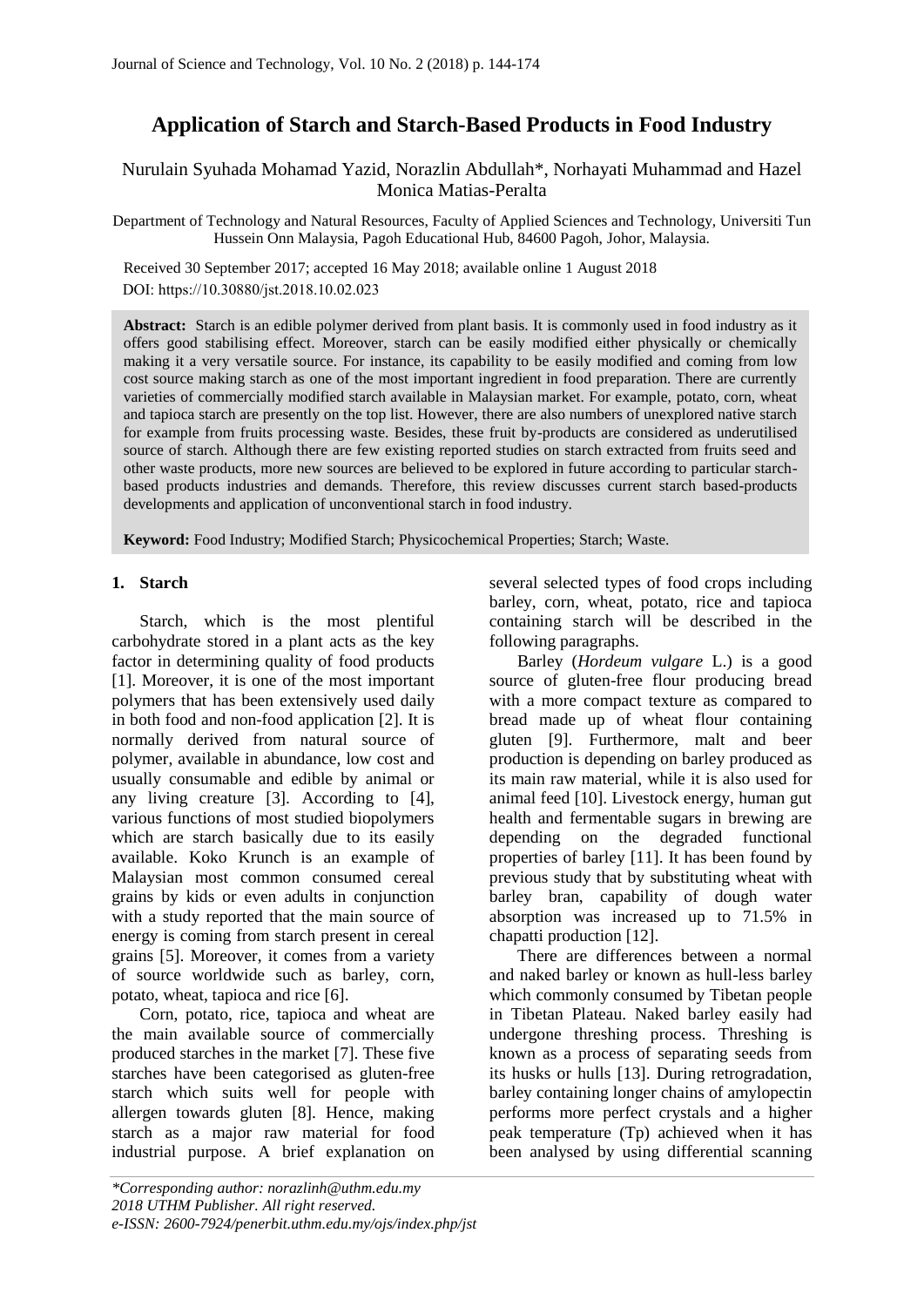calorimetry (DSC) [14]. Thus, it supports claim made by recent study that barley is currently on number four of most consumed cereal crop worldwide [15].

Corn starch is as important as any other starch in industrial use. Starch isolated from corn was fused into many baked goods such as cookies, cakes, icings and fillings due to its ability in maintaining moisture content, prevent growth of crystal from sugars and enhanced juiciness [16]. Corn starch also provides consistency and good gelling properties during heating of corn-banana custard paste [17]. Furthermore, 25% of amylose was reported present in normal corn starch granule [18]. [19] reported that 50% from total starch production has been utilised by food industry. According to [20], costs could be saved and at the same time cow's dairy produced could be maintained by supplying cow with low-corn starch based diets. By partially substituting wheat flour with corn resistant starch, a whiter, less yellowish and reddish cake was produced [21]. Another fun fact of corn is that in industries, it comes in two varieties which is normal corn starch and the other one is waxy corn starch. The composition of amylose and amylopectin varies depending on starch origin. Amylose present in a starch molecule in the range of 20 – 30%. Whereas, highly branched glucose polymer present at about 70% in a starch molecule known as amylopectin. This is specifically for normal starch. However, the situation changes for waxy starch when the composition is 100% amylopectin [22].

Wheat, which is scientifically known as (*Triticum aestivum*) has been the oldest and most consumed crop in various forms of food products worldwide such as cake, cookies and bread due to its promising energy supplies and other good constituents [23]. Baking quality of wheat products such as cookies and bread are depending on the starch molecular structure and its properties [24]. Lipids, protein and starch are main component of wheat flour [25]. Despite of being world's leading food component, high consumption of wheat-based product can result in a negative health impact such as obesity and type 2 diabetes [26]. In Malaysia, bran and wheat germ bread produced by Gardenia brand is an example of how wheat by products have been utilised by food industry which accounted 10% from the cereal waste production. Recent study claimed

that the wheat bran has been disposed as animal feedstock despite of its rich-antioxidant properties [27].

Potatoes are produced mostly in a mild climate area whereas harvested products will be collected upon reaching autumn season [28]. Despite of its well played role in food industry, potato starch was also found to function well in paper and textile sizing together with stiffening laundered fabrics [29]. Recent study reported that phosphorous which was found in starch of potato at a peak amount may affect functionality of this particular starch [30]. According to [31], potato starch does not respond well to pressure-induced gelatinization. In general, gelatinization is a process occurring in the presence of water and heat. Even though potato is the most consumed food crop worldwide, it has been labelled as contains a high glycaemic index (GI) due to its ability in causing sharp increase of blood glucose level [32]. Starch produced from tapioca and potato have been extensively applied by both food and non-food industries [33]. Therefore, potato is also crucial in food industry for starch production.

Rice (*Oryza sativa* L.) starch which is made up of majority  $70 - 80\%$  of branched amylopectin and  $20 - 30\%$  of linear amylose, is normally eaten in the form of cooked rice [34]. In Maluku, Indonesia, rice production per annum can only fulfil about 40% of consumer's demand. Starch presence in rice cause it one of the most utmost food crops consumed in Asian countries like Malaysia, Indonesia and Thailand [35]. Recent study stated that food and non-food industries are enjoying benefits obtained from versatility of rice starches [36]. Different region produced different taste and variety of rice. As an example, there are two most common consumed rice varieties known as Basmathi and Irri in Pakistan. Even in Malaysia, people are common with Basmathi rice type imported from Pakistan due to its promising aroma and quality. This is supported by a recent study, which found that the Basmathi rice is pricier but contains more aromas whereas Irri rice is a way cheaper due to its non-aromatic properties [37]. It can be concluded that rice is staple food for Southeast region.

Tapioca (*Manihot esculenta* Crantz) has been processed into sago and starch which could be found abundantly in Tamil Nadu, India [38]. Besides, it is a good source of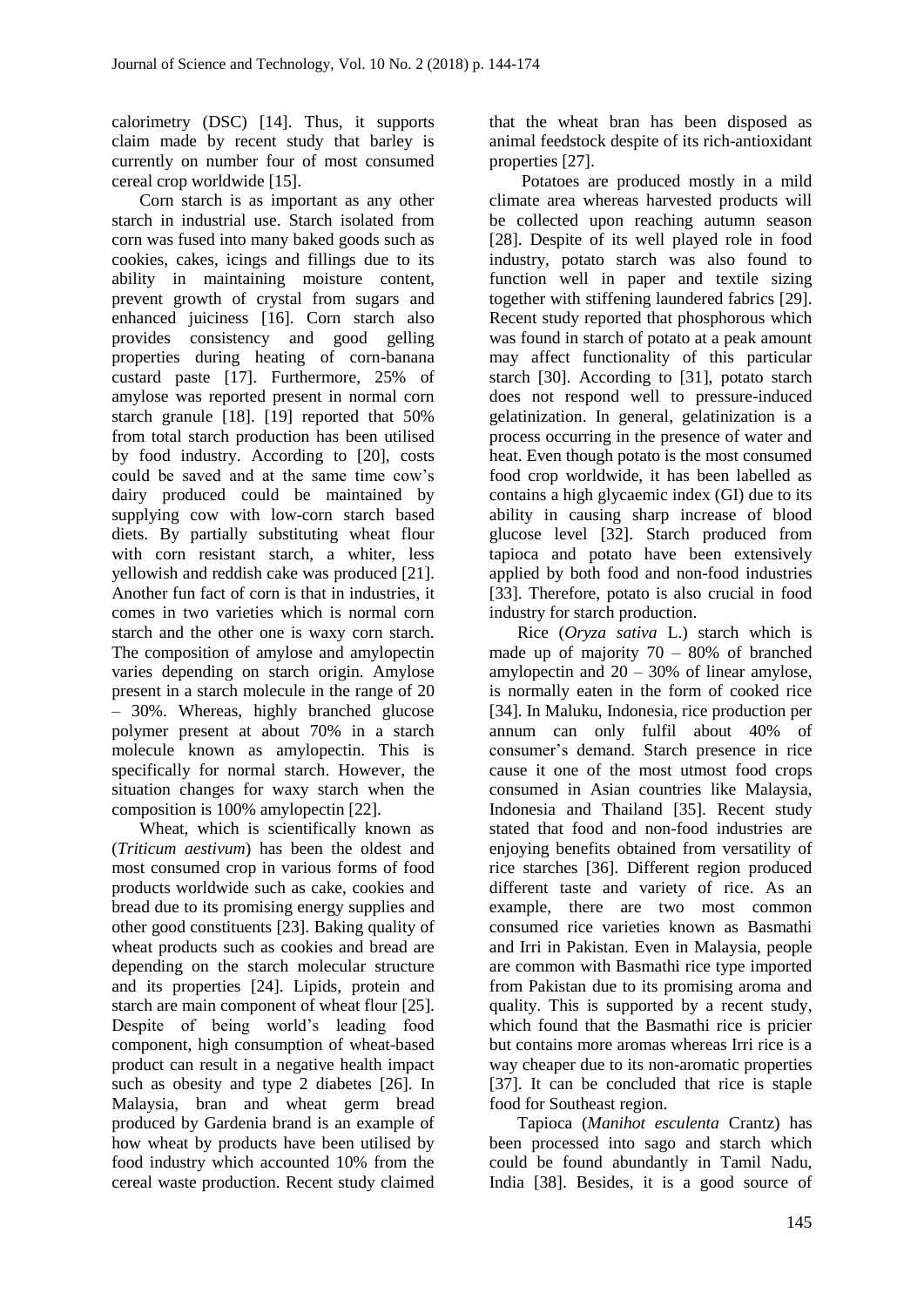starch in forming soft and transparent gel despite of its low protein content [39]. Sour starch produced from cassava starch can be used in bread-making and pastry production or as an alternative for gluten-free bread [40]. This is consistent with previous research, which claimed that rice, potato and tapioca starch as the most leading used starches in the production of many gluten-free products in terms of texture characteristics [41]. Recent study stated that tapioca can grow well in low rainfall areas and barren soil thus making it an attractive source of starch [42]. In many food products, thickening and gelling properties were supplied by tapioca starch [43]. There are few benefits of tapioca starch for example contains no smell, clarity of paste and stickiness which is favourable in food industry [44]. Therefore, tapioca or cassava is also as essential as other source of food crops.

Starch is actually an insoluble carbohydrate, which composed of α-glucose polymers [45]. There are two most essential components present in starch compound which are amylose and amylopectin. These two major polysaccharides present in starch supports the characteristics of biodegradable and thermoplastic polymer [46]. In a chain of glucose polymers, there are bonds that joining them, which are  $\alpha$ -1,4- and  $\alpha$ -1,6-glycosidic linkages [47]. According to [11], it is way much easier to hydrolyse starches with  $\alpha$ -1,4glycosidic bonds than  $\alpha$ -1,6-glycosidic bonds. Amylase is the most important enzyme in catalysing  $\alpha$ -1,4-glycosidic bonds in a starch polymer [48].

Low molecular weight with several long branches belongs to amylose, whereas a vast number of short branches and highly branched polymers belong to amylopectin [49]. Moreover, within the starch granule, amylose and amylopectin are found in the form of water soluble lamellae and semi-crystalline structure [50]. Normally in starch harvested products, amylose was found to be  $20 - 30\%$ , while amylopectin  $70 - 80\%$  and this amylose to amylopectin ratio are crucial in determining each different starch physicochemical properties [51].

Biological genetics backgrounds of a starch source have a great influence in amylose and amylopectin ratio [52]. Starch derived from carbohydrates has a wide range of functions in variety of food products [53]. In addition, many different industries have utilised the goodness of starch functions and not only applicable in food industry such as in cosmetics, textile, paper and pharmaceutical industry [54]. On the other hand, cooking, processing, organoleptic capabilities and starchy food digestibility are all influenced by amylose to amylopectin ratio [55]. In a recent study reported that when comparing between amylose-rich starch and amylopectin-rich starch in terms of expanding in size, amylopectin-rich starch did way better [56]. Therefore, starch structural and functional properties depend solely on content and structure of amylose and amylopectin [57]. Table 1 [58] elaborates amylose and amylopectin in starch.

**Table 1** Amylose and amylopectin in starch. [58]

| Amylose                  | Amylopectin                       |
|--------------------------|-----------------------------------|
| Linear polymer           | Branched polymer                  |
| $\alpha$ -1,4-glycosidic | $\alpha$ -1,4- and $\alpha$ -1,6- |
| linkages                 | glycosidic linkages               |

Photosynthesis plays important roles in synthesising glucose molecules in plant cells. Higher photosynthetic rate produces greater yield productions. Starch is carbohydrate end product obtained from plants when they perform photosynthesis and each plant have different starch distribution amount depending on its species [59]. On the other hand, fruits are undeniably containing all the goodness of antioxidants and helps in maintaining one's health and weight management. Nutritionist and dietician will always advise a client under their consultation to consume more fruits due to its promising health benefits. However, recent study on several commonly consumed tropical fruits in Nigeria claimed that for people with type 2 diabetes may not suggested to have high intake of fruits due to starch presence in that particular fruit [60].

Starch will be less functional if it is in its native conditions despite of its sources and origins. This is supported by previous study, which stated few disadvantages of native starch such as sensitive towards pH, low clarity of starch paste, high retrogradation, low in syneresis and decomposition [61]. Besides, starch presence in banana is good for human's blood glucose control as resistant starch in banana preventing one's blood glucose level to have rapid increase. However, if banana starch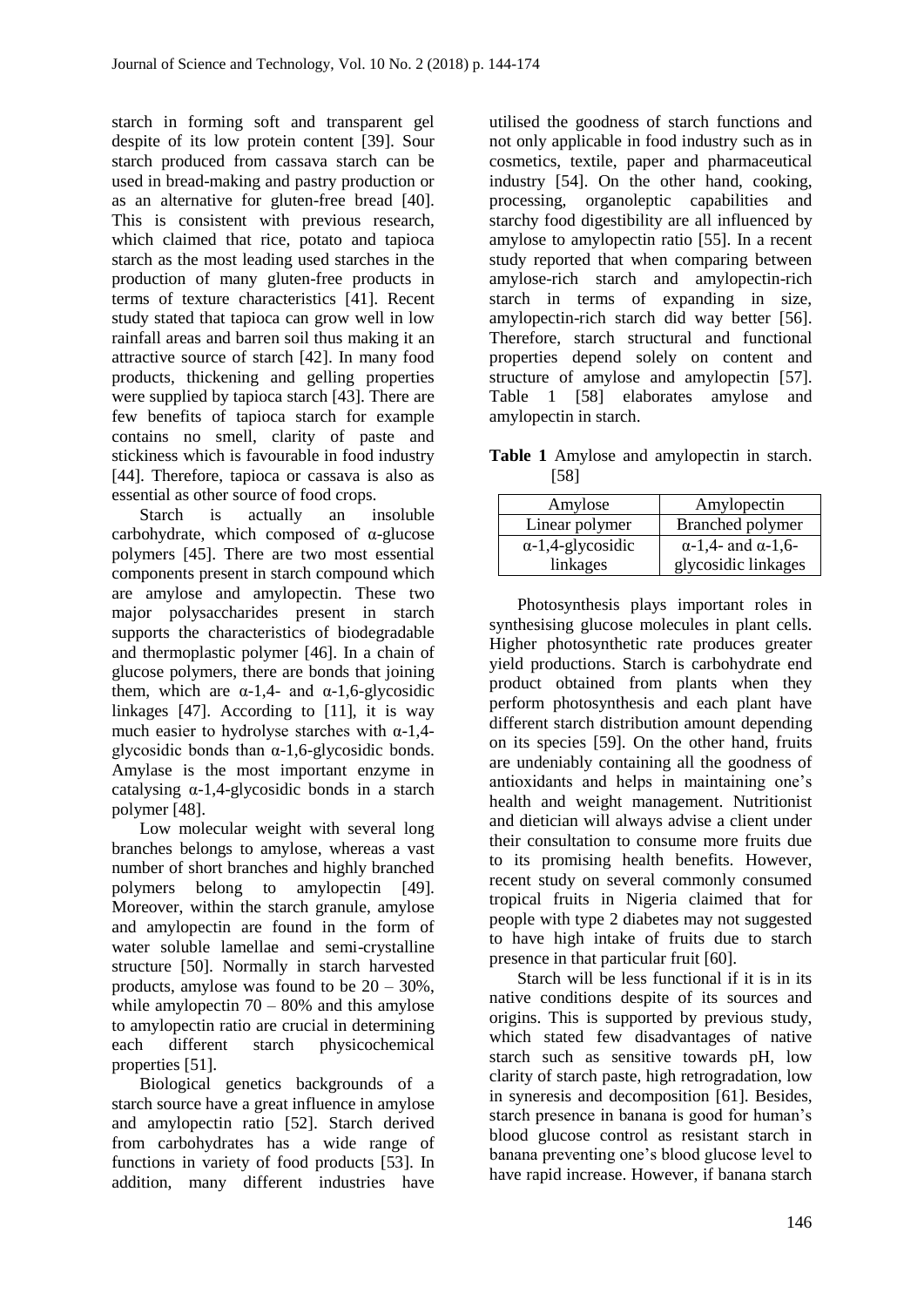applied in industry requiring this particular starch to swell properly, forming gel and hold moisture, it will not be able to do so in its raw conditions and yet modification still in need fulfilling such demands [62]. Therefore, next section will be discussing on application of starch in food industry and modification of starch.

# **2. Application of Starch**

Starch is the main source of energy in the human diet. Due to its practicality in diverse application of food products, starch is gaining biggest attention as compared to other carbohydrate polymers [63]. Breakfast cereals, bread, cookies, pasta, pastries and noodles are among commonly processed cereal grains [64]. These are among the most common starch containing products available in Malaysia. On the other hand, appearance, grade and shape of foods depending on starch viscosity attributes, retrogradation and pasting elements making starch as the main functional components in food products [65]. Ability of starch in nature to react with itself or other compounds leads to several usage in food systems such as thickener, gelling agent, stabilizing agent or as filler [66].

Normally, it can be found in the plants, where carbohydrate store starch in the amplest amount. According to the Malaysian Food Pyramid, as prescribed by Ministry of Health Malaysia, the base part of the pyramid is made up of carbohydrate food sources such as bread, cereals, and rice [67]. Therefore, starches based food products provide  $50 - 55\%$  of the total daily energy of a human being. Moreover, starch is also significant in providing energy for animal feed and feedstock. In the food industry, starch is an essential food additive due to its gel-forming ability, thickening agent and stabilising food products [68, 69]. A study was done to help people with dysphagia, which is difficulty in swallowing starch-based products, by modifying food consistency using sago and tapioca starch that acts as thickener [70]. Different starches source fulfilling various industrial demands. As an example, sago starch is great in terms of elasticity, softness, flexible to use and less adhesive [71]. As compared to tapioca starch that has a very cohesive texture despite of its better cold stability [72].

On the other hand, native starch extracted from tapioca may be potentially applied as a new thickener for fruit fillings [73]. According to [74], food industries consider well on physical, chemical, physicochemical, pasting and thermal properties of tapioca flour and starch. The versatility of starch is not only applicable to the food industry, but also in pharmaceutical use. Starch extracted from water chestnut fruits and pine tree seed or also known as pinhão were tested for their ability to act as excipients or drug delivery [75, 76]. Other than that, starch is crucial in edible film production. For example, rice husk fibre starch was used to produce film [77]. In another case where modified corn starch films were used to coat Red Crimson grapes making longerlasting of products freshness [78]. On the other hand, starch also provides substitution towards Malaysian oil and gas sector. According to a study reported by [79], bioethanol extracted from Sri Kanji 1 cassava starch is way much cheaper as compared to gasoline fuel. Starch also helps in enhancing paper coating industry [80, 81]. Thus, starch is necessary for food, pharmaceutical, edible film, bioethanol products and paper coating industry.

Table 2 shows commercially available starch and its functions reported by previous studies between 2012 and 2017. Corn, wheat, potato, tapioca/cassava and rice are among the most commonly starch available in the market. Normally starches are added for enhancing quality of products in food industries. For example, corn starch helps in increasing fibre content in cake productions [82]. It also helps in reducing sponge cake texture as compared to wheat flour [83]. [84] reported that corn has been extensively used for syrup production especially high fructose corn syrup for industrial needs. Corn is also a good source of starch for thickening agent in infant formula [85].

Wheat starch, on the other hand, has been used in breadfruit cookies formulation [86]. It was also found to supply gelling properties to food products [87]. Potato starch was found to act as a good pasting and gelling agent at the same time [88]. Potato starch film was also found be able to be produced from potato starch [89]. Tapioca/cassava starch was reported in a previous study to help in risen up the quality of jasmine rice bread gluten-free quality [90]. Besides, tapioca starch is also a good thickening agent in fruit filling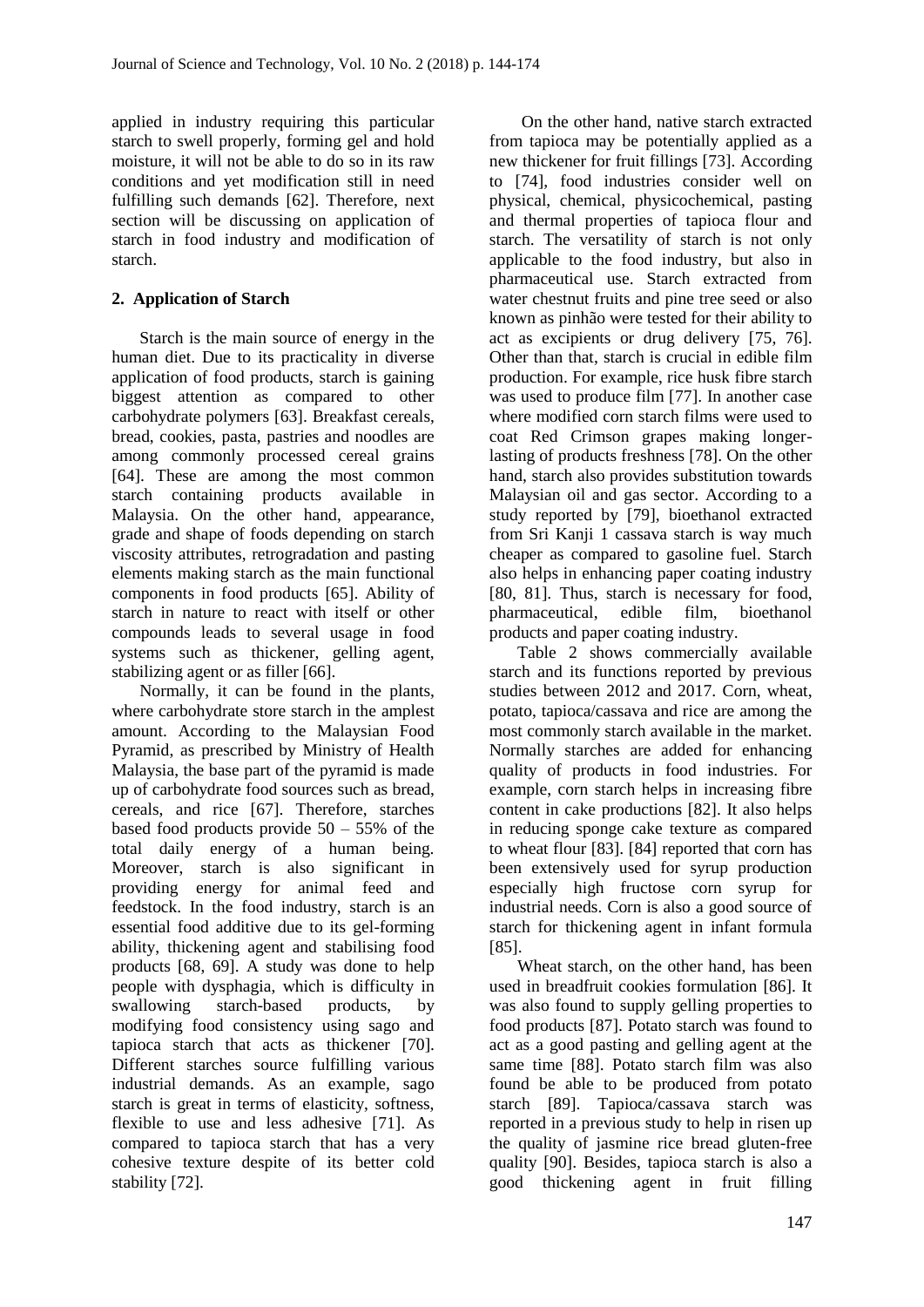production such as blueberry filling in a blueberry cheesecake [91]. In addition, it was also found to increase the quality of soup production [92]. Last but not least, rice starch acts as an emulsion stabiliser [93] and able to

improve gelling properties when added with hydrocolloids such as sodium carboxymethylcellulose (CMC) and hydroxylpropyl methylcellulose (HPMC) [94].

**Table 2** Commercially available starch and functions.

| Starch source    | Function                                                         |
|------------------|------------------------------------------------------------------|
| Corn             | Increased fibre content in cake production [82].                 |
|                  | Reduce sponge cake texture as compared to wheat flour [83].      |
|                  | Corn syrup production [84].                                      |
|                  | Thickener in infant formula [85].                                |
| Wheat            | Breadfruit cookies formulation [86].                             |
|                  | Gelling properties [87].                                         |
| Potato           | Pasting and gelling properties [88].                             |
|                  | Production of potato starch film [89].                           |
| Tapioca/ Cassava | Increased quality gluten-free jasmine rice bread [90].           |
|                  | Thickener in fruit filling [91].                                 |
|                  | Enhancing soup product [92].                                     |
| Rice             | Emulsion stabiliser [93].                                        |
|                  | Improved gel properties with the addition of hydrocolloids [94]. |

Recent study reported that the knowledge of pasting properties in starch-based products is important in order to get required consistency [95]. Viscosity, gelling, digestibility and stability of frozen storage of heated starch suspensions were all depending on the starch chemical and structural characteristics together with different origins and botanical source [96]. Starch is the most important edible polysaccharide containing nutritionally high to low molecular weight sugars [97]. Food industry uses starch as a thickening, bulking agent, gelling and for water holding capacity making it as a treasured factor [98]. Recent study documented that fully digested starch in small intestine is known as digestible starch, the incompletely digested starch in small intestine is known as partially digested starch, while starch that totally forbids digestion in small intestine is known as resistant starch [99]. Table 3 shows a list of underutilised starch and its functions documented by previous studies. Underutilised source of plants remain undiscovered despite of its contribution to rising of world's food production [100].

Food industry favours starch which is stable, white in colour and odourless thus making (*Araucaria angustifolia*) seed as a perfect candidate by having 34% starch [101]. Recent study claimed that it is crucial to explore new and underutilised starch as it

offers multiple functions in food and non-food industry [102]. Hairless Canary Seed (*Phalaris Canariensis* L.) and jackfruit seed were reported to act as a good gel stabiliser [103, 104]. Quinoa, on the other hand, is extremely stable and widely used in food grade pickering emulsion stabiliser specifically in (particlestabilised emulsion) [105]. Carob is an excellent source for making gluten-free bread which suits people that are gluten intolerance [106]. Sweet potato, on the other hand, has been widely used in Chinese starch industry [107]. Another example is Chestnut (*Castanea sativa* Mill) which was claimed to have the same function as corn starch but when extracted by using low processing temperature [108]. Pinhão helps in β-carotene microencapsulation [109]. Jackfruit which is common to Southeast Asia and India was found to have seeds that able in increasing quality of chocolate aroma produced [110] and for encapsulation process of rice bran oil [111].

In addition, seeds of these *Artocarpus* genus were reported to function well in gelatinisation properties [112]. Flour was also one of the most common thing that can be obtained from jackfruit seed [113]. Thus, the jackfruit seed flour has ability of producing reduced calorie chocolate cake [113]. *Mangifera Indica* kernel, on the other hand, was documented in two previous studies to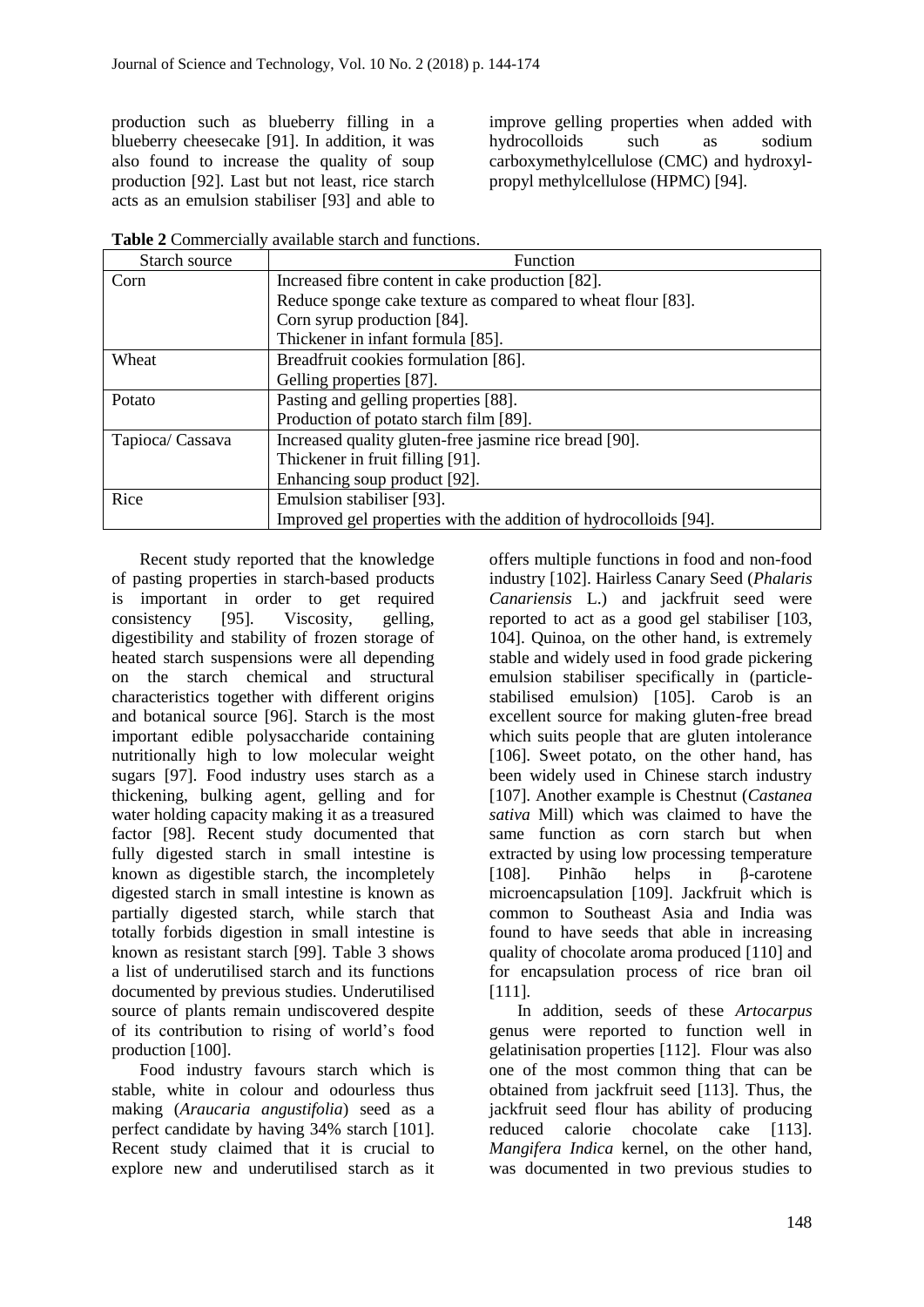function well as a coating agent. In the first study, it was found to coat the almond kernel [114]. Starch extracted from mango seeds shows a superficial amount of starch which can be utilised in industry needing starch [114]. In the second study has reported that the mango kernel starch could help in retaining a longer shelf life of a tomato (*Solanum lycopersicum*) fruit [115]. From industrial byproducts, mango kernel can be easily obtained and produced at low cost [116].

Besides that, soursop (*Anona muricata*) starch extracted from its white fleshy flesh has been used in bread production [117]. Tikhur (*Curcuma angustifolia*) was found to be able in having properties as tapioca sago starch [118], while moth bean (*Vigna Aconotifolia*) was claimed to be having good quality for food products requiring high thermal stability [119]. On the other hand, tamarind or in Malaysia is widely known as 'asam jawa' was reported by recent study that it contains high swelling power when tested in the range of 55

to 95 °C [120]. The unripe banana was found to have high ability in forming pasting properties [121]. Whereas, in another study comparing cooking banana and dessert banana, both have claimed to own potential in acting as an emulsifying agent [122]. Recent study stated that pea (*Pea sativum*) and *Bambara* groundnut (*Vigna subterranea*) is an underutilised food crops in Nigeria and currently explored of its potential in terms of starch isolation [123]. Lastly, litchi or is also known by Malaysian as lychee can be obtained in fresh form or canned in glucose syrup. Its kernel starch was reported to have good gel strength and elasticity [124]. Starch extracted from underutilised sources has numbers of unexploited applications. Therefore, it is important to do further research on potential source of starch either from indigenous fruits or botanical source, or it could be from industrial processing waste such as fruit peels and seeds.

| Starch source                   | Function                                                          |  |
|---------------------------------|-------------------------------------------------------------------|--|
| Hairless Canary Seed            | Gel stabiliser [103, 104].                                        |  |
| (Phalaris Canariensis L.)       |                                                                   |  |
| Quinoa                          | Food grade pickering emulsions stabiliser                         |  |
|                                 | (particle-stabilised emulsions) [105].                            |  |
| Carob                           | Gluten-free bread production [106].                               |  |
| Sweet potato                    | Used in Chinese starch industry [107].                            |  |
| Chesnut (Castanea sativa Mill)  | Substitute to cornstarch - lower processing temperature [108].    |  |
| Pinhão                          | Microencapsulation of $\beta$ - carotene [109].                   |  |
| Jackfruit seed                  | Chocolate aroma production [110].                                 |  |
|                                 | Rice bran oil encapsulation [111].                                |  |
|                                 | Gelatinisation purposes [112].                                    |  |
|                                 | Flour production [113].                                           |  |
|                                 | Production of reduced calorie chocolate cake [113].               |  |
| Mango kernel                    | Coating purpose – almonds ( <i>Prunus dulcis</i> ) kernels [114]. |  |
|                                 | Edible coating for enhancing shelf-life of tomato (Solanum        |  |
|                                 | lycopersicum) fruit [115].                                        |  |
|                                 | Composite film production [116].                                  |  |
| Soursop (Anona muricata)        | Bread production [117].                                           |  |
| Tikhur (Curcuma angustifolia)   | Mimic properties of Tapioca Sago [118].                           |  |
| Moth bean (Vigna Aconitifolia)  | For food products requiring high thermal stability [119].         |  |
| Tamarind (Tamarindus indica L.) | For food products requiring high swelling power [120].            |  |
| kernel starch                   |                                                                   |  |
| Banana                          | For food products requiring high pasting ability [121].           |  |
|                                 | Emulsifying agent [122].                                          |  |
| Litchi kernel starch            | Good gel strength and elasticity [124].                           |  |

**Table 3** Underutilised starch and functions.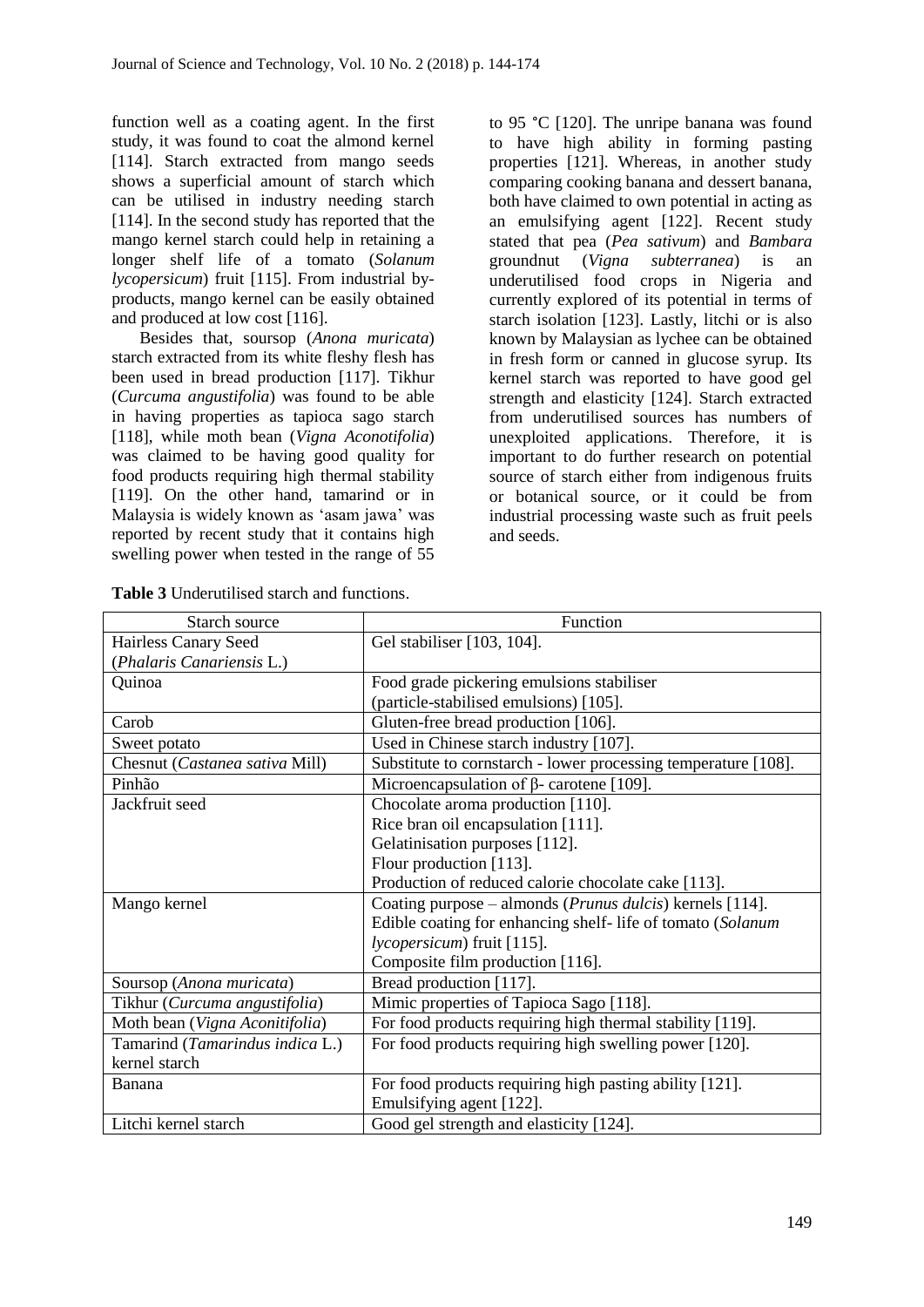## **3. Starch Modification**

Starch is found in an ample amount and fall into second place compared to other carbohydrates and by applying some modification it can fit to various industrial demands [125]. Starch has broad applications in food industries. However, starch in native state is unable to attain specific industrial requirement. Thus, modifications can be made either physically or chemically [126]. In order to improve starch pasting properties and shelf life extension, modification of starch by using chemical is the most frequently used method [127]. Processing quality can be improved by altering pasting, gelatinizing and retrogradation properties of starch [128]. Commercialized starch such as corn and other type of cereals are normally underwent physical modification or simple chemical modification to enable them to be used by food or other industry [129]. Starch was modified physically or chemically in order to obtain heat stable or resistance towards heat product, stable during freeze-thaw process and easily dissolve either in hot or cold suspension [130].

One of the most common modification methods by using chemical is crosslinking [131]. Introducing intra and intermolecular bonds in starch molecule at random locations is known as cross-linking [132]. Thermal properties of starch can also be modified by applying cross-linking agent and not only changing physical characteristics however this is all depending on starch plant origin and botanical source [133]. Moreover, starch that has undergone chemical modifications is extensively used in food industry due to its better emulsion and pasting characteristics [134]. Native starch which is modified using acetylation and oxidation may be used as food additives [135]. The disadvantages of using chemical modification are easily causing chemical residue to be left after modifying starch and definitely not an eco-friendly even though it is a fast, simple, extensively used and efficient method [136].

Chemical modification of starch usually involves acid or base at high concentration to destroy hydrogen bond intermolecular interactions and crystallization areas [137]. Hydroxyl group presence in starch may cause chemical reaction by exposing one or more reactive groups on its surface and will be efficiently coupled to matrix [138]. Modifying starch by using ether agents resulted in amphiphilic side chains of product and hydrophobic character of starch modified product was fixed by the length of alkenyl groups [139]. Recent study on using chemically modified starch in replacing fat in yogurt based products, suggested a good effect in syneresis and good flow and better viscoelastic characteristics [140]. However, there are two major disadvantages of utilizing solely pure starch which first is high attraction towards water and second is extreme rigidity [141].

Moreover, chemically modified starch will be susceptible to amylolytic enzymes due to the presence of chemical substituents and additional bonds [142]. Maltodextrin is an example of enzymatically modified starch by using amylolytic enzymes [143]. An adequate amount of starch-stearic acid complexes can be formed by modifying pure starch using few methods such as acetylation, de-branching and using enzyme such as β-amylase [144]. Canned and frozen foods required starch with low viscosity, thus starch modification is crucial in order to get the required viscosity [145]. Modification of starch helps in enhancing industrial application. One of them is pharmaceutical. Modifying corn, cassava and sweet potato using acetylation helps in producing stronger paracetamol which is not easily crumble during transportation and storage until reaching consumer [146].

Table 4 and Table 5 show some of the chemical and physical method for starch modification done by previous studies. Table 4 shows examples of starch that has been chemically modified. According to [147], oxidation produces starch film with the most stable tensile strength. Cross-linking and oxidation of starch isolated from elephant foot yam (*Amorphophallus paeoniifolius*) help in improving paste clarity, solubility and thermal characteristics when tested using DSC without causing any effect on starch granules [148].

Starch with low paste viscosity is suitable for production of edible coatings and biodegradable films [149]. Maleic acid was used to modify jackfruit seed starch in India to produce starch with high solubility because acid tends to break down the amylopectin at 1,6 bonds [150]. On the other hand, ionic gums were used in a study of modifying water chestnut (*Trapa natans*) starch [151].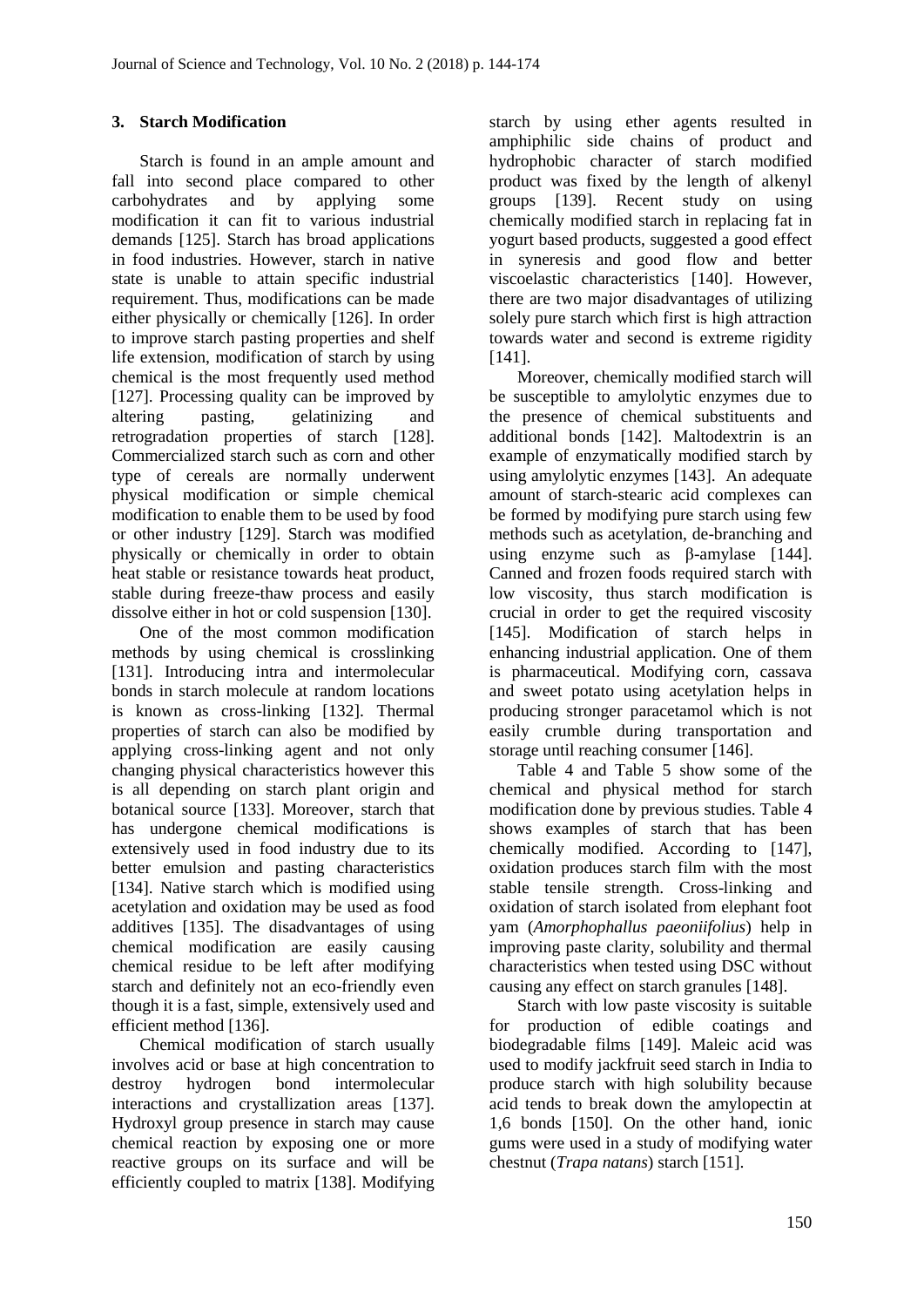| <b>rapic +</b> Chemically modified statem.<br>Starch source | Modification                                                                 |
|-------------------------------------------------------------|------------------------------------------------------------------------------|
| Lotus rhizome (Nelumbo nucifera)                            | Oxidation and cross-linked [149]                                             |
| Elephant foot yam                                           | Oxidation and cross-linked [148].                                            |
| (Amorphophallus paeoniifolius)                              |                                                                              |
| Jackfruit seeds                                             | Maleic acid [150]                                                            |
| (Artocarpus heterophyllus Lam)                              |                                                                              |
| Water chestnut (Trapa natans)                               | Ionic gums [151]                                                             |
|                                                             | Acetylation [152]                                                            |
| Tapioca                                                     |                                                                              |
|                                                             | Acetylation – acetic anhydride [153]                                         |
| Maize                                                       | Esterification - Dodecenyl succinic anhydride [154]<br>Acetylated (Ac) [156] |
|                                                             | Cross-linked [157]                                                           |
|                                                             |                                                                              |
| Acha (Digitaria exilis)                                     | Cross-linked with citric acid [158]                                          |
| Banana (green/unripe)                                       | Hydrochloric acid [159]                                                      |
| Mango kernel (Mangifera indica L.)                          | Hydrochloric acid [160]                                                      |
| Rice (Oryza sativa L.)                                      | Citric acid, lactic acid and acetic acid [161]                               |
|                                                             | Acetylation – acetic anhydride [162, 163]                                    |
|                                                             | Cross linking – citric acid [166]                                            |
| Sago                                                        | Acid hydrolysis and hydroxypropylation [167]                                 |
|                                                             | Acetylation – acetic anhydride [168]                                         |
|                                                             | Esterification - Octenyl succinic anhydride (OSA) [169]                      |
| Durian (Durio zibethinus) seed starch                       | Acetic acid [170]                                                            |
|                                                             | Cross-linking [171]                                                          |
| Avocado (Persea americana, Miller)                          | Acetic acid [172]                                                            |
|                                                             | Cross-linking [173]                                                          |
| Black eyed pea (Vigna unguiculata)                          | Acid hydrolysis - Concentrated hydrochloric acid (36%                        |
|                                                             | by weight) $[174]$                                                           |
| Carioca beans                                               | Oxidation – sodium hypochlorite [175]                                        |
| (Phaseolus vulgaris L.; cv. Pérola)                         |                                                                              |
| White Sorghum (Sorghum bicolor)                             | Oxidation – sodium hypochlorite [176]                                        |
|                                                             | Dual modification – acid hydrolysis and succinylation                        |
|                                                             | [177]                                                                        |
| Potato (Solanum tuberosum L.)                               | Oxidation – sodium hypochlorite [178]                                        |
|                                                             | Acetylation and oxidation [179]                                              |
|                                                             | Oxidation [180]                                                              |
|                                                             | Cross-linked with acetic anhydride [181]                                     |
|                                                             | Cross-linked with sodium trimetaphosphate (STMP) /                           |
|                                                             | sodium tripolyphosphate (STPP) [183]                                         |
| Barley (Hordeum vulgare)                                    | Acetylation – sodium hydroxide (NaOH) and oxidation                          |
|                                                             | (active chlorine) [184]                                                      |
| Yellow sorghum                                              | Acetylation, benzylation and hydroxypropylation [185]                        |
| Red Zaragoza bean (Phaseoluslunatus)                        | Acetylation – acetic anhydride [187]                                         |
| seeds                                                       |                                                                              |
| Pinhão (Araucaria angustifolia) seeds                       | Acid hydrolysis – hydrochloric acid [188]                                    |
| Musa AAB (Poovan banana)                                    | Acetylation [190]                                                            |

**Table 4** Chemically modified starch.

Tapioca starch has been used as an alternative source for products requiring encapsulation as it comes from inexpensive source and in this case it helps to slow down release of crucial bioactive compound such as chlorogenic acid due to its increasing in hydrophobicity after acetylation [152].

Chlorogenic acid (5-caffeoylquinic acid, CGA) was claimed to aid in sliming process and could be found in a plentiful amount present in green coffee beans mainly *Robusta* species [153].

Acetylation is a chemical modification process by introducing acetyl groups in starch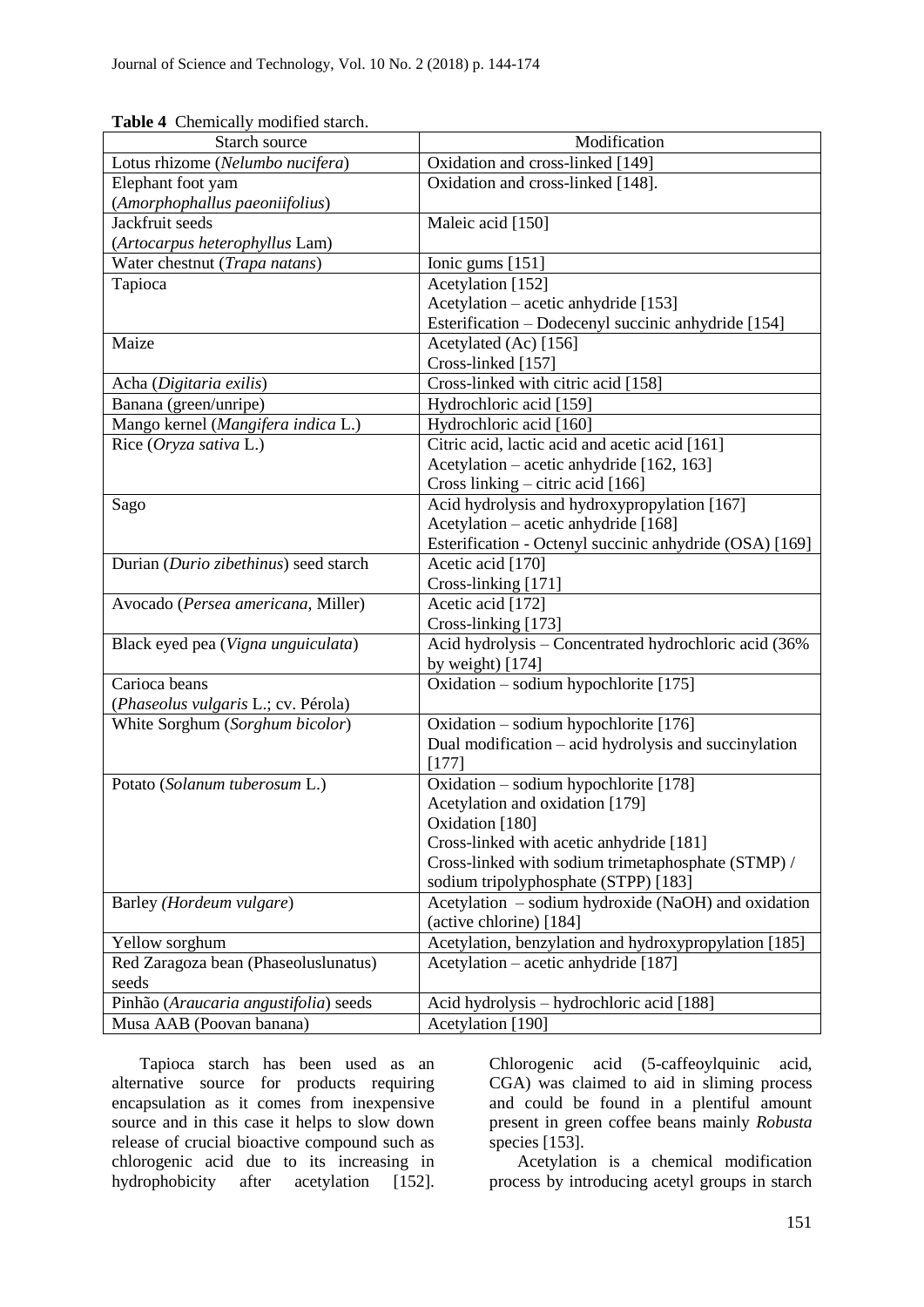chains and this process can be confirmed by Fourier transform infrared spectroscopy (FTIR) [154]. Recent study suggested that by adding acetyl groups to cassava starch, it enables to be part of stabiliser in emulsion and starch gel in frozen food products as it can function well at low temperature [155]. Besides, maize or corn starch was also modified using the same acetylated (Ac) method and cross-linked [156, 157]. Crosslinking of starch was reported in a study on acha (*Digitaria exilis*) starch by introducing citric acid [158].

Modified unripe banana using hydrochloric acid does not show any changes based on its pattern which has been proved by X-ray diffraction and based on its structure by scanning electron micrograph [159]. Structure and shape of starch granule isolated from mango kernel (*Mangifera indica* L.) and has been modified by using acid also do not show any changes [160].

Rice (*Oryza sativa* L.) was previously modified by using three types of organic acids which are lactic, citric and acetic acid. The citric acid has the best result in modifying rice starch as it increases starch solubility [161]. By inserting acetyl groups into native starch, it will cause amylose and amylopectin to reassociate its current order and leads to decreasing in gelatinization temperature. This is where the process will be beneficial to industry when acetylation helps in reducing temperature for starch to gelatinize and will cut industrial processing cost. Acetylation causes starch granules in low-amylose rice starch to breakdown in which producing end products containing relative stability during cooking and sensitive to high temperature [163].

In order to classify starch, there are two common classifications which are waxy and non-waxy starches. Waxy starch is made up of 100% amylopectin with low amylose or either contains no amylose, whereas non-waxy starch has 20 – 30% amylose and 70% amylopectin. Rheological and textural properties of waxy rice products depend on its structure and gelatinization temperature [164]. Previous study comparing two rice starch varieties available in Australia claimed that waxy rice or commonly known as glutinous rice starch loses its original shape when heat is applied due to the presence of air space between the starch granule. Besides, its endosperm is whiter and more opaque when compared with non-glutinous or non-waxy rice [165]. Native rice starch is extensively used as binding agent and thickener in sauce production, puddings, foods for baby and processed meats. However when modified using cross linking agent such as citric acid, result obtained showed a better application of rice starch in food industry as a dietary fibre [166].

By combining acid hydrolysis and hydroxypropylation, modified sago starch are less prone towards retrogradation and even at high concentration it is still able to solubilise in cold water [167]. On the other hand, sago starch in Papua has been modified using acetic anhydride in acetylation process in order to improve its thickening properties [168]. Esterification is one of the modifications listed under chemical modification. Modification of native sago starch using esterification process using octenyl succinic anhydride (OSA) cause it to have potential to be applied as thickener replacing Arabic gum, emulsifier and oil-water emulsion stabilizer [169].

Durian seed starch obtained from night market in Perlis and Kedah, Malaysia was modified by using acetic acid in realising idea of using durian waste in order to be an alternative source of starch replacing current dependence on petroleum-based plastics [170]. Starch extracted from durian seed not only applicable for food industry. Recent study reported that modified starch by cross-linking from durian seed was found to act as a natural flocculant in landfill sector as the modification treatment helps in improving starch interconnection [171].

Modification of starch by using lactic acid shows no changes in structure of avocado seed when analysed by using scanning electron micrograph (SEM) while it causes reduction in thermal stability and crystallinity [172]. In a recent study, modifying avocado seed starch was done by using cross-linking method (*Persea americana* Mill.). Results obtained suggested that starch isolated from avocado seed can be an alternative source towards current available commercial starch source as it helps in improving paste viscosity and stability for cream soup production. In addition, chain of starch is stronger than native starch due to the presence of phosphate group gained during cross-linking process [173].

By applying concentrated hydrochloric acid at 36% by weight, black eyed peas (*Vigna*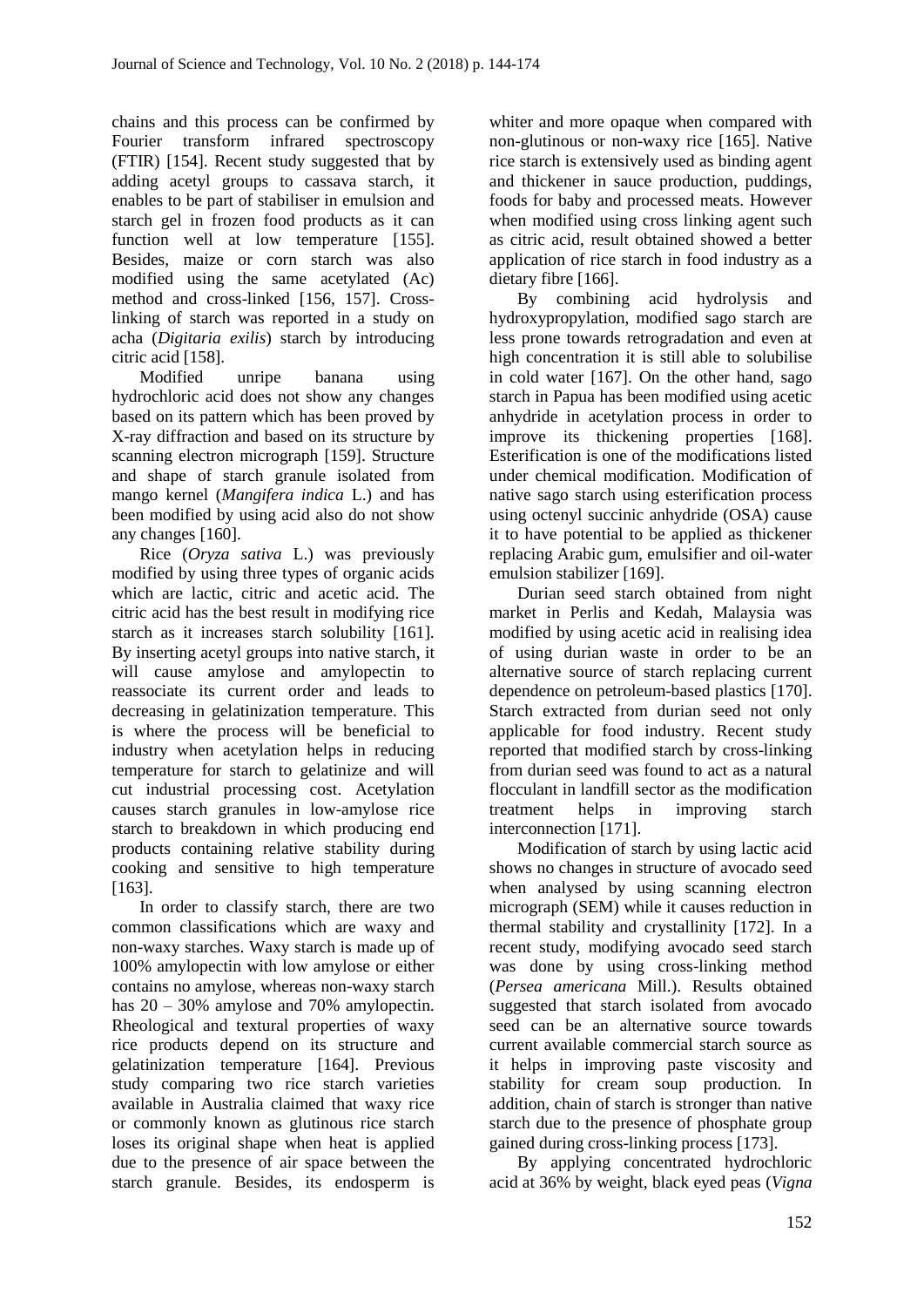*unguiculata*) starch was able to be modified successfully when it shows an increment in its solubility, freeze-thaw stability and clarity of paste [174]. Common bean starch was modified by oxidation process using sodium hypochlorite as oxidizing agent. Results obtained proposed that these modified starch might be an alternative source in coating food products and in dairy products. In addition, as the concentration of oxidizing agent increases, starch obtained shows whiter in colour which could be a substitute in paper manufacturing [175].

Previous study suggested that oxidation helps in improving solubility and paste clarity of white sorghum starch and could be an alternative source for food products requiring high solid contents without over-thickening [176]. Reported studies claimed that white sorghum starch modified by combined acid hydrolysis and succinylation resulting in lower paste viscosity, less gumminess and reduced in tendency towards retrogradation which suits in food products requiring these properties for example frozen pie filling, custards and puddings [177].

Several studies have suggested acetylation and oxidation mode of modification makes potato as a potential source of film which can withstand high water activity in its surrounding. First study claimed that oxidation using sodium hypochlorite caused potato starch to have low water solubility as compared to its native starch. This study suggested modified potato starch can be turned into film and use it in a higher water activity environment [178].

Oxidation of potato starch as reported in previous study using oxidizing agent caused hydroxyl group of starch to transform into carboxyl or carbonyl group which could be one of the reason increasing in hydrophobicity of modified potato starch [179]. Second study reported potato starch modified using acetylation shows greater reduction in water vapour absorbing capability as compared to modification using oxidation process [180]. Potato starch properties were reported unable to modify most efficient at temperature of 25°C or lower when using acid hydrolysis [181].

On the other hand, cross-linking suggested different methods of modification in potato starch. Present hydrogen bonds in potato starch will be strengthen during cross-linking

using cross-linking agent for example acetic anhydride which in turns resulting in starch product that has high resistant towards heat, acid and increase in shearing properties as compared to native and unmodified starch [182]. Another study reported modifying potato starch using sodium trimetaphosphate (STMP) or sodium tripolyphosphate (STPP) as its cross-linking agent resulted in modified starch having desired properties to be applied in food industry such as binding agent, stabilizer and thickener [183].

Previous study found that by inserting acetyl group through acetylation and addition of carbonyl and carboxyl group by oxidation makes barley starch decreasing in its viscosity and in turns reducing possibility to retrograde which could be a potential source in making biodegradable films [184]. Yellow sorghum starch was subjected to acetylation, benzylation and hydroxypropylation resulting in food product having low tendency towards retrogradation which could be a good alternative source in sauces and bread production [185].

During heating of starch in excess availability of water, starch takes up water and swelling occur inside the granule. In this condition, amylose and amylopectin disappear. This is called as gelatinization process. When heating stops, amylose starts to form back and in a longer term amylopectin will follow the same condition. This is known as retrogradation [186]. Increasing degree of acetylation in zaragoza (P*haseoluslunatus*) bean seeds starch obtained from Colombia resulting in a good alternative source in cream manufacturing due to high viscosity level [187].

Modification of pinhão seed starch using hydrochloric acid shows end result having better solubility and more transparent which could be an alternative source in coating materials or film [188]. What is actually happening during hydrolysis of acid is acid for example hydrochloric acid was added to the suspension of starch in aqueous condition and controlled at certain desired temperature below gelatinization temperature for a fixed period of time [189]. Results obtained from this study reported that pasting properties of poovan banana from India rises after acetylation process compared to its native form [190].

Table 5 shows several examples on physically modified starch. Altering starch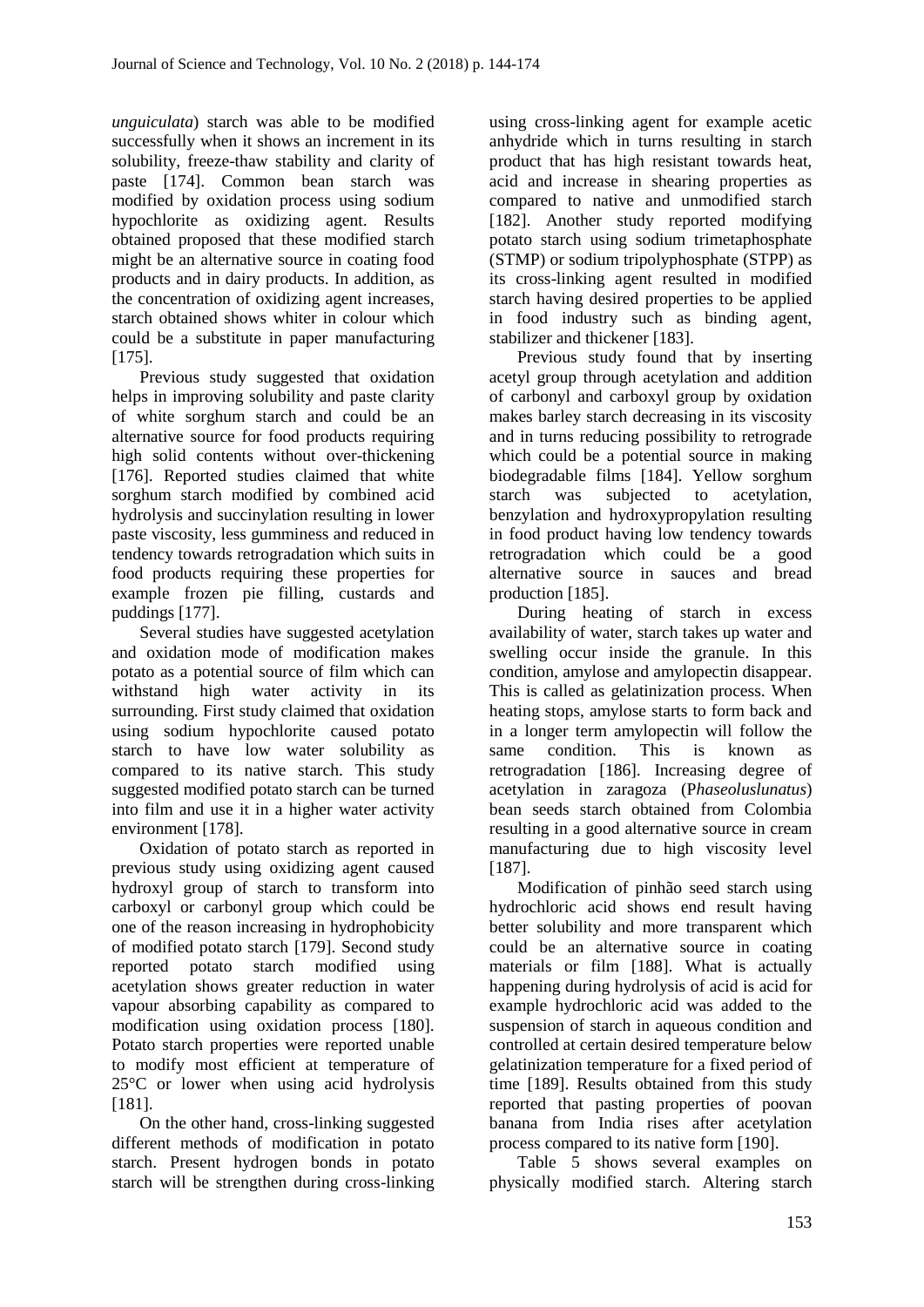granules and molecular structure is practiced in physical modification of starch in order to obtain a stabilize starch granules, decreasing in retrogradation and enhancing in paste and gel properties when in use [191].

|  |  | Table 5 Physically modified starch |  |
|--|--|------------------------------------|--|
|--|--|------------------------------------|--|

| Starch source                   | Modification                                            |
|---------------------------------|---------------------------------------------------------|
| Corn                            | Ultrasound treatment [211]                              |
|                                 | Heat moisture treatment [212]                           |
| Pinhão (Araucaria angustifolia) | Annealing, heat-moisture, sonication [214]              |
| seeds                           | Ultrasound treatment [215]                              |
|                                 | Heat moisture treatment [217]                           |
| Potato                          | Ultrasonic treatment [218, 219, 220]                    |
|                                 | Annealing and ultra - high pressure (UHP) [221]         |
| Rice                            | Annealing [222]                                         |
|                                 | Heat-moisture treatment [223]                           |
|                                 | Improved Extrusion Cooking Technology (IECT) [224]      |
|                                 | Parboiling – steeping step [225]                        |
|                                 | Ultrasound treatment [226]                              |
| <b>Sweet Potato</b>             | Annealing [227]                                         |
|                                 | Heat-moisture treatment [239]                           |
|                                 | Repeated heat moisture treatment (RHMT) [228]           |
|                                 | Steam explosion [229]                                   |
| Wheat                           | Annealing and ultra - high pressure (UHP) [230]         |
|                                 | Ultrasound treatment [231]                              |
| Yam (Dioscorea spp.)            | Annealing [229]                                         |
|                                 | Annealing and ultra - high pressure (UHP) [229]         |
|                                 | Heat moisture treatment [232]                           |
| Jackfruit seed                  | Microwave [233]                                         |
|                                 | Partial gelatinization [234]                            |
| Foxtail millet                  | Heat moisture treatment [235]                           |
|                                 | Ultrasound treatment (UT) [236]                         |
| Sago                            | Heat moisture treatment [238]                           |
| Red adzuki beans                | Continuous and repetition heat moisture treatment [240] |
| Taro                            | Microwave and heat moisture treatment [241]             |
| Water chestnut                  | Microwave [242]                                         |
| Acorn                           | Annealing and heat moisture treatment [243]             |
| Lotus (Nelumbo nucifera Gaertn) | Microwave [248]                                         |
| seed                            |                                                         |
| Tapioca                         | Ball – milling $[249]$                                  |
| Bambara groundnut (Vigna        | Annealing [254]                                         |
| subterranea)                    |                                                         |
| Ensete/False banana             | Annealing and heat moisture treatment [255]             |
| (Ensete ventricosum Musaceae)   |                                                         |
| Morado banana                   | Heat moisture treatment [256]                           |
| Banana (Musa sapietum and Musa  | Heat moisture treatment [258]                           |
| paradisiaca)                    |                                                         |
| White Sorghum                   | Annealing [259]                                         |
| (Sorghum bicolor)               |                                                         |
| Arrowroot                       | Autoclave – cooling treatment [260]                     |
| (Marantha arundinacea L)        |                                                         |

Heat moisture treatment (HMT) helps in improving elasticity of dough made from wheat and barley flour [192]. Besides HMT, ultrasound is another method commonly used to modify starch physically. Recent study reported that ultrasound is gaining recognition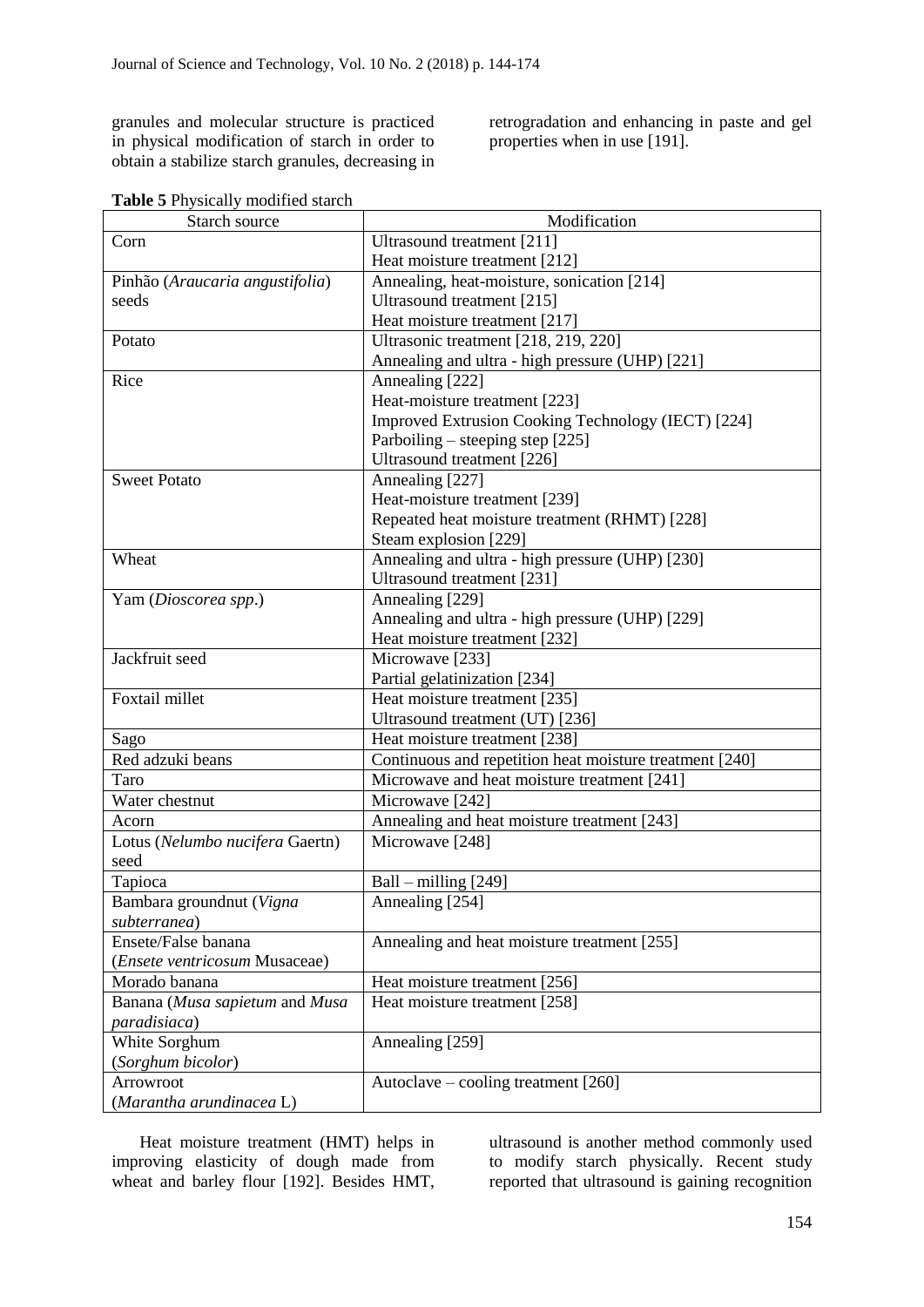due to its various benefits such as low cost, efficient and eco- friendly as no chemical usage involved as compared to other chemical modification method [193]. According to [194], larger bubbles can be formed if lower frequency of ultrasound used and cavitation process that occur during ultrasound causing both covalent and non- covalent bond inside polymer such as starch to be broken down. By applying ultrasound, starch component present in plant polymer can be modified physically [195].

If modifying starch by using either fully or partially gelatinization, it will be able to produce starch with cold water-swelling capacity and gel barrier properties [196]. Rice (*Oryza Sativa* L.) being the major nutrient and calories source of Asian people was found by recent study in reducing its glycaemic index by applying heat moisture treatment and annealing [197]. The usage of modified starch among them is to increase viscosity, shelf life of food products, textures, solubility, appearance and emulsification of food products [198]. Annealing is categorised under hydrothermal modification method of starch other than HMT. The process of annealing includes starch nurtured in an excess amount of water in a temperature range below gelatinisation temperature but higher than temperature of glass transition [199].

Starch has been modified in order to gain a better surface area and increase in pore volume due to its huge presence worldwide at low cost [200]. Moreover, according to [201], varieties of indigenous corn starches from different botanical sources have been well studied and reported by previous researchers regarding its physicochemical characteristics. Recent study reported that modified starch able to replace current available dietary fat [201]. Human beings and animals with simple singlechambered stomach like cats, rats and pigs unable to digest native starch granules well [202]. When comparing between maltodextrin, native and modified tapioca starch, it was found that modified tapioca starch had a broader distribution of particle size [203].

Three most common function of modified starch in food industry are as agent of gelling, stabilising and thickening [204]. According to [205] starch-modified physically for example using the most common treatment such as heat-moisture treatment and annealing can produce a safe raw material. On the other

hand, starch modified by using the chemical for example sodium hypochlorite (NaOCl) produced end products that have high viscosity, stronger resistance to acid, heat, and shear, swelling decreases and not easily breakdown [206]. Starch paste properties can be easily modified expressively by applying several cross-links [207].

When people consuming starchy foods for example bread and rice, main supply of energy was actually supplied by physical and chemical properties of starch that act as main source of carbohydrate [208]. Increasing the starch paste stability and reducing pH, heat and shear properties of tapioca starch during food processing is the main focus of modifying starch by food scientist in Thailand [209]. As an example, by undergo dual modification process, sorghum starch was reported to be a new potential source replacing current available biodegradable films [210].

Corn starch was reported successfully modified by applying ultrasound treatment [211]. Pre-treated samples with ultrasound treatment helps in altering corn starch physicochemical properties [212]. In another study, corn starch was modified using heat moisture treatment and resulted in reduction of swelling power, percent solubility, gelatinization enthalpy and pasting viscosities when compared with untreated corn starch samples [213].

Pinhão (*Araucaria angustifolia*) which could be found in Brazil and was reported to be in high starch content and can be modified physically using process of annealing, heatmoisture treatment and sonication [214]. Physically modified pinhão seed shows better results in terms of syneresis whereas other parameters show no significant difference as compared to its native starch [215]. Pinhão seed obtained from pines trees that grow well in forests Southern part of Latin America and when applying HMT, molecular structure and its properties changes which suggested that it could be utilised as it is an underutilised source of starch and apply in food and non – food based application [216]. HMT is an example of physical modification which reported in previous study on pinhão seeds can provide strongest effect towards gelatinization and enthalpy if tested using differential scanning calorimeter machine [217].

Potato was also modified by using ultrasound treatment [218, 219, 220]. Basically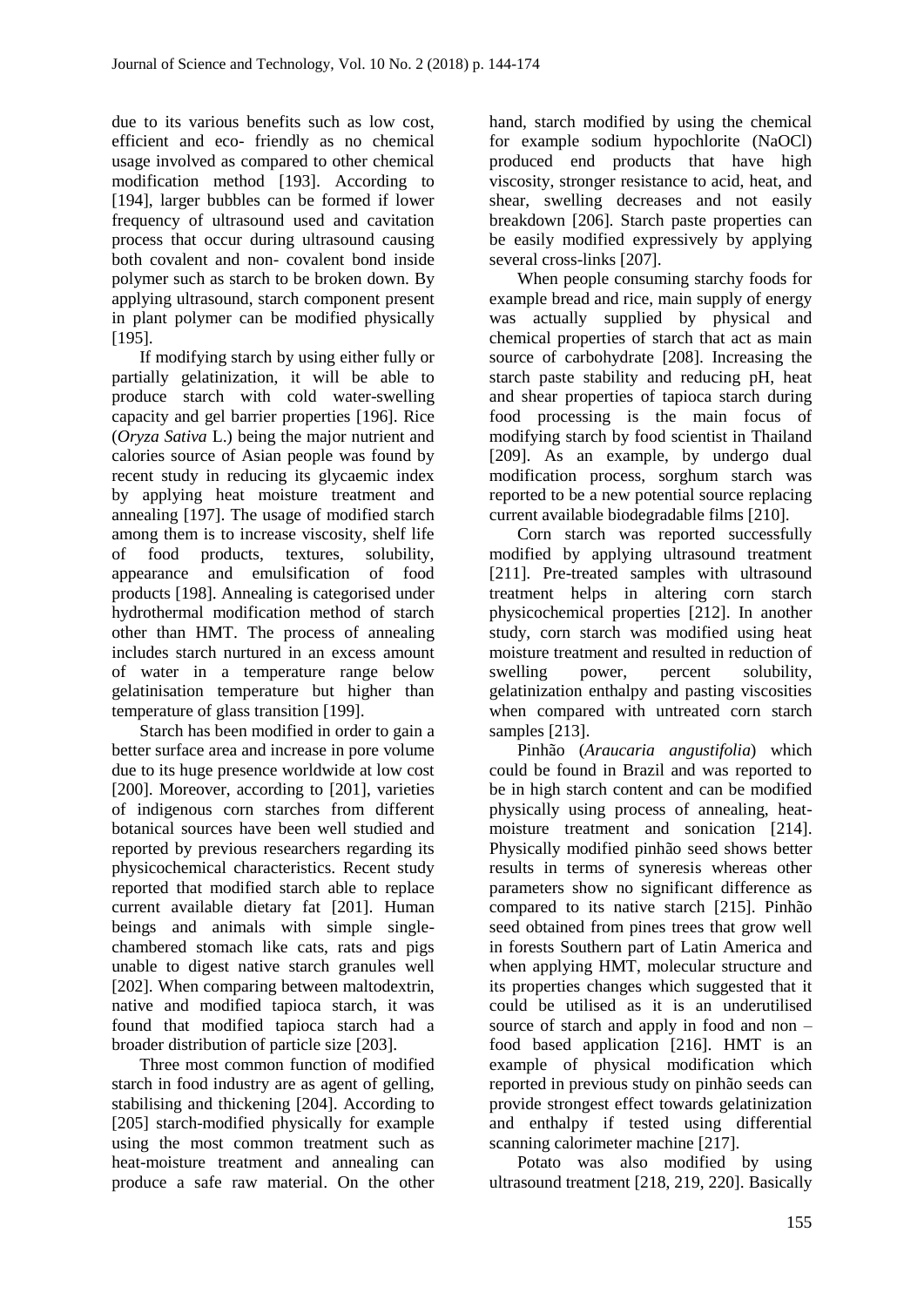ultrasound is a sound waves having a frequency which beyond human hearing capability [221]. On the other hand, for rice starch, several methods have been reported by previous studies. Annealing [222], HMT [223], improved extrusion cooking technology (IECT) [224] and ultrasound treatment [225]. Steeping is the first step in parboiling process followed by heating and drying of rice. Recent study reported that starch isolated from rice kernels is different from kernel itself in terms of its structure and properties [226]. Recent study suggested starch extracted from sweet potato modified by using steam explosion can be a good source for treating diabetic patients by encapsulating this starch into the medicine [227]. Sweet potatoes were claimed by previous research on applying annealing [228] and HMT [229].

Recent study claimed that by annealing wheat starch, stability increases as the interaction between the starch chains increases. Combining both method of annealing and HMT modification causes starch granules structure in yam and potato starches to change [231]. Yam (*Dioscorea spp*.) starch was physically modified by annealing process [229]. Annealing or also recognized as tempering has caused a rising in pasting temperature, peak time, setback and final viscosities of yam starch as compared to modification using acid hydrolysis, results obtained is vice versa [232].

Recent study in Vietnam had partially gelatinized jackfruit seed starch as a modification procedure and results showing highly soft and elastic starch gel [233]. Modification of starch by using microwave was found to be more efficient and time saving compared to modification by using acid in a study using starch isolated from jackfruit seed in India [234].

Previous study reported that by applying physical modification such as hydrothermal treatment, modified starch obtained will be more viscous, transparent, stable and swelling power will also increase when compared with native starch. In addition, this process is known as pre-gelatinisation which could be the initial step crucial before chemical modification [235]. Foxtail millet starch in previous study was reported can be modified by using HMT and ultrasound treatment (UT). Heat moisture treatment is an interesting and alternative way of modifying starch physicochemical properties without disturbing starch structure of molecule [236]. Heat moisture treatment when combined with citric acid shows changes in sweet potato starch crystallinity type from B to C and reduced its peak viscosity which shows that by applying such treatment, a significant change can be observed. Besides, another study reported starch isolated from sweet potato starch were successfully modified using repeated heat moisture treatment (RHMT) when a significant changes were observed on X-ray diffraction pattern and its crystallinity, thermal and pasting properties when compared with native starch [237].

Better noodles in terms of elasticity and firmness were detected in noodles made up from sago starch that has undergone heat moisture treatment [238]. In addition, another study also claimed that HMT caused reduction in sweet potato starch viscosity but shows rising in swelling power and solubility as compared to native or modified starch using annealing process [239]. Reduction paste viscosities properties, swelling power and solubility is supported by another study using continuous and repeated heat moisture treatment towards red adzuki beans starch in Yangling, China [240].

Taro starch was modified using dual modification of microwave and HMT shows better results in terms of viscosity and freezethaw stability as compared to native taro starch [241]. By applying microwave heating, starch extracted from water chestnut shows increasing in pasting properties and enthalpy values. However, the swelling power and percent solubility decreases [242]. Main reason of utilising modified starch in food industry is due to its ability in rapidly dissolves in cold water [242].

Acorn is the fruits gained from oak tree categorised under genus Quercus, which has been modified by using annealing and HMT. The HMT gave more significant result in terms of altering starch properties compared to annealing [243]. Previous study stated that amylose and amylopectin are the main component of acorn starch though amylopectin composition was found higher than amylose [244]. In a study producing gluten free bread from acorn flour, substitution at 20% shows the most significant impact on volume of bread and its physical characteristics. However, beyond these 20% addition of acorn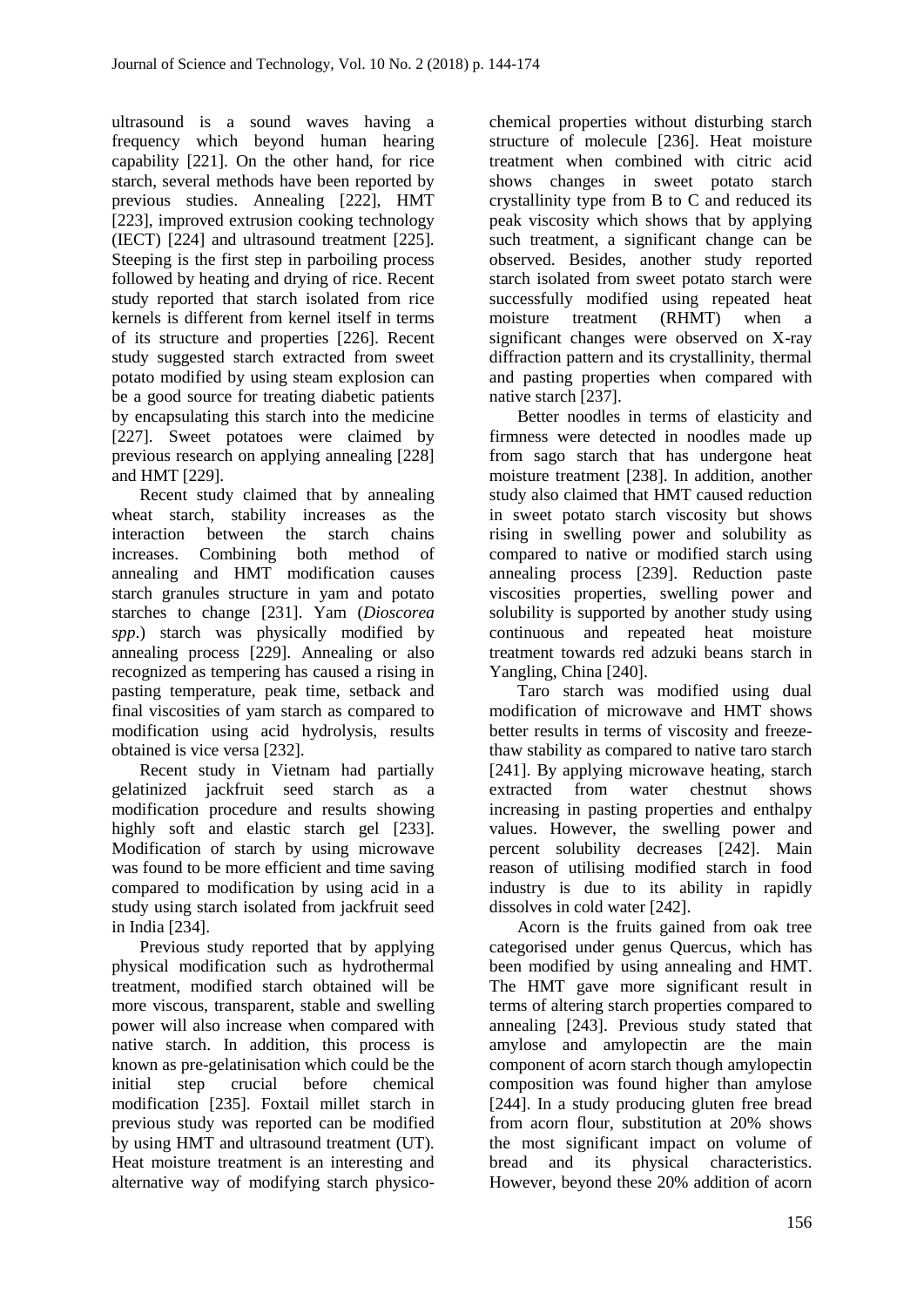flour will reduce bread volume. In conjunction with previous statement, carbon dioxide presence in gluten network formation inside bread dough has been reduced due to gluten network deficiency which in turns resulting in bread with lowers loaf volume [245].

Recent study claimed that lotus is normally found in a dried form rather than fresh form due to its short life span in fresh condition which contributes by enzymatic browning, microbial growth and deterioration of quality [246]. Lotus seed starch (*Nelumbo nucifera* Gaertn) has been modified using microwave heating, which resulted in increment of its crytallinity, volume of pore and surface area, whereas yield of extraction and average size of starch particle decreases [247]. Another study reported using microwave radiation on lotus seed starch helps in producing starch with low glycaemic and hydrolysis index due to increasing in number of resistant and slowly digestible starch by amplifying microwave radiation [248].

In this study, three methods of tapioca starch modification has been combined which are through enzymatic, acid hydrolysis and physical modification using ball milling as it was claimed to change structure of starch from its native condition to smaller size of starch granule [249]. Tapioca starch in paste form contains no odour, high in paste clarity and stickiness make it extensively used in food and non-food industry in Thailand. However, like other starch in native condition, tapioca starch unable to perform well in industry as it produces unwanted characteristic of gel with weak structure, cannot withstand shear forces and reduction in stability of viscosity when heat applied [250].

In order to have a better quality of starch based product, many of starch source have different degree of gelatinization so it can fit many food formulations depending on product needs [251]. Recent study found that by adding physically modified starch to yogurt based product containing skimmed milk powder, it enhances consumer acceptance and yogurt become creamier and having consistent texture compared to non-added starch based yogurt [252]. Modification of native starch will not only result in reduction of retrogradation occurrence but will also benefit in many ways. For example, paste of modified starch will be more stable during cooling and freezing process, less prone towards formation of gel, less opaque and enriches gel texture [253].

Modification of Bambara groundnut (*Vigna subterranea*), an underutilised starch source from Nigeria using annealing process reported to have caused cracks and pores on starch surface based on image obtained from SEM [254]. In a study of modifying starch using both hydrothermal treatment which are annealing and HMT, results obtained showed false banana (*Ensete ventricosum* Musaceae) starch could be possibly used as functional ingredients in both food and pharmaceuticals industry [255]. In a study of modifying Morado banana starch using HMT, results gained indicated that it a good method of producing starch which could fit industrial needs in terms of added value product [256].

HMT was able to change the diffraction patterns based on X-ray diffraction results on two types of banana starch (*Musa sapietum* and *Musa paradisiaca*) in Nigeria from B to C type [257]. Recent study claimed that annealing is a greener way of modifying desired properties of starch and enhance final product quality [258]. White sorghum (*Sorghum bicolor*) starch was subjected to annealing in a reported study shown increasing in paste clarity. Thus, it could be a functional additive in a food product requiring starch with high clarity [259].

Arrowroot is popular among Indonesian as it is one of the carbohydrate sources and scientifically known as (*Marantha arundinacea* L) has been modified using autoclave and cooling treatment. Gel produced from physically modified arrowroot showed a softer texture and less rigid [260]. Annealing, HMT, ultrasound and sonication are widely used in physical modification of starch. However, there are also other methods to modify such physically such as parboiling, ball milling, microwave and gelatinization. Therefore, there are varieties of choices to modify starch physically.

# **Conclusion**

In conclusion, starches are widely used in food industries. Thus, modifying starch to fulfill specific industrial needs can be done either using chemical or physical treatment. Numbers of starch in the future should be produced from unexplored source with further studies done. This is because rather than to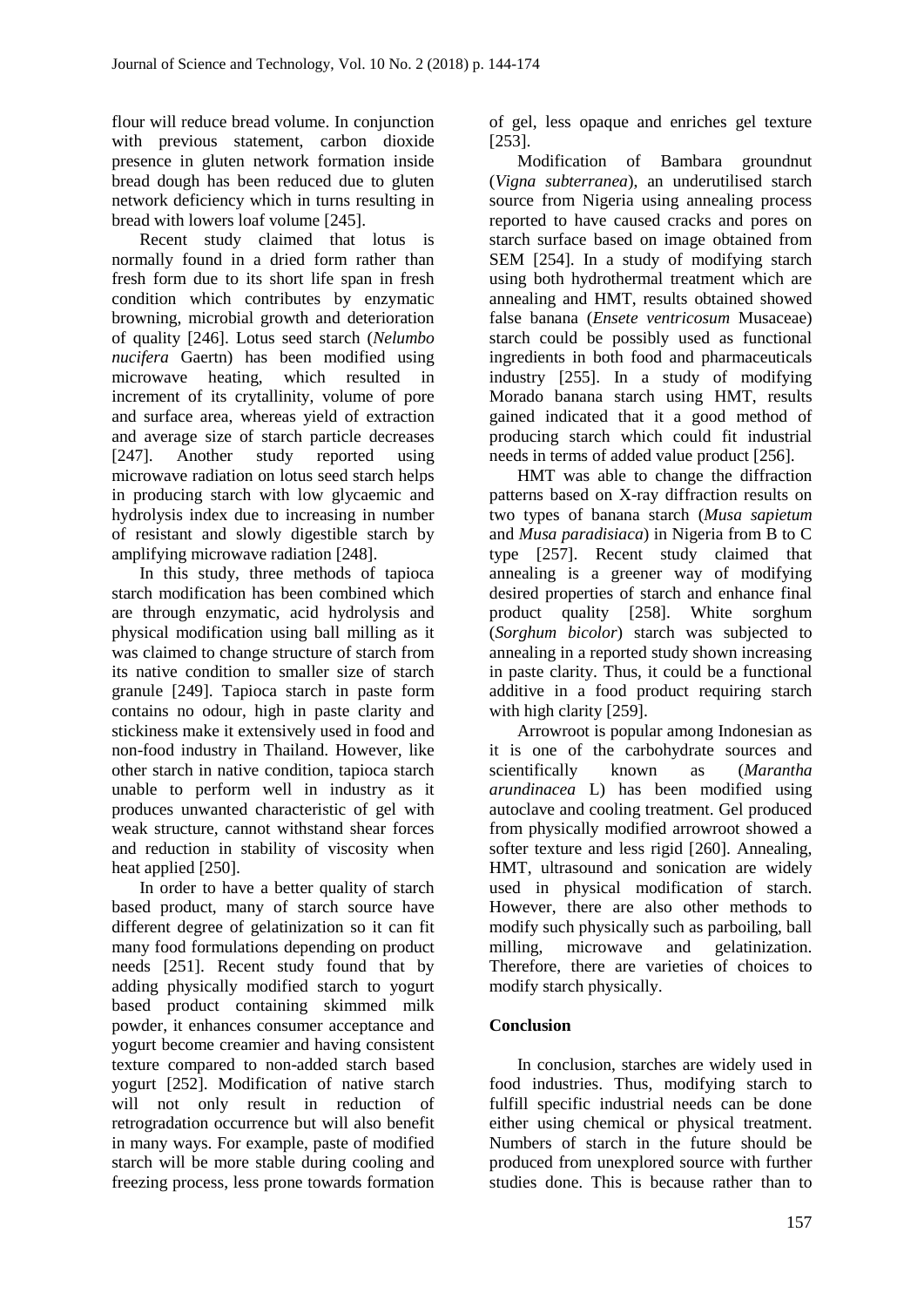reduce the waste, it is cheaper and easily available source. The underutilised starch should be transformed into a more useful product for future use.

#### **Acknowledgements**

Authors are thankful to Universiti Tun Hussein Onn Malaysia for providing research facilities and financial support through Centre for Graduate Studies, Short-Term Grant (UTHM-STG-U538-2016), and Postgraduate Research Grant (UTHM-GPPS-U813-2017).

#### **References**

- [1] Wang, S., Li, C., Zhang, X., Copeland, L. & Wang, S. (2016). "Retrogradation Enthalpy Does Not Always Reflect the Retrogradation Behaviour of Gelatinized Starch" in *Scientific Reports*.
- [2] Przetaczek-Rożnowska, I. (2017). "Physicochemical Properties of Starches Isolated from Pumpkin Compared with Potato and Corn Starches" *International Journal of Biological Macromolecules*, Vol. 101 pp. 536-542.
- [3] Marvizadeha, M.M., Oladzadabbasabadi, N., Nafchi, M.A. & Jokar, M. (2017). "Preparation and Characterization of Bionanocomposite Film Based on Tapioca Starch/Bovine Gelatin/Nanorod Zinc Oxide" in *International Journal of Biological Macromolecules*, Vol. 99 pp. 1-7.
- [4] de Oliveira, C.S., Andrade, M.M.P., Colman, T.A.D., da Costa, F.J.O.G. & Schnitzler, E. (2014). "Thermal, Structural and Rheological Behaviour of Native and Modified Waxy Corn Starch with Hydrochloric Acid at Different Temperatures" in *Journal of Thermal Analysis and Calorimetry*, Vol. 115. No. 1 pp. 13-18.
- [5] Xie, X.S. & Liu, Q. (2004). "Development and Physicochemical Characterization of New Resistant Citrate Starch from Different Corn Starches" in *Starch - Stärke*, Vol. 56. No. 8 pp. 364-370.
- [6] Santoso, B. (2018). "Recovery of Starch From Sago Pith Waste and Waste Water Treatment , Sago Palm" in *Springer*, pp. 261-269.
- [7] Naz, M.Y., Sulaiman, S.A., Ariwahjoedi B. & Shaari, K.Z.K. (2014). "Characterization of Modified Tapioca Starch Solutions and Their Sprays for High Temperature Coating Applications" in *The Scientific World Journal*.
- [8] Horstmann, S.W., Belz, M.C.E., Heitmann, M. Zannini, E. & Arendt, E.K. (2016). "Fundamental Study on The Impact of Gluten-Free Starches on The Quality of Gluten-Free Model Breads" in *Foods*, Vol. 5. No. 2 pp. 30.
- [9] Djurle, S., Andersson, A.A.M. & Andersson, R. (2018). "Effects of Baking on Dietary Fibre, with Emphasis on β-Glucan and Resistant Starch, in Barley Breads" in *Journal of Cereal Science*, Vol. 79 pp. 449-455.
- [10] Yu, W., Tan, X., Zou, W., Hu, Z., Fox, G.P., Gidley, M.J. & Gilbert, R.G. (2017). "Relationships Between Protein Content, Starch Molecular Structure and Grain Size in Barley" in *Carbohydrate Polymers*, Vol. 155 pp. 271-279.
- [11] Yu, W., Zou, W., Dhital, S., Wu, P., Gidley, M.J., Fox, G.P. and Gilbert, R. G. (2018). "The Adsorption of  $\alpha$ -Amylase on Barley Proteins Affects The In Vitro Digestion of Starch in Barley Flour" in *Food Chemistry*, Vol. 241 pp. 493-501.
- [12] Gujral, H.S., Sharma, B. & Khatri, M. (2018) "Influence of Replacing Wheat Bran with Barley Bran on Dough Rheology, Digestibility and Retrogradation Behavior of Chapatti" *Food Chemistry*, Vol. 240 pp. 1154- 1160.
- [13] Yangcheng, H., Gong, L., Zhang, Y. & Jane, J.l. (2016). "Physicochemical Properties of Tibetan Hull-Less Barley Starch" in *Carbohydrate Polymers*, Vol. 137 pp. 525-531.
- [14] Källman, A., Vamadevan, V., Bertoft, E., Koch, K., Seetharaman, K., Åman, P. & Andersson, R. (2015). "Thermal Properties of Barley Starch and Its Relation to Starch Characteristics" in *International Journal of Biological Macromolecules*, Vol. 81 pp. 692-700.
- [15] Cuesta-Seijo, J. A., Nielsen, M.M., Ruzanski, C., Krucewicz, K., Beeren, S.R., Rydhal, M.G., Yoshimura, Y., Striebeck, A., Motawia, M.S., Willats,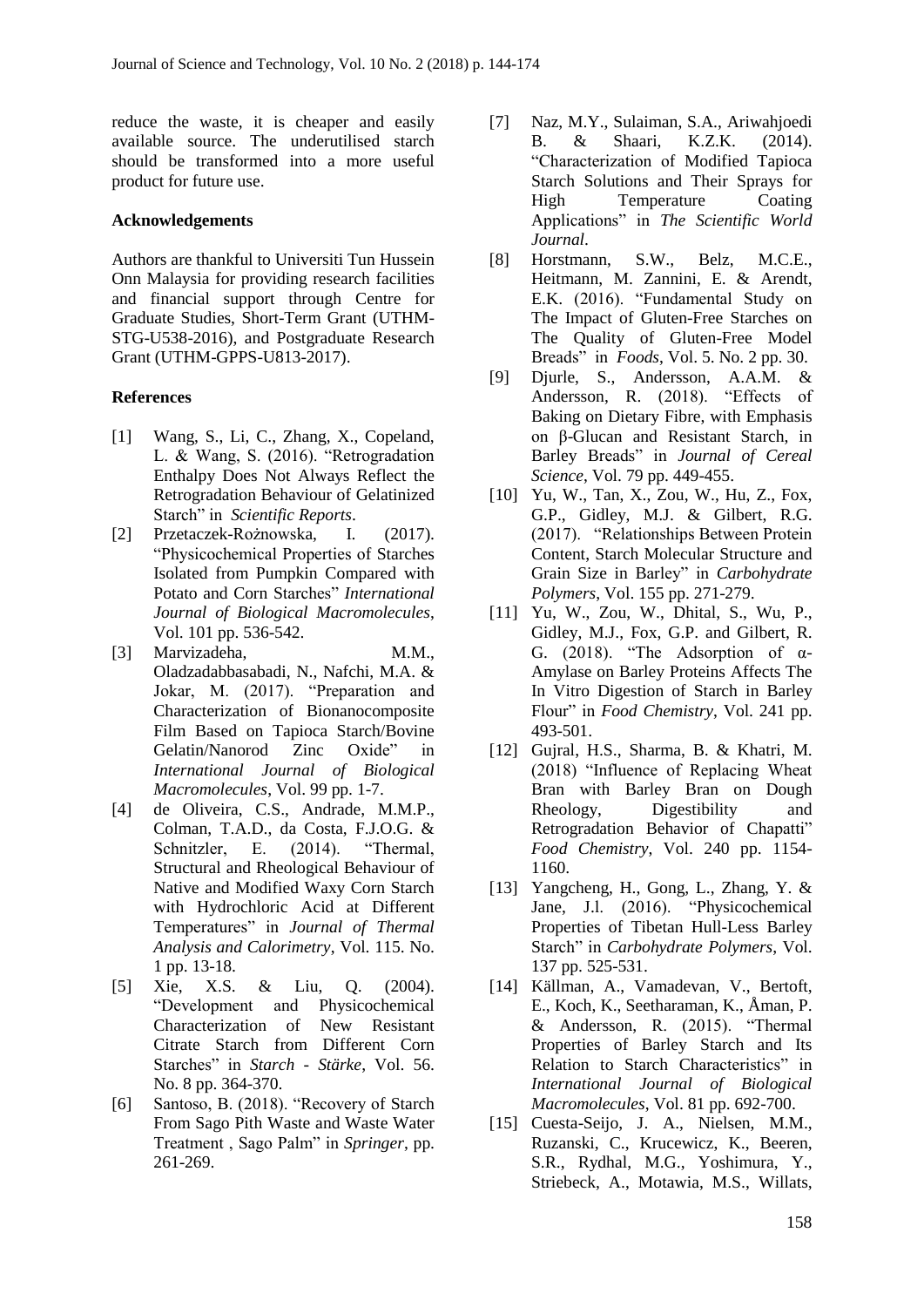W.G.T. & Palcic.,M.M. (2016). "In Vitro Biochemical Characterization of All Barley Endosperm Starch Synthases" in *Frontiers in Plant Science*, Vol. 6 pp. 1265.

- [16] Ali, A., Wani, T.A., Wani, I.A. & Masoodi, F.A. (2016). "Comparative Study of The Physico-Chemical Properties of Rice and Corn Starches Grown in Indian Temperate Climate" in *Journal of the Saudi Society of Agricultural Sciences*, Vol. 15. No. 1 pp. 75-82.
- [17] Alimi, B.A., Workneh, T.S. & Oyeyinka, S.A. (2017). "Structural, Rheological and In-Vitro Digestibility Properties of Composite Corn-Banana Starch Custard Paste" in *LWT-Food Science and Technology*, Vol. 79 pp. 84- 91.
- [18] de Oliveira, C.S., Andrade, M.M.P., Colman, T.A.D., da Costa, F.J.O.G. & Schnitzler, E. (2014). "Thermal, Structural and Rheological Behaviour of Native and Modified Waxy Corn Starch with Hydrochloric Acid at Different Temperatures" in *Journal of Thermal Analysis and Calorimetry*, Vol. 115. No. 1 pp. 13-18.
- [19] Lee, S.J., Lee, H.S., Kim, S.Y. & Shin, K.-S. (2018). "Immunostimulatory and Anti-Metastatic Activity of Polysaccharides Isolated from by Products of The Corn Starch Industry" in *Carbohydrate Polymers*, Vol. 181 pp. 911-917.
- [20] Luo, G., Xu, W., Yang, J., Li, Y., Zhang, L., Wang, Y., Lin, C. & Zhang, Y. (2017). "Effects of Ruminally Degradable Starch Levels on Performance, Nitrogen Balance, and Nutrient Digestibility in Dairy Cows Fed Low Corn-Based Starch Diets" in *Asian-Australasian Journal of Animal Sciences*, Vol. 30. No. 5 pp. 653.
- [21] Majzoobi, M., Hedayati, S., Habibi, M., Ghiasi, F. & Farahnaky, A. (2014). "Effects of Corn Resistant Starch on The Physicochemical Properties of Cake" in *Journal of Agricultural Science and Technology (JAST)*, Vol. 16. No. 3 pp.  $569 - 576.$
- [22] Klaochanpong, N., Puttanlek, C., Rungsardthong, V., Puncha-arnon, S. & Uttapap, D. (2015). "Physicochemical

and Structural Properties of Debranched Waxy Rice, Waxy Corn and Waxy Potato Starches" in *Food Hydrocolloids*, Vol. 45 pp. 218-226.

- [23] Lu, Y., Luthria, D., Fuerst, E.P., Kiszonas, A.M., Yu, L. & Morris, C.F. (2014). "Effect of Processing on Phenolic Composition of Dough and Bread Fractions Made from Refined and Whole Wheat Flour of Three Wheat Varieties" in *Journal of Agricultural and Food Chemistry*, Vol. 62. No. 43 pp.10431-10436.
- [24] Zhou, Q., Li, X., Yang, J., Zhou, L., Cai, J., Wang, X., Dai, T., Cao, W. and Jiang, D. (2018). "Spatial Distribution Patterns of Protein and Starch in Wheat Grain Affect Baking Quality of Bread and Biscuit" in *Journal of Cereal Science*, Vol. 79 pp. 362-369.
- [25] Wang, X., Appels, R., Zhang, X., Diepeveen, D., Torok, K., Tomoskozi, S., Bekes, F., Ma, W., Sharp, P. & Islam, S. (2017). "Protein Interactions During Flour Mixing Using Wheat Flour with Altered Starch" in *Food Chemistry*, Vol. 231 pp. 247-257.
- [26] López-Barón, N., Gu, Y., Vasanthan, T. & Hoover, R. (2017). "Plant Proteins Mitigate In Vitro Wheat Starch Digestibility" in *Food Hydrocolloids*, Vol. 69 pp. 19-27.
- [27] Fleischman, E.F., Kowalski, R.J., Morris, C.F., Nguyen, T., Li, C., Ganjyal, G. & Ross, C.F. (2016). "Physical, Textural and Antioxidant Properties of Extruded Waxy Wheat Flour Snack Supplemented with Several Varieties of Bran" in *Journal of Food Science*, Vol. 81. No. 11 pp. 1-8.
- [28] Spooner, D.M., Ghislain, M., Simon, R., Jansky, S.H. & Gavrilenko, T. (2014). "Systematics, Diversity, Genetics, and Evolution of Wild and Cultivated Potatoes" in *The Botanical Review*, Vol. 80. No. 4 pp. 283-383.
- [29] Jiang, S., Liu, C., Wang, X., Xiong, L. & Sun, Q. (2016). "Physicochemical Properties of Starch Nanocomposite Films Enhanced by Self-Assembled Potato Starch Nanoparticles" in *LWT-Food Science and Technology*, Vol. 69 pp. 251-257.
- [30] Charles, A.L., Cato, K., Huang, T.-C., Chang, Y.-H., Ciou, J.-Y., Chang, J.-S.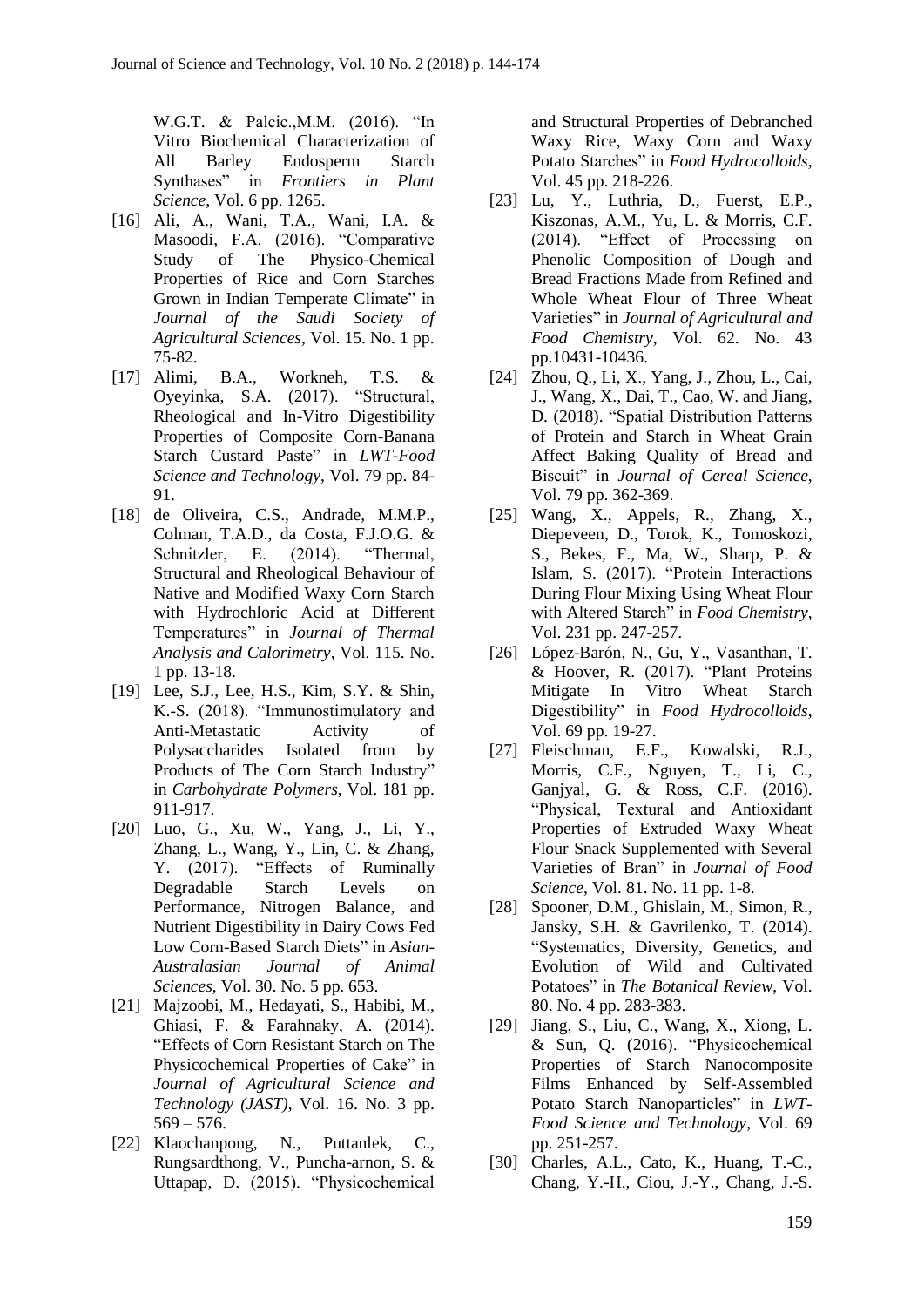and Lin, H.-H. (2016). "Functional Properties of Arrowroot Starch in Cassava and Sweet Potato Composite Starches" in *Food Hydrocolloids*, Vol. 53 pp. 187-191.

- [31] Kim, H.-Y., Oh, S.-M., Bae, J.-E., Yeom, J.-H., Kim, B.-Y., Kim, H.-S. & Baik, M.-Y. (2017). "Preparation and Characterization of Amorphous Granular Potato Starches (AGPS) and Cross-Linked Amorphous Granular Potato Starches (CLAGPS)" in *Carbohydrate Polymers*, Vol. 178 pp. 41-47.
- [32] Daudt, R.M., Külkamp-Guerreiro, I. C., Cladera-Olivera, F., Thys, R.C.S. & Marczak, L.D.F. (2014). "Determination of Properties of Pinhão Starch: Analysis of Its Applicability as Pharmaceutical Excipient" in *Industrial Crops and Products*, Vol. 520 pp. 420-429.
- [33] Van Hung, P., Huong, N.T.M., Phi, N.T.L. & Tien, N.N.T. (2017). "Physicochemical Characteristics and In Vitro Digestibility of Potato and Cassava Starches Under Organic Acid and Heat-Moisture Treatments" in *International Journal of Biological Macromolecules*, Vol. 95 pp. 299-305.
- [34] Lee, S., Lee, J.H. & Chung, H.-J. (2017). "Impact of Diverse Cultivars on Molecular and Crystalline Structures of Rice Starch for Food Processing" in *Carbohydrate Polymers*, Vol. 169 pp. 33-40.
- [35] Girsang, W. (2018). "Feasibility Of Small-Scale Sago Industries in The Maluku Islands, Indonesia. Sago Palm" in Springer, pp. 109-121.
- [36] Precha-Atsawanan, S., Puncha-arnon, S., Wandee, Y., Uttapap, D., Puttanlek, C. & Rungsardthong, V. (2018). "Physicochemical Properties of Partially Debranched Waxy Rice Starch" in *Food Hydrocolloids*, Vol. 79 pp. 71 - 80.
- [37] Moin, A., Ali, T.M. & Hasnain, A. (2017). "Characterization and Utilization of Hydroxypropylated Rice Starches for Improving Textural and Storage Properties of Rice Puddings" in *International Journal of Biological Macromolecules*, Vol. 105 pp. 843-851.
- [38] Kathiravan, V., Saranya, S., Kumar, K.S.V. & Rajasekar, D.D. (2017). "Economics of Processing of Different

Tapioca Based Products in Salem District of Tamil Nadu, India" in *Int. J. Curr. Microbiol. App. Sci*, Vol. 6. No.11 pp. 1613-1619.

- [39] Ogunmuyiwa, O.H., Adebowale, A.A., Sobukola, O.P., Onabanjo, O.O., Obadina, A.O., Adegunwa, M.O., Kajihausa, O.E., Sanni, L.O. & Keith, T. (2017). "Production and Quality Evaluation of Extruded Snack from Blends of Bambara Groundnut Flour, Cassava Starch, and Corn Bran Flour" in *Journal of Food Processing and Preservation*, pp. 1-11.
- [40] Alvarado, P.M., Grosmaire, L., Dufour, D., Toro, A.G., Sánchez, T., Calle, F., Santander, M.A.M., Ceballos, H., Delarbre, J.L. & Tran, T. (2013). "Combined Effect of Fermentation, Sun-Drying and Genotype on Breadmaking Ability of Sour Cassava Starch" in *Carbohydrate Polymers*, Vol. 98. No.1 pp. 1137-1146.
- [41] Chuang, L., Panyoyai, N., Shanks, R.A. & Kasapis, S. (2017). "Effect of Salt on The Glass Transition of Condensed Tapioca Starch Systems" in *Food Chemistry*, Vol. 229 pp. 120-126.
- [42] Singh, A., Geveke, D.J., & Yadav, M.P. (2017). "Improvement of Rheological, Thermal and Functional Properties of Tapioca Starch by Using Gum Arabic" in *LWT-Food Science and Technology*, Vol. 80 pp. 155-162.
- [43] Trinh, K.S. & Du Le, H. (2017). "Tapioca Resistant Starch Production and Its Structural Properties Under Annealing and Plasma Treatments" in *Carpathian Journal of Food Science and Technology*, Vol. 9. No. 1 pp. 36 – 42.
- [44] Pfister, B. & Zeeman, S.C. (2016). "Formation of Starch in Plant Cells" in *Cellular and Molecular Life Sciences*, Vol. 73. No. 14 pp. 2781-2807.
- [45] Lozano-Navarro, J.I., Díaz-Zavala, N.P., Velasco-Santos, C., Melo-Banda, J.A., Páramo-García, U., Paraguay-Delgado, F., García-Alamilla, R., Martínez-Hernández, A.L. & Zapién-Castillo, S. (2018). "Chitosan-Starch Films with Natural Extracts: Physical, Chemical, Morphological and Thermal Properties" in *Materials*, Vol.11. No. 1 pp. 120.
- [46] Martinez-Garcia, M., Kormpa, A. & Van der Maarel, M.J. (2017). "The Glycogen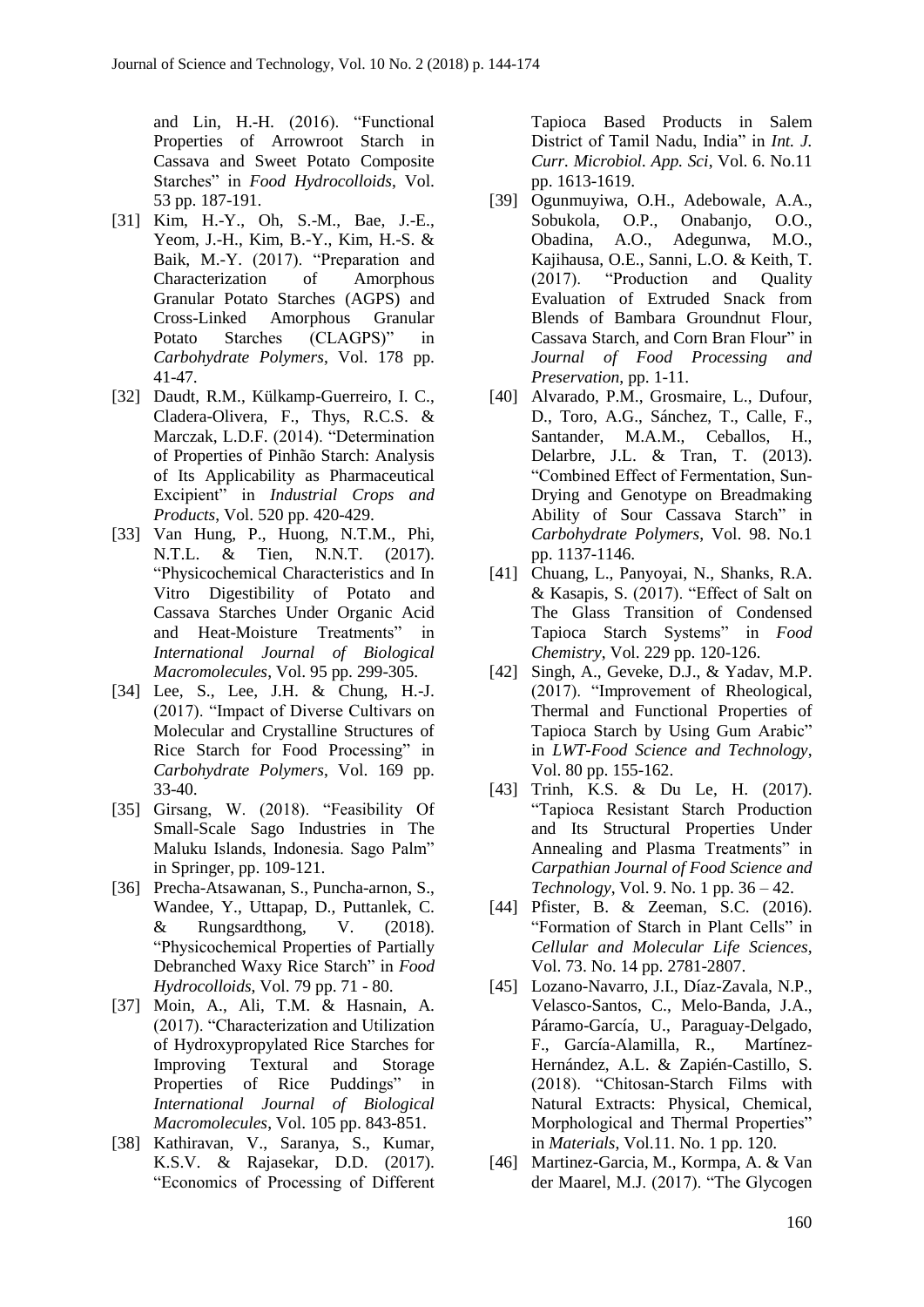of Galdieria Sulphuraria as Alternative to Starch for The Production of Slowly Digestible and Resistant Glucose Polymers" in *Carbohydrate Polymers*, Vol. 169 pp. 75-82.

- [47] Li, Y., Ren, J., Liu, J., Sun, L., Wang, Y., Liu, B., Li, C. & Li, Z. (2018). "Modification by α-D-Glucan Branching Enzyme Lowers The In Vitro Digestibility of Starch From Different Sources" in *International Journal of Biological Macromolecules*, Vol. 107 pp. 1758-1764.
- [48] Lehoczki, G., Kandra, L. & Gyémánt, G. (2018). "The Use of Starch Azure for Measurement of Alpha-Amylase Activity" in *Carbohydrate Polymers*, Vol. 183 pp. 263-266.
- [49] Syahariza, Z., Sar, S., Hasjim, J., Tizzotti, M.J. & Gilbert, R.G. (2013). "The Importance of Amylose and Amylopectin Fine Structures for Starch Digestibility in Cooked Rice Grains" in *Food Chemistry*, Vol. 136. No. 2 pp. 742-749.
- [50] Ahmed, Z., Tetlow, I.J. Falk, D.E., Liu, Q. & Emes, M.J. (2016). "Resistant Starch Content is Related to Granule Size in Barley" in *Cereal Chemistry*, Vol. 93. No. 6 pp. 618-630.
- [51] Schwall, G.P., Safford, R., Westcott, R.J., Jeffcoat, R.A., Tayal, S., Yong-Cheng, Gidley, M.J. & Jobling, S.A. (2000). "Production of Very-High-Amylose Potato Starch by Inhibition of SBE A and B" in *Nature Biotechnology*, Vol. 18. No. 5 pp. 551.
- [52] Chen, P., Liu, X., Zhang, X., Sangwan, P. & Yu, L. (2015). "Phase Transition of Waxy and Normal Wheat Starch Granules During Gelatinization" in *International Journal of Polymer Science*,

http://dx.doi.org/10.1155/2015/397128

- [53] Whitney, K., Reuhs, B.L., Martinez M.O. & Simsek, S. (2016). "Analysis Of Octenylsuccinate Rice and Tapioca Starches: Distribution of Octenylsuccinic Anhydride Groups in Starch Granules" in *Food Chemistry*, Vol. 211 pp. 608-615.
- [54] Banura, S., Thirumdas, R., Kaur, A., Deshmukh, R. & Annapure, U. (2018). "Modification of Starch using Low

Pressure Radio Frequency Air Plasma" in *LWT*, Vol. 89 pp. 719-724.

- [55] McMaugh, S.J., Thistleton, J.L., Anschaw, E., Luo, J., Konik-Rose, C., Wang, H., Huang, M., Larroque, O., Regina, A. & Jobling, S.A. (2014). "Suppression of Starch Synthase I Expression Affects The Granule Morphology and Granule Size and Fine Structure of Starch in Wheat Endosperm" in *Journal of Experimental Botany*, Vol. 65. No. 8 pp. 2189-2201.
- [56] Vanier, N.L., Vamadevan, V., Bruni, G.P., Ferreira, C.D., Pinto, V.Z., Seetharaman, K., Zavareze, E.d.R., Elias, M.C. & Berrios, J.D.J. (2016). "Extrusion of Rice, Bean and Corn Starches: Extrudate Structure and Molecular Changes in Amylose and Amylopectin" in *Journal of Food Science*, Vol. 81. No. 12 pp. 1 – 7.
- [57] Pan, T., Lin, L., Wang, J., Liu, Q. & Wei, C. (2018). "Long Branch-Chains of Amylopectin with B-Type Crystallinity in Rice Seed with Inhibition of Starch Branching Enzyme I and IIb Resist In Situ Degradation and Inhibit Plant Growth during Seedling Development" in *BMC Plant Biolog*y, Vol. 18. No. 1 pp. 9.
- [58] Miao, M., Li, R. Jiang, B. Cui, S.W., Zhang, T. & Jin, Z. (2014). "Structure and Physicochemical Properties of Octenyl Succinic Esters of Sugary Maize Soluble Starch and Waxy Maize Starch" in *Food Chemistry*, Vol. 151 pp. 154-160.
- [59] Wang, B., Ma, M., Lu, H., Meng, Q., Li, G. & Yang, X. (2015). "Photosynthesis, Sucrose Metabolism, and Starch Accumulation in Two NILs of Winter Wheat" in *Photosynthesis Research*, Vol. 126. No. 2-3 pp. 363-373.
- [60] Oboh, G., Ademosun, A.O., Akinleye, M.O., Omojokun, S., Boligon, A.A. & Athayde, M.L. (2015). "Starch Composition, Glycemic Indices, Phenolic Constituents, and Antioxidative and Antidiabetic Properties of Some Common Tropical Fruits" in *Journal of Ethnic Foods*, Vol. 2. No. 2 pp. 64-73.
- [61] Bismark, S., Zhifeng, Z. & Benjamin, T. (2018). "Effects of Differential Degree of Chemical Modification on the Properties of Modified Starches: Sizing"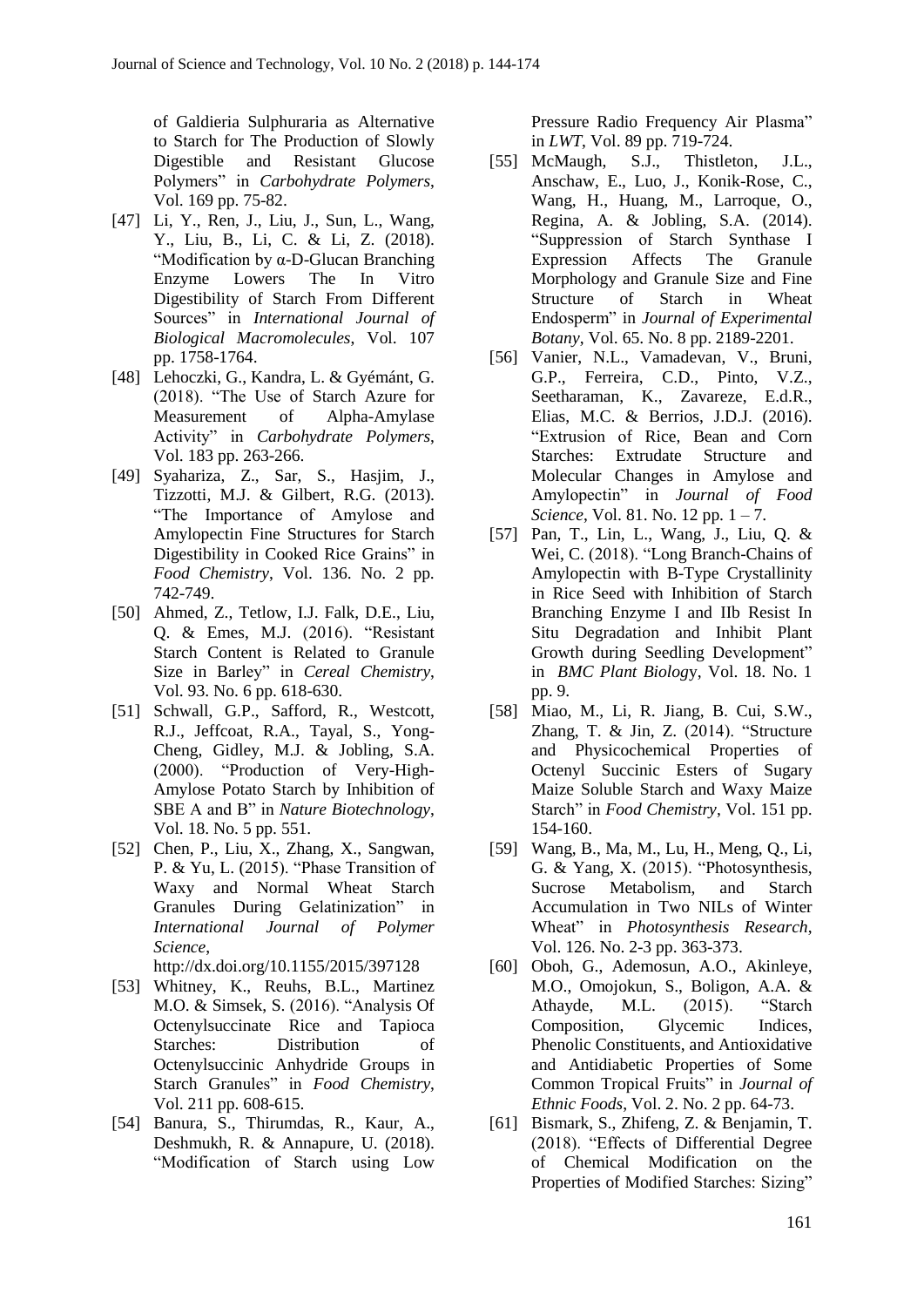in *The Journal of Adhesion*, Vol. 94. No. 2 pp. 97-123.

- [62] Wu, T.-Y., Sun, N.-N. & Chau, C.-F. (2018). "Application of Corona Electrical Discharge Plasma on Modifying The Physicochemical Properties of Banana Starch Indigenous to Taiwan" in *Journal of Food and Drug Analysis*, Vol. 26. No. 1 pp. 244-251.
- [63] Santoso, B. (2018). "Recovery of Starch from Sago Pith Waste and Waste Water Treatment, Sago Palm" in *Springer*, pp. 261-269.
- [64] Soong, Y.Y., Quek, R.Y.C. & Henry, C.J. (2015). "Glycemic Potency of Muffins Made with Wheat, Rice, Corn, Oat and Barley Flours: A Comparative Study Between In Vivo and In Vitro" in *European Journal of Nutrition*, Vol. 54. No. 8 pp. 1281-1285.
- [65] Ahmad, J., Wahab, S., Hamid, A. & Pardi, M. (2012). Malaysian Food Pyramid. Retrieved on September 25, 2017, from http://www.myhealth.gov.my/en/malaysi an-food-pyramid-2/.
- [66] Gilbert, R.G., Witt, T., & Hasjim, J. (2013). "What is Being Learned About Starch Properties from Multiple-Level Characterization" in *Cereal Chemistry*, Vol. 90. No. 4 pp. 312-325.
- [67] Moo-Huchin, V., Cabrera-Sierra, M., Estrada-León, R., Ríos-Soberanis, C., Betancur-Ancona, D., Chel-Guerrero, L., Ortiz-Fernández, A., Estrada-Mota, I. & Pérez-Pacheco, E. (2015). "Determination of Some Physicochemical and Rheological Characteristics of Starch Obtained from *Brosimum Alicastrum Swartz* Seeds" in *Food Hydrocolloids*, Vol. 45 pp. 48-54.
- [68] Syahariza, Z. & Yong, H. (2017). "Evaluation of Rheological and Textural Properties of Texture-Modified Rice Porridge using Tapioca and Sago Starch as Thickener" in *Journal of Food Measurement and Characterization*, Vol. 11. No. 4 pp. 1586 - 1591.
- [69] Zhou, Q., Li, X., Yang, J., Zhou, L., Cai, J., Wang, X., Dai, T., Cao, W. & Jiang, D. (2018). "Spatial Distribution Patterns of Protein and Starch in Wheat Grain Affect Baking Quality of Bread and Biscuit" in *Journal of Cereal Science*, Vol. 79 pp. 362-369.
- [70] Zhou, Q., Li, X., Yang, J., Zhou, L., Cai, J., Wang, X., Dai, T., Cao, W. & Jiang, D. (2018). "Spatial Distribution Patterns of Protein and Starch in Wheat Grain Affect Baking Quality of Bread and Biscuit" in *Journal of Cereal Science*, Vol. 79 pp. 362-369.
- [71] Ogunmuyiwa, O.H., Adebowale, A.A., Sobukola, O.P., Onabanjo, O.O., Obadina, A.O., Adegunwa, M.O., Kajihausa, O.E., Sanni, L.O. & Keith, T. (2017). "Production and Quality Evaluation of Extruded Snack from Blends of Bambara Groundnut Flour, Cassava Starch, and Corn Bran Flour" in *Journal of Food Processing and Preservation*, pp. 1-11.
- [72] Agudelo, A., Varela, P., Sanz, T. & Fiszman, S. (2014). "Native Tapioca Starch as A Potential Thickener for Fruit Fillings. Evaluation of Mixed Models Containing Low-Methoxyl Pectin" in *Food Hydrocolloids*, Vol. 35 pp. 297- 304.
- [73] Oladunmoye, O.O., Aworh, O.C., Maziya‐Dixon, B., Erukainure, O.L. & Elemo, G.N. (2014). "Chemical and Functional Properties of Cassava Starch, Durum Wheat Semolina Flour, and Their Blends" in *Food Science and Nutrition*, Vol. 2. No. 2 pp. 132-138.
- [74] Daudt, R.M., Külkamp-Guerreiro, I.C., Cladera-Olivera, F., Thys, R.C.S. & Marczak, L.D.F. (2014). "Determination of Properties of Pinhão Starch: Analysis of Its Applicability as Pharmaceutical Excipient" in *Industrial Crops and Products*,Vol. 52 pp. 420-429.
- [75] Singh, A.V., Kumar, R. & Singh, A. (2015). "Evaluation of Physicochemical Character of Trapa Bispinosa Roxb Starch as Pharmaceutical Excipient" in *Journal of Science and Technology*, Vol. 3. No. 6 pp. 73-81.
- [76] Kargarzadeh, H., Johar, N., & Ahmad, I. (2017). "Starch Biocomposite Film Reinforced by Multiscale Rice Husk Fiber" in *Composites Science and Technology*, doi: 10.1016/j.compscitech.2017.08.018
- [77] Fakhouri, F.M., Martelli, S.M., Caon, Velasco, T.J.I. & Mei, L.H.I. (2015). "Edible Films and Coatings Based on Starch/Gelatin: Film Properties and Effect of Coatings On Quality Of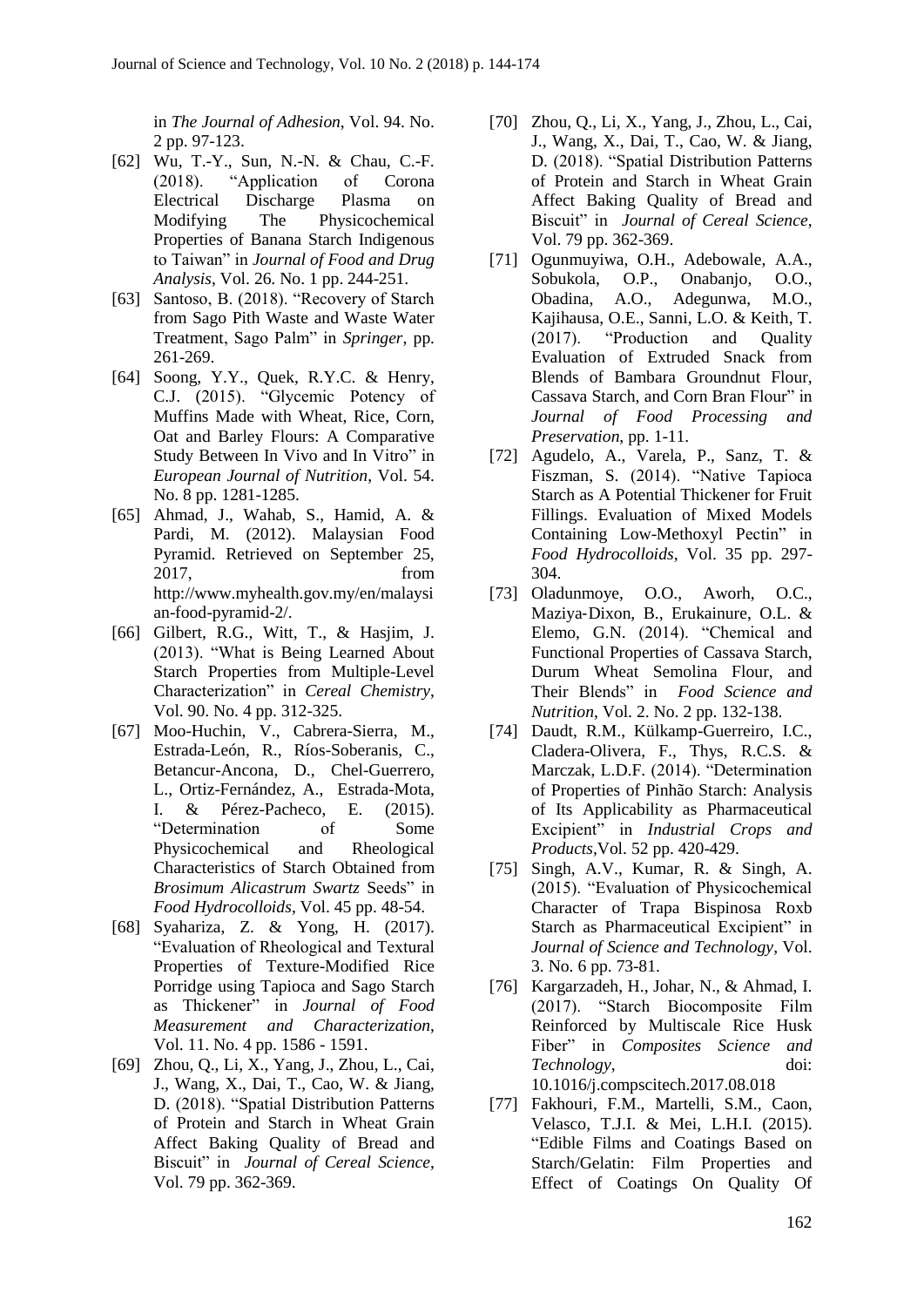Refrigerated Red Crimson Grapes" in *Postharvest Biology and Technology*, Vol. 109 pp. 57-64.

- [78] Hanif, M., Mahlia, T., Aditiya, H. & Chong,W. (2016). "Techno-Economic and Environmental Assessment of Bioethanol Production from High Starch and Root Yield Sri Kanji 1 Cassava in Malaysia" in *Energy Reports*, Vol. 2 pp. 246-253.
- [79] LeCorre, D., Dufresne, A. Rueff, M., Khelifi, B. & Bras, J. (2014). "All Starch Nanocomposite Coating for Barrier Material" in *Journal of Applied Polymer Science*, Vol. 131. No 3 pp. 1-7.
- [80] Cheng, S., Zhao, W. & Wu, Y. (2015). "Optimization of Synthesis and Characterization of Oxidized Starch‐ Graft‐Poly (Styrene‐Butyl Acrylate) Latex for Paper Coating" in *Starch*‐ *Stärke*, Vol. 67. No. 5-6 pp. 493-501.
- [81] Majzoobi, M., Hedayati, S., Habibi, M., Ghiasi, F. & Farahnaky, A. (2014). "Effects of Corn Resistant Starch on The Physicochemical Properties of Cake" in *Journal of Agricultural Science and Technology*, Vol. 16 No. 3 pp. 569-576.
- [82] Guadarrama-Lezama, A., Carrillo-Navas, H., Pérez-Alonso, C., Vernon-Carter, E. & Alvarez-Ramirez, J. (2016). "Thermal and Rheological Properties of Sponge Cake Batters and Texture and Microstructural Characteristics of Sponge Cake Made with Native Corn Starch in Partial or Total Replacement of Wheat Flour" in *LWT-Food Science and Technology*, Vol.70 pp. 46-54.
- [83] Li, Z., Liu, W., Gu, Z., Li, C., Hong, Y. & Cheng, L. (2015). "The Effect of Starch Concentration on The Gelatinization and Liquefaction of Corn Starch" in *Food Hydrocolloids*, Vol. 48 pp.189-196.
- [84] González-Bermúdez, C.A., Frontela-Saseta, C., López-Nicolás, R., Ros-Berruezo, G. & Martínez-Graciá, C. (2014). "Effect of Adding Different Thickening Agents on The Viscosity Properties and In Vitro Mineral Availability of Infant Formula" in *Food Chemistry*, Vol. 159 pp.5-11.
- [85] Sitohang, K.A., Lubis, Z. & Lubis, L.M. (2015). "The Effect of Ratio Wheat Starch and Breadfruit Flours with Kinds of Stabilizer on The Quality of

Breadfruit Cookies" in *Jurnal Rekayasa Pangan dan Pertanian*, Vol.3 No. 3 pp. 308-315.

- [86] Majzoobi, M., Kaveh, Z. & Farahnaky, A. (2016). "Effect of Acetic Acid on Physical Properties of Pregelatinized Wheat and Corn Starch Gels" in *Food Chemistry*, Vol. 196 pp. 720-725.
- [87] Witczak, T., Witczak, M. & Ziobro, R. (2014). "Effect of Inulin and Pectin on Rheological and Thermal Properties of Potato Starch Paste and Gel" in *Journal of Food Engineering*, Vol. 124 pp. 72- 79.
- [88] da Rosa Zavareze, E., Pinto, V.Z., Klein, B., El Halal, S.L.M., Elias, M.C., Prentice-Hernández, C. & Dias, A.R.G. (2012). "Development of Oxidised and Heat–Moisture Treated Potato Starch Film" in *Food Chemistry*, Vol. 132. No. 1 pp. 344-350.
- [89] Pongjaruvat, W., Methacanon, P., Seetapan, N., Fuongfuchat, A. & Gamonpilas,C. (2014). "Influence of Pregelatinised Tapioca Starch and Transglutaminase on Dough Rheology and Quality of Gluten-Free Jasmine Rice Breads" in *Food Hydrocolloids*, Vol. 36 pp. 143-150.
- [90] Agudelo, A., Varela, P., Sanz, T. & Fiszman, S. (2014). "Native Tapioca Starch as A Potential Thickener for Fruit Fillings. Evaluation of Mixed Models Containing Low-Methoxyl Pectin" in *Food Hydrocolloids*, Vol. 35 pp. 297- 304.
- [91] Wongsagonsup, R., Pujchakarn, T., Jitrakbumrung, S., Chaiwat,W., Fuongfuchat, A., Varavinit, S., Dangtip, S. & Suphantharika, M. (2014). "Effect of Cross-Linking on Physicochemical Properties of Tapioca Starch and Its Application in Soup Product" in *Carbohydrate Polymers*, Vol. 101 pp. 656-665.
- [92] Li, C., Li, Y., Sun, P. & Yang, C. (2013). "Pickering Emulsions Stabilized by Native Starch Granules" in *Colloids and Surfaces A: Physicochemical and Engineering Aspects,* Vol. 431 pp. 142- 149.
- [93] Sun, J., Zuo, X.B., Fang, S., Xu, H.N., Chen, J., Y. Meng, C. & Chen, T. (2017). "Effects of Cellulose Derivative Hydrocolloids on Pasting, Viscoelastic,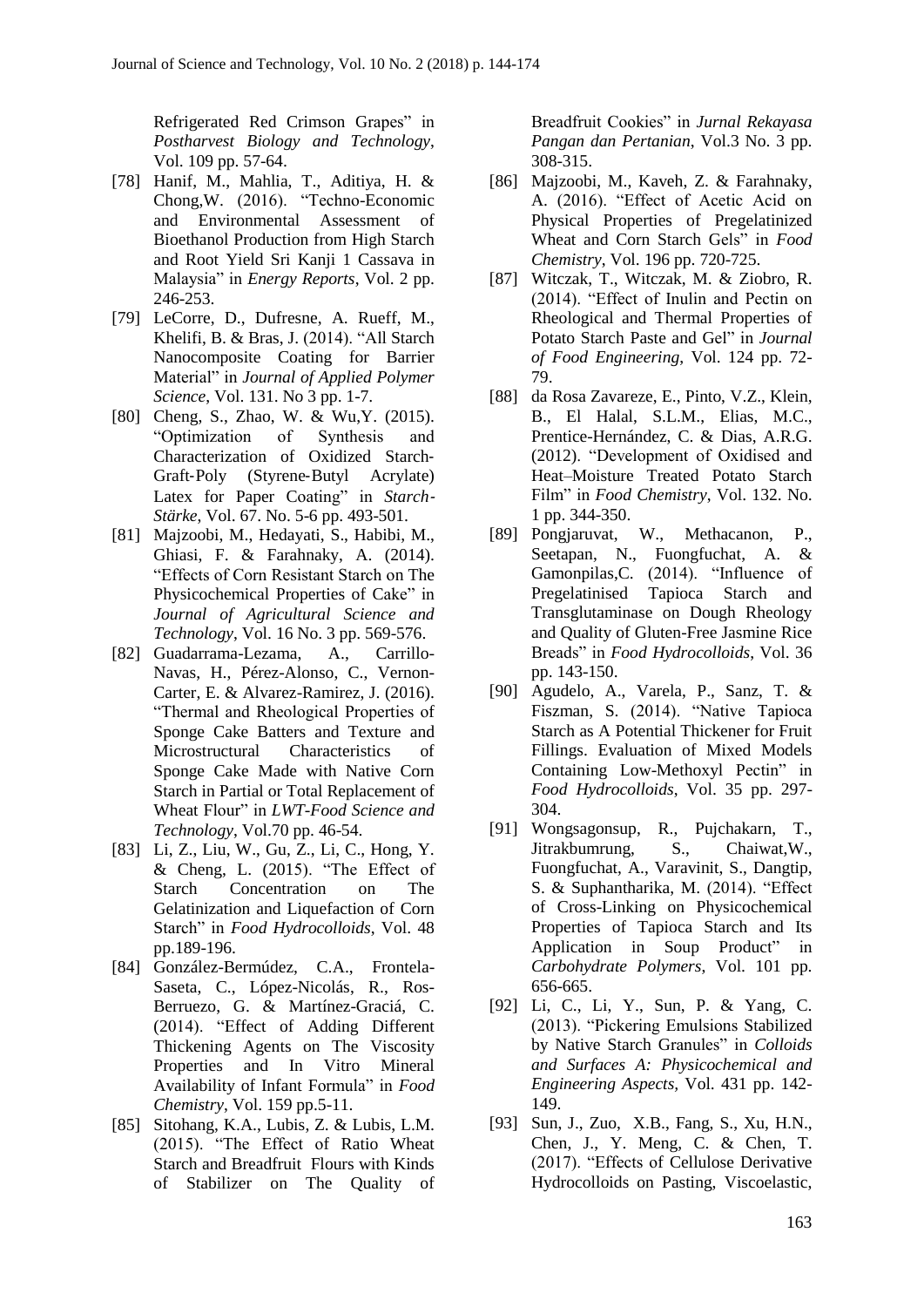and Morphological Characteristics of Rice Starch Gel" in *Journal of Texture Studies*, Vol.48. No. 3 pp. 241-248.

- [94] Shrivastava, M., Yadav, R.B., Yadav, B.S. & Dangi, N. (2018). "Effect of Incorporation of Hydrocolloids on The Physicochemical, Pasting and Rheological Properties of Colocasia Starch" in *Journal of Food Measurement and Characterization*, pp. 1-9.
- [95] Ehtiati, A., Koocheki, A., Shahidi, F., Razavi, S.M.A. & Majzoobi, M. (2017). "Pasting, Rheological, and Retrogradation Properties of Starches from Dual-Purpose Sorghum Lines" in *Starch* ‐ *Stärke*, Vol. 69 pp. 7-8.
- [96] Thory, R. & Sandhu, K.S. (2017). "A Comparison of Mango Kernel Starch With A Novel Starch from Litchi (Litchi Chinensis) Kernel: Physicochemical, Morphological, Pasting, and Rheological Properties" in *International Journal of Food Properties*, Vol. 20. No. 4 pp. 911- 921.
- [97] Amini, A.M., Razavi, S.M.A. & Mortazavi, S.A. (2015). "Morphological, Physicochemical, and Viscoelastic Properties of Sonicated Corn Starch" in *Carbohydrate Polymers*, Vol. 122 pp. 282-292.
- [98] Afolabi, T.A., Opara, A.O., Kareem, S.O. & Oladoyinbo, F.O. (2018). "In Vitro Digestibility of Hydrothermally Modified Bambara Groundnut (*Vigna Subterranean* L.) Starch and Flour" in *Food Science and Nutrition*, Vol. 6. No. 1 pp. 36-46.
- [99] Agiriga, A. & Siwela, M. (2017). "Techniques Applied in Characterising Non-starch Polysaccharides in Underutilised Crops in Sub-Saharan Africa" in *Food Analytical Methods*, Vol. 10. No. 9 pp. 3106-3118.
- [100] Bello‐Pérez, L.A., García‐Suárez, F.J., Méndez‐Montealvo, G., Oliveira do Nascimento, J.R., Lajolo, F.M. & Cordenunsi, B.R. (2006). "Isolation and Characterization of Starch From Seeds of *Araucaria Brasiliensis*: A Novel Starch for Application in Food Industry" in *Starch*‐*Stärke*, Vol. 58. No. 6 pp. 283- 291.
- [101] Nawab, A., Alam, F., Haq, M.A. & Hasnain, A. (2016). "Effect of Guar and

Xanthan Gums on *Functional Properties of Mango (Mangifera* Indica) Kernel Starch" in *International Journal of Biological Macromolecules*, Vol. 93 pp. 630-635.

- [102] Irani, M., Abdel-Aal, E.-S.M., Razavi, S.M., Hucl, P. & Patterson, C.A. (2017). "Thermal and Functional Properties of Hairless Canary Seed (*Phalaris canariensis* L.) Starch in Comparison with Wheat Starch" in *Cereal Chemistry*, Vol. 94. No. 2 pp. 341-348.
- [103] Tran, P. L., Nguyen, D.H.D., Do, V.H., Kim, Y.-L., Park, S., Yoo,S.-H., Lee, S. & Kim, Y.-R. (2015). "Physicochemical Properties of Native and Partially Gelatinized High-Amylose Jackfruit (*Artocarpus heterophyllus* Lam.) Seed Starch" in *LWT-Food Science and Technology*, Vol. 62. No. 2 pp. 1091- 1098.
- [104] Rayner, M., Timgren, A., Sjöö, M. & Dejmek, P. (2012). "Quinoa Starch Granules: A Candidate For Stabilising Food‐Grade Pickering Emulsions" in *Journal of the Science of Food and Agriculture*, Vol. 92 No. 9 pp. 1841- 1847.
- [105] Tsatsaragkou, K., Gounaropoulo, G. & Mandala, I. (2014). "Development of Gluten Free Bread Containing Carob Flour and Resistant Starch" in *LWT-Food Science and Technolog*y, Vol. 58. No. 1 pp. 124-129.
- [106] Abegunde, O.K., Mu, T.-H., Chen, J.-W. & Deng, F.-M. (2013). "Physicochemical Characterization of Sweet Potato Starches Popularly Used in Chinese Starch Industry" in *Food Hydrocolloids*, Vol. 33. No. 2 pp. 169- 177.
- [107] Cruz, B.R., Abraão, A.S., Lemos, A.M. & Nunes, F.M. (2013). "Chemical Composition and Functional Properties of Native Chestnut Starch (*Castanea sativa* Mill)" in *Carbohydrate Polymers*, Vol. 94. No. 1 pp. 594-602.
- [108] Spada, F.P., Zerbeto, L.M., Ragazi, G.B.C., Gutierrez, É.M.R., Souza, M.C., Parker, J. K. & Canniatti-Brazaca, S.G. (2017). "Optimization of Postharvest Conditions to Produce Chocolate Aroma from Jackfruit Seeds" in Journal of Agricultural and Food Chemistry, Vol. 65. No. 6 pp. 1196-1208.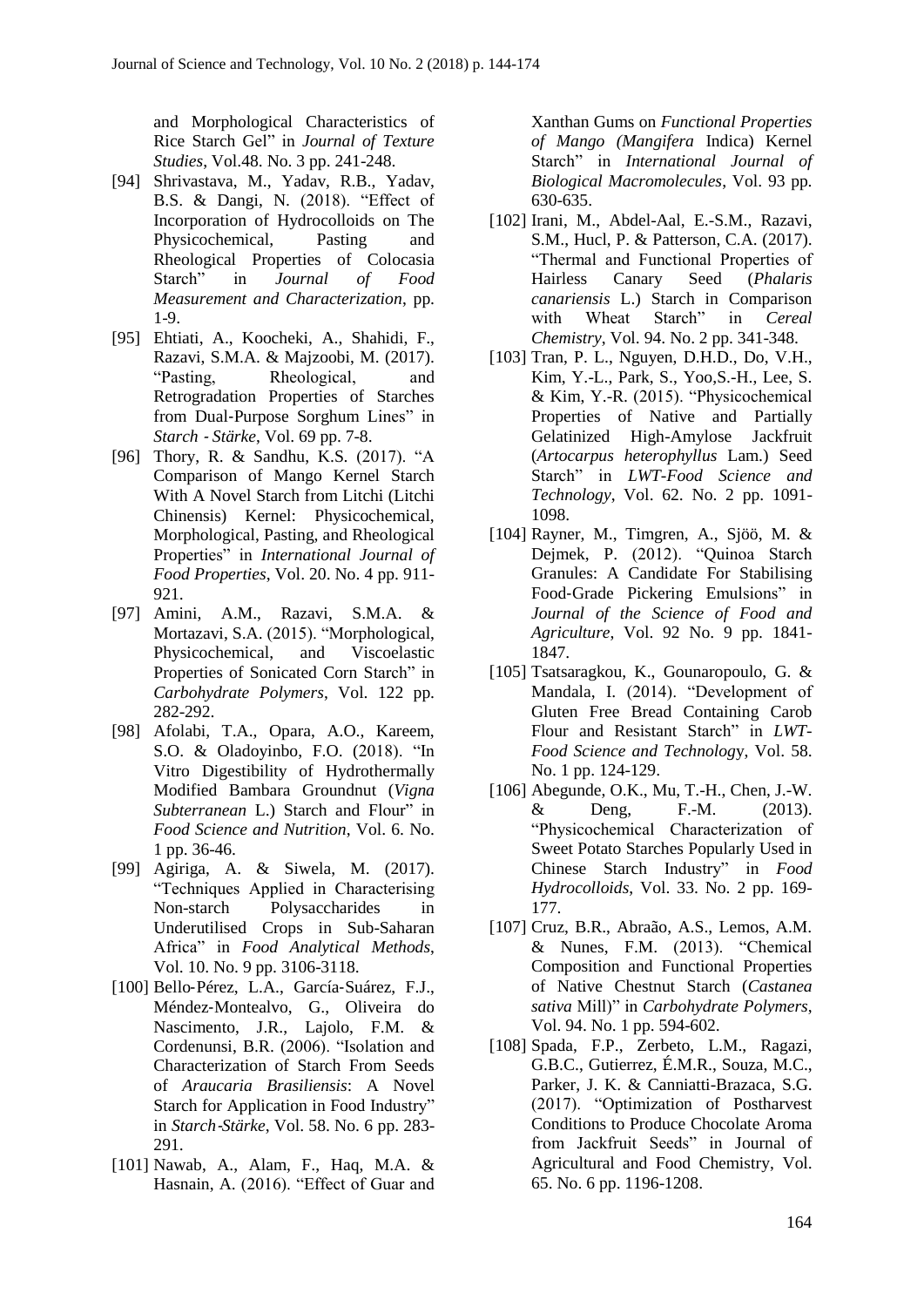- [109] Spada, J.C., Marczak, L.D.F., Tessaro, I.C. & Noreña, C.P.Z. (2012). "Microencapsulation of β‐Carotene Using Native Pinhão Starch, Modified Pinhão Starch and Gelatin by Freeze‐ Drying" in , Vol. 47. No. 1 pp. 186-194.
- [110] Murali, S., Kar, A., Patel, A.S., Mohapatra, D. & Krishnakumar, P. (2017). "Optimization of Rice Bran Oil Encapsulation Using Jackfruit Seed Starch–Whey Protein Isolate Blend as Wall Material and Its characterization" in International Journal of Food Engineering, Vol. 13. No. 4 pp. 1-11.
- [111] Noor, F., Rahman, M.J., Mahomud, M.S., Akter, M.S., Talukder, M.A.I. & Ahmed, M. (2014). "Physicochemical Properties of Flour and Extraction of Starch From Jackfruit Seed" in International Journal of Nutrition and Food Sciences, Vol. 4. No. 3 pp. 347- 354.
- [112] Siti Faridah, M. & Noor Aziah, A.A. (2012). "Development of Reduced Calorie Chocolate Cake With Jackfruit Seed (*Artocarpus heterophyllus* Lam.) Flour and Polydextrose Using Response Surface Methodology (RSM)" in International Food Research Journal, Vol. 19. No. 2 pp. 515-519.
- [113] Nawab, A., Alam, F. & Hasnain, A. (2017). "Mango Kernel Starch as A Novel Edible Coating for Enhancing Shelf-life of Tomato (*Solanum lycopersicum*) Fruit" in International Journal of Biological Macromolecules, Vol. 103 pp. 581-586.
- [114] Tesfaye, T., Johakimu, J.K., Chavan, R., Sithole, B. & Ramjugernath, D. (2018). "Valorisation of Mango Seed Via Extraction of Starch: Preliminary Techno-Economic Analysis" in Clean Technologies and Environmental Policy, Vol. 20. No. 1 pp. 81-94.
- [115] Nawab, A., Alam, F. & Hasnain, A. (2017). "Mango Kernel Starch as a Novel Edible Coating for Enhancing Shelf-Life of Tomato (*Solanum lycopersicum*) Fruit" in International Journal of Biological Macromolecules, Vol. 103 pp. 581-586.
- [116] Bet, C., Cordoba, L., Ribeiro, L. & Schnitzler, E. (2017). "Effect of Acid Modification on The Thermal, Morphological and Pasting Properties of

Starch From Mango Kernel (*Mangifera indica* L.) of Palmer Variety" in International Food Research Journal, Vol. 24. No. 5 pp. 1967-1974.

- [117] Zabidi, M. A. & Yunus, A.M. (2014). "Effect on Physicochemical and Sensory Attributes of Bread Substituted with Different Levels of Matured Soursop (*Anona muricata*) Flour" in International Journal of Biological, Food, Veterinary and Agricultural Engineering, Vol. 8. No. 7 pp. 732-736.
- [118] Kumari, R., Sl, S., Hn, M. & Meghwal, M. (2017). "Physicochemical and Functional Properties of *Curcuma angustifolia* (Tikhur) - An Underutilized Starch" in The Pharma Innovation, Vol. 6. No. 7(b) pp. 114.
- [119] Punia, R., Sharma, M.M., Kalita, D., Mukhrjee, J., Nayak, T. & Singh, H. (2017). "Physicochemical, Morphological, Thermal and Pasting Characteristics of Starches from Moth Bean (*Vigna aconitifolia*) Cultivars Grown in India: An Underutilized Crop" in Journal of Food Science and Technology, Vol. 54. No. 13 pp. 4484- 4492.
- [120] Kaur, M. & Singh, S. (2016). "Physicochemical, Morphological, Pasting, and Rheological Properties of Tamarind (*Tamarindus indica* L.) Kernel Starch" in International Journal of Food Properties, Vol. 19. No. 11 pp. 2432-2442.
- [121] Agama‐Acevedo, E., Rodriguez‐Ambriz, S.L., García‐Suárez, F.J., Gutierrez‐ Méraz, F., Pacheco‐Vargas, G. & Bello‐ Pérez, L.A. (2014). "Starch Isolation and Partial Characterization of Commercial Cooking and Dessert Banana Cultivars Growing in Mexico" in Starch‐Stärke, Vol. 66. No. 3-4 pp. 337-344.
- [122] Jain, S. & Anal, A.K. (2018). "Preparation of Eggshell Membrane Protein Hydrolysates and Culled Banana Resistant Starch-Based Emulsions and Evaluation of Their Stability and Behavior in Simulated Gastrointestinal Fluids" in Food Research International, Vol. 103 pp. 234-242.
- [123] Oyeyinka, S.A., Adegoke,R., Oyeyinka, A.T., Salami, K.O., Olagunju, O.F., Kolawole, F.L., Joseph, J.K. & Bolarinwa I.F. (2018). "Effect of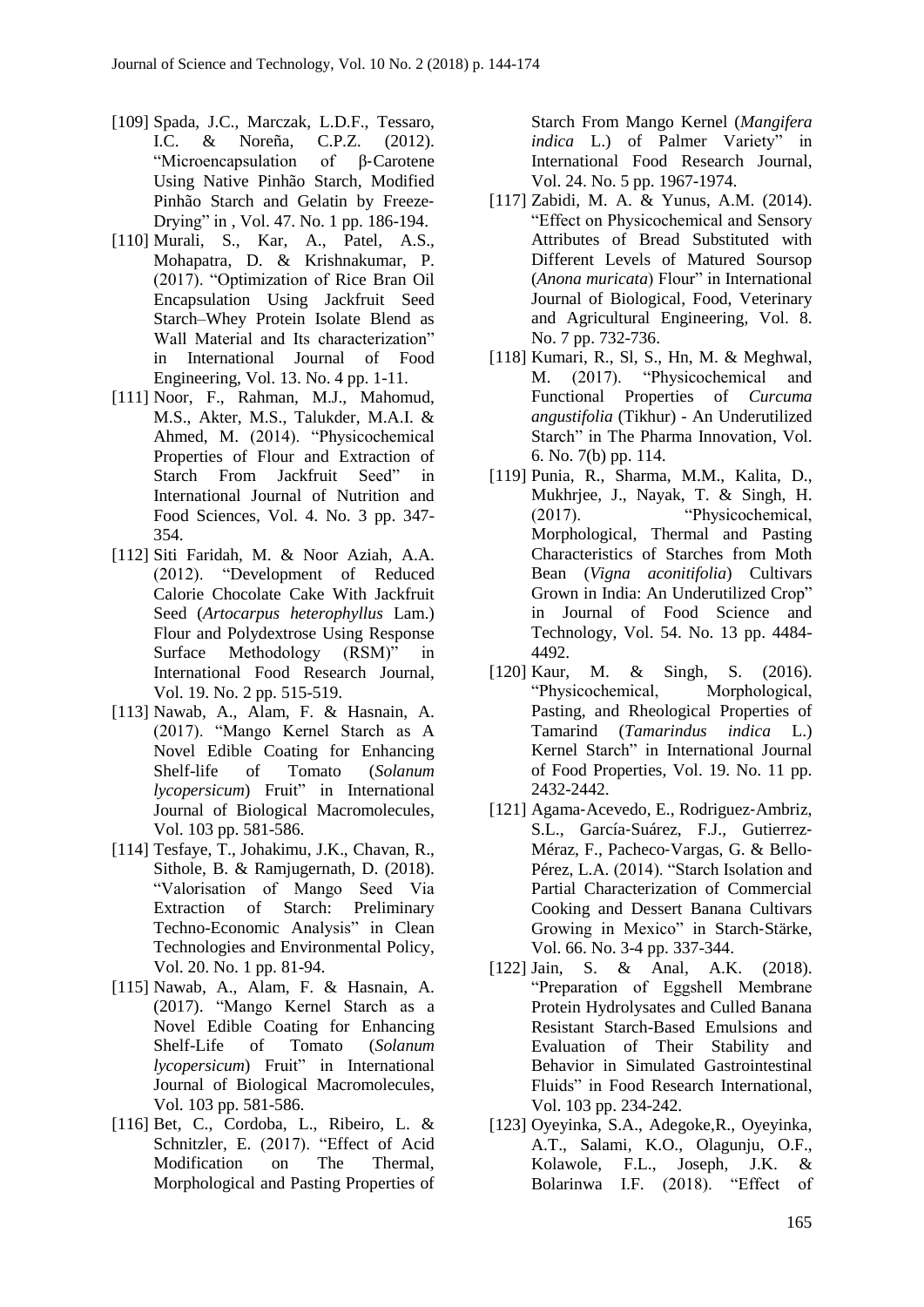Annealing on The Functionality of Bambara Groundnut (*Vigna subterranea*) Starch–Palmitic Acid Complex" in International *Journal* of Food Science and Technology, Vol. 53. No. 2 pp. 549-555.

- [124] Thory, R. & Sandhu, K.S. (2017). "A Comparison of Mango Kernel Starch With a Novel Starch from Litchi (*Litchi chinensis*) Kernel: Physicochemical, Morphological, Pasting, and Rheological Properties" in International Journal of Food Properties, Vol. 20. No. 4 pp. 911- 921.
- [125] Lappalainen, K., Kärkkäinen, J., Niemelä, M., Vartiainen, H., Rissanen, O. & Korva, H. (2017). "Preparation of Cationized Starch from Food Industry Waste Biomass and Its Utilization in Sulfate Removal from Aqueous Solution" in Carbohydrate Polymers, Vol. 178 pp. 331-337.
- [126] Lin, J.-H., Kao, W.-T., Tsai, Y.-C. & Chang,Y.-H. (2013). "Effect of Granular Characteristics on Pasting Properties of Starch Blends" in Carbohydrate Polymers, Vol. 98. No. 2 pp. 1553-1560.
- [127] Zhang, S., Zhou, Y., Jin, S., Meng, X. Yang, L. & Wang, H. (2017). "Preparation and Structural Characterization of Corn Starch–Aroma Compound Inclusion Complexes" in Journal of the Science of Food and Agriculture, Vol. 97, No. 1 pp. 182-190.
- [128] Park, E.Y., Ma, J.-G., Kim, J.D.H., Lee, S., Kim, Y., Kwon, D.-J. & Kim, J.-Y. (2018). "Effect of Dual Modification of HMT and Crosslinking on Physicochemical Properties and Digestibility of Waxy Maize Starch" in Food Hydrocolloids, Vol. 75 pp. 33-40.
- [129] Waliszewski, K.N., Aparicio, M.A., Bello, L.S.A. & Monroy, J.A. (2003). "Changes of Banana Starch by Chemical and Physical Modification" in Carbohydrate Polymers, Vol. 52. No. 3 pp. 237-242.
- [130] Syahariza, Z. & Yong, H. (2017). "Evaluation of Rheological and Textural Properties of Texture-Modified Rice Porridge Using Tapioca and Sago Starch As Thickener" in Journal of Food Measurement and Characterization, pp. 1-6, http:// DOI 10.1007/s11694-017- 9538-x.
- [131] Park, E.Y., Ma, J.-G., Kim, J., Lee, D.H., Kim, S.Y., Kwon, D.-J. & Kim, J.- Y. (2018). "Effect of Dual Modification of HMT and Crosslinking on Physicochemical Properties and Digestibility of Waxy Maize Starch" in Food Hydrocolloids, Vol. 75 pp. 33-40.
- [132] Sukhija, S., Singh, S. & Riar, C.S. (2016). "Physicochemical, Crystalline, Morphological, Pasting and Thermal Properties of Modified Lotus Rhizome (*Nelumbo nucifera*) Starch" in Food Hydrocolloids, Vol. 60 pp. 50-58.
- [133] Hazarika, B. J. & Sit, N. (2016). "Effect of Dual Modification with Hydroxypropylation and Cross-Linking on Physicochemical Properties of Taro Starch" in Carbohydrate Polymers, Vol. 140 pp. 269-278.
- [134] Wang, C., He, X., Fu, X., Huang, Q. & Zhang, B. (2016). "Substituent Distribution Changes The Pasting and Emulsion Properties of Octenylsuccinate Starch" in Carbohydrate Polymers, Vol. 135 pp. 64-71.
- [135] Witczak, T., Stępień, A., Witczak, M., Pietrzyk, S., Bednarz, A. & Florkiewicz, A. (2016). "Sorption Properties of Modified Potato Starch" in Nauka Przyroda Technologie, Vol. 10. No. 4 pp. 48.
- [136] Li, Y., Ding, G., Yokoyama, W. & Zhong, F. (2018). "Characteristics of Annealed Glutinous Rice Flour and Its Formation of Fast-Frozen Dumplings" in Journal of Cereal Science, Vol. 79 pp. 106-112.
- [137] Ma, X., Liu, X., Anderson, D.P. & Chang, P.R. (2015). "Modification of Porous Starch for The Adsorption of Heavy Metal Ions from Aqueous Solution" in Food Chemistry, Vol. 181 pp. 133-139.
- [138] Flores-Hernández, C.G., Colin-Cruz, A., Velasco-Santos, C., Castaño, V.M., Almendarez-Camarillo, A., Olivas-Armendariz, I. & Martínez-Hernández, A.L. (2017). "Chitosan–Starch–Keratin Composites: Improving Thermo-Mechanical and Degradation Properties Through Chemical Modification" in Journal of Polymers and the Environment, pp. 1-10.
- [139] Rosu, A. M., Grigoras, C.G., Rafin, C. & Veignie, E. (2017). "A Green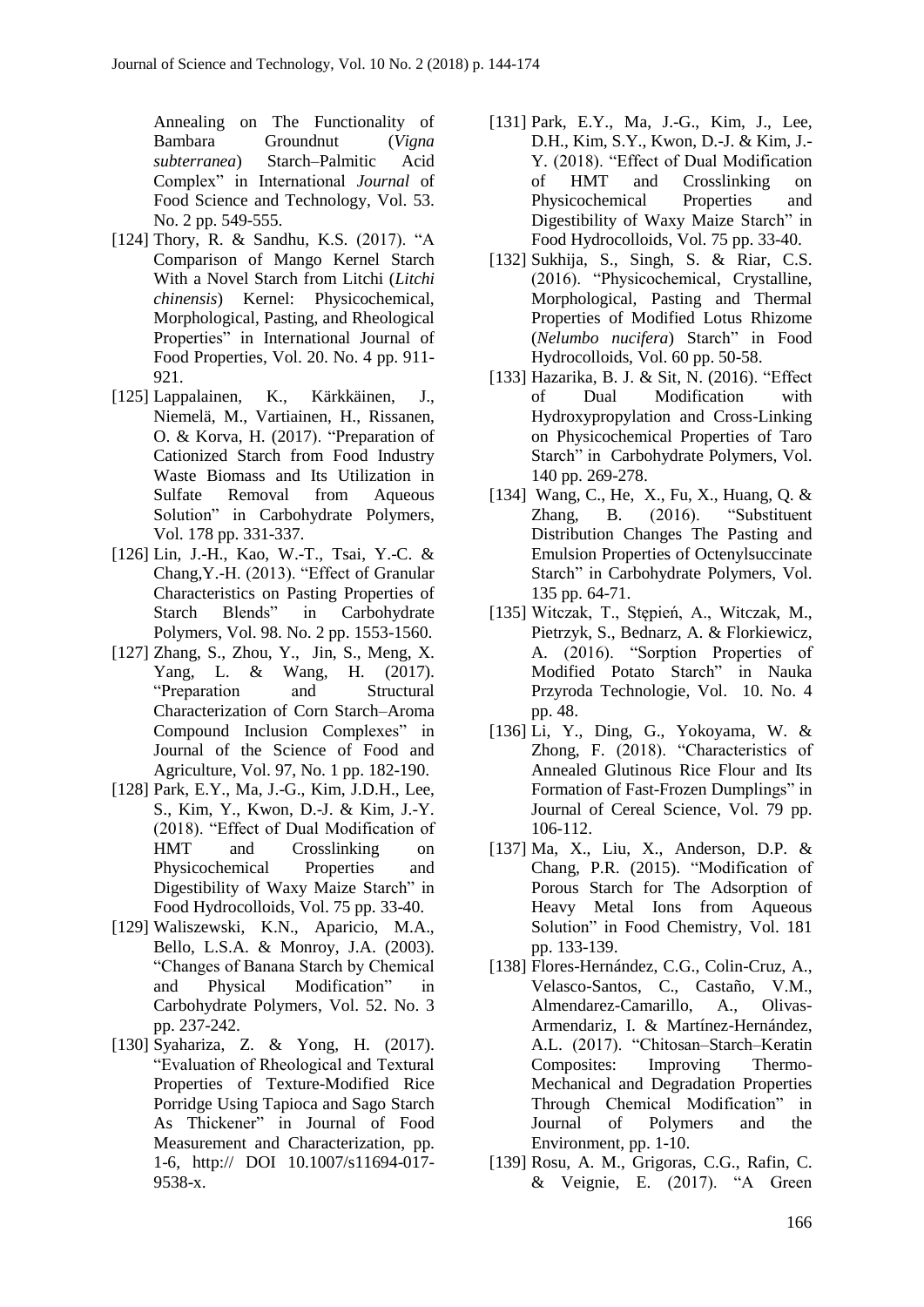Chemical Approach of Corn Starch Modification for Innovative Solutions In Adsorption of Polycyclic Aromatic Hydrocarbons" in Scientific Study and Research. Chemistry and Chemical Engineering, Biotechnology, Food Industry, Vol. 18. No. 1 pp. 97.

- [140] Lobato-Calleros, C., Ramírez-Santiago, C., Vernon-Carter, E. & Alvarez-Ramirez, J. (2014). "Impact of Native and Chemically Modified Starches Addition as Fat Replacers in The Viscoelasticity of Reduced-Fat Stirred Yogurt" in Journal of Food Engineering, Vol. 131 pp. 110-115.
- [141] Ramírez‐Hernández, A., Aparicio‐ Saguilán, A., Mata‐Mata, J.L., González‐García, G., Hernández‐ Mendoza, H., Gutiérrez‐Fuentes, A. & Báez‐García, E. (2017). "Chemical Modification of Banana Starch by The In Situ Polymerization of  $\epsilon$ -Caprolactone in One Step" in Starch‐Stärke, Vol. 69 pp. 5-6.
- [142] Pycia, K., Juszczak, L., Gałkowska, D., Socha, R. & Jaworska, G. (2017). "Maltodextrins from Chemically Modified Starches. Production and Characteristics" in Starch‐Stärke, Vol. 69 pp. 5-6.
- [143] Pycia, K., Gryszkin, A., Berski, W. & Juszczak, L. (2018). "The Influence of Chemically Modified Potato Maltodextrins on Stability and Rheological Properties of Model Oil-in-Water Emulsions" in Polymers, Vol. 10. No. 1 pp. 67.
- [144] Arijaje, E.O., Wang,Y.-J., Shinn, S., Shah, U. & Proctor, A. (2014). "Effects of Chemical and Enzymatic Modifications on Starch–Stearic Acid Complex Formation" in Journal of Agricultural and Food Chemistry, Vol. 62. No. 13 pp. 2963-2972.
- [145] Singh, M. & Adedeji, A.A. (2017). "Characterization of Hydrothermal and Acid Modified Proso Millet Starch" in LWT-Food Science and Technology, Vol. 79 pp. 21-26.
- [146] Lawal, M.V., Odeniyi, M.A. & Itiola, O.A. (2015). "Effect of Thermal and Chemical Modifications on The Mechanical and Release Properties of Paracetamol Tablet Formulations Containing Corn, Cassava and Sweet

Potato Starches As Filler-Binders" in Asian Pacific Journal of Tropical Biomedicine, Vol. 5. No. 7 pp. 585-590.

- [147] Biduski, B., da Silva, F.T., da Silva, W.M., El Halal, S.L.d.M., Pinto,V.Z., Dias, A.R.G. & da Rosa Zavareze, E. (2017). "Impact of Acid and Oxidative Modifications, Single or Dual, of Sorghum Starch on Biodegradable Films" in Food Chemistry, Vol. 214 pp.  $53 - 60$ .
- [148] Sukhija, S., Singh, S. & Riar, C.S. (2016). "Effect of Oxidation, Cross-Linking and Dual Modification on Physicochemical, Crystallinity, Morphological, Pasting and Thermal Characteristics of Elephant Foot Yam (*Amorphophallus paeoniifolius*) Starch" in Food Hydrocolloids, Vol. 55 pp. 56- 64.
- [149] Sukhija, S., Singh, S. & Riar, C.S. (2016). "Physicochemical, Crystalline, Morphological, Pasting and Thermal Properties of Modified Lotus Rhizome (*Nelumbo nucifera*) Starch" in Food Hydrocolloids, Vol. 60 pp. 50-58.
- [150] Karadbhajne, S. & Yatin, S. (2014). "Comparison of Physico-Chemical Properties of Modified Jackfruit Starch with Maize Starch" in International Journal of ChemTech Research, Vol. 6. No. 1 pp. 487-494.
- [151] Gul, K., Riar, C.S., Bala, A. & Sibian, M.S. (2014). "Effect of Ionic Gums and Dry Heating on Physicochemical, Morphological, Thermal and Pasting Properties of Water Chestnut Starch" in LWT-Food Science and Technology, Vol. 59. No. 1 pp. 348-355.
- [152] Lozano-Vazquez, G., Lobato-Calleros, C., Escalona-Buendia, H., Chavez G., Alvarez-Ramirez, J. & Vernon-Carter, E. (2015). "Effect of The Weight Ratio of Alginate-Modified Tapioca Starch on The Physicochemical Properties and Release Kinetics of Chlorogenic Acid Containing Beads" in Food Hydrocolloids, Vol. 48 pp. 301-311.
- [153] Raseetha, S., Zulkifli, M.F., Nurul Nabilah, M. & Ismail, W.I.W. (2017). "Inhibition of Lipid Accumulation in 3T3 – L1 Adipocytes by Chlorogenic Acid Derived from Green Coffee (*Robusta* sp.) Beans and Pulps" in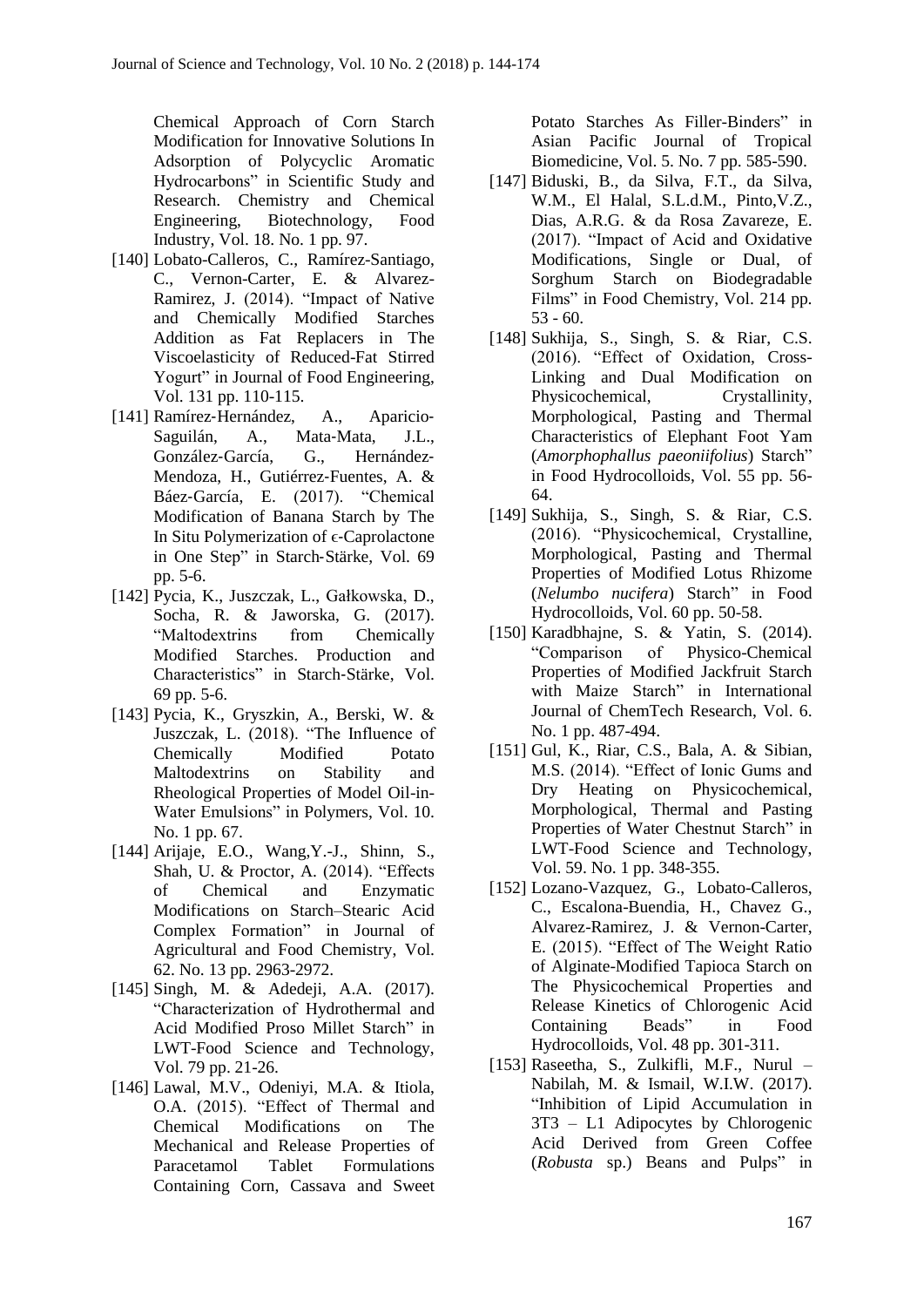Malaysian Applied Biology, Vol. 46. No. 4 pp. 175–182.

- [154] Ashwar, B.A., Gani, A., Shah, A. & Masoodi, F.A. (2017). "Production Of RS4 from Rice by Acetylation: Physico‐ Chemical, Thermal, and Structural Characterization" in Starch‐Stärke, Vol. 69 pp. 1-2.
- [155] Hong, J., Zeng, X.-A., Buckow, R., Han, Z. & Wang, M.-S. (2016). "Nanostructure, Morphology and Functionality of Cassava Starch After Pulsed Electric Fields Assisted Acetylation" in Food Hydrocolloids, Vol. 54 pp. 139-150.
- [156] Lim, Y.-M., Hoobin, P., Ying, D. Burgar, I., Gooley, P.R. & Augustin, M.A. (2015). "Physical Characterisation of High Amylose Maize Starch and Acylated High Amylose Maize Starches" in Carbohydrate Polymers, Vol. 117 pp. 279-285.
- [157] Liu, J., Wang, B., Lin, L., Zhang, J., Liu, W., Xie, J. & Ding, Y. (2014). "Functional, Physicochemical Properties and Structure of Cross-Linked Oxidized Maize Starch" in Food Hydrocolloids, Vol. 36 pp. 45-52.
- [158] Isah, S., Oshodi, A. & Atasie, V. (2017). "Physicochemical Properties of Cross Linked Acha (*Digitaria exilis*) Starch with Citric Acid" in Chem. Int, Vol. 3 pp. 150-157.
- [159] Schnitzler, E., Silva, R.G., Cordoba, L.P., Ribeiro, L.S. & Bet, C.D. (2015). "Thermal, Rheological and Structural Analysis of Modified Green Banana Starch with Hydrochloric Acid" in Brazilian Journal of Thermal Analysis, Vol. 4. No. 3 pp. 26-31.
- [160] Bet, C., Cordoba, L., Ribeiro, L. & Schnitzler, E. (2017). "Effect of Acid Modification on The Thermal, Morphological and Pasting Properties of Starch from Mango Kernel (*Mangifera indica* L.) of Palmer variety" in International Food Research Journal, Vol. 24. No. 5.
- [161] Singh, M. & Adedeji, A.A. (2017). "Characterization of Hydrothermal and Acid Modified Proso Millet Starch" in LWT-Food Science and Technology, Vol. 79 pp. 21-26.
- [162] Colussi, R., El Halal, S.L.M., Pinto, V.Z., Bartz, J., Gutkoski, L.C., da Rosa

Zavareze, E. & Dias, A.R.G. (2015). "Acetylation of Rice Starch in An Aqueous Medium for Use in Food" in LWT-Food Science and Technology, Vol. 62. No. 2 pp. 1076-1082.

- [163] Colussi, R., Pinto, V.Z., El Halal, S.L.M., Vanier, N.L., Villanova, F.A., e Silva, R.M., da Rosa Zavareze E. & Dias, A.R.G. (2014). "Structural, Morphological, and Physicochemical Properties of Acetylated High, Medium, and Low-Amylose Rice Starches" in Carbohydrate Polymers, Vol. 103 pp. 405-413.
- [164] Oh, S.M. & Shin, M. (2015). "Physicochemical Properties and Molecular Structures of Korean Waxy Rice Starches" in Food Science and Biotechnology, Vol. 24. No. 3 pp. 791- 798.
- [165] Nawaz, M.A., Fukai,S., Prakash, S. & Bhandari, B. (2018). "Effect of Starch Modification in The Whole White Rice Grains on Physicochemical Properties of Two Contrasting Rice Varieties" in Journal of Cereal Science, http:// doi.10.1016/j.jcs.2018.02.007
- [166] Kim, J.Y., Lee, Y.-K. & Chang, Y.H. (2017). "Structure and Digestibility Properties of Resistant Rice Starch Cross-Linked with Citric Acid" in International Journal of Food Properties, pp. 1-12.
- [167] Fouladi, E. & Nafchi, A.M. (2014). "Effects of Acid-Hydrolysis and Hydroxypropylation on Functional Properties of Sago Starch" in International Journal of Biological Macromolecules, Vol. 68 pp. 251-257.
- [168] Nanggewa, Y.A., Purnomo, A.S. & Putra, S.R. (2016). "Effects of Acetic Anhydride Toward Degree of Substitution on Acetylation Method of Sago Starch (*Metroxylon* sp.) from Papua" in IPTEK Proceedings Series, Vol. 2. No. 1.
- [169] Abiddin, N.Z., Yusoff, A. & Ahmad, N. (2018). "Effect of Octenylsuccinylation on Physicochemical, Thermal, Morphological and Stability of Octenyl Succinic Anhydride (OSA) Modified Sago Starch" in Food Hydrocolloids, Vol. 75 pp. 138-146.
- [170] Ismail, N.M., Osman, H. & Husseinsyah, S. (2014). "Tensile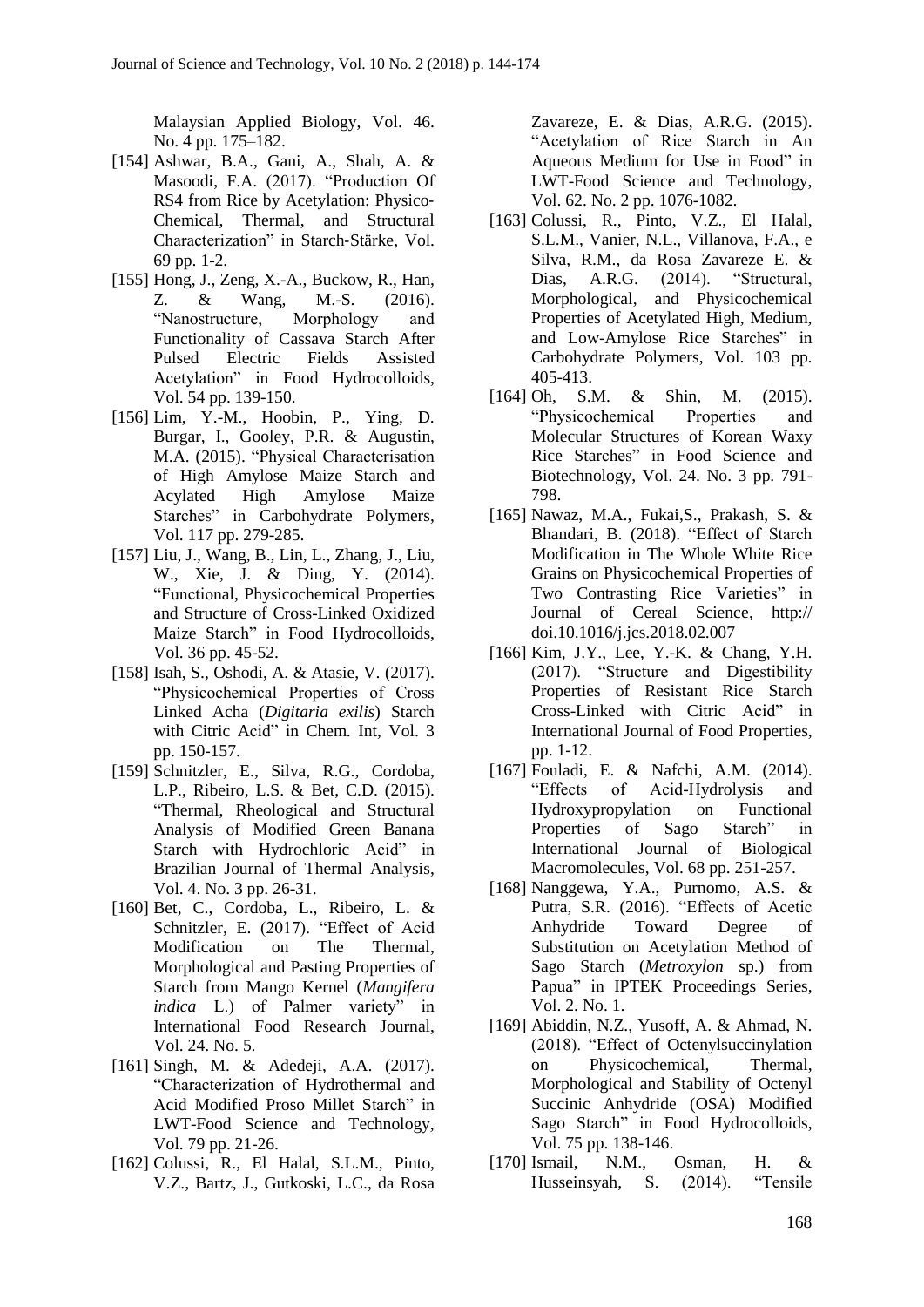Properties of Durian Seed Starch Filled Low Density Polyethylene Composites: Effects of Chemical Surface Modification by Acetic Acid" in Applied Mechanics and Materials, Vol. 695 pp. 310.

- [171] Yusoff, M.S., Aziz, M.F., Zamri, M.A. Abdullah, A.Z., & Basri, N.E.A. (2018). "Floc Behavior and Removal Mechanisms of Cross-Linked *Durio zibethinus* Seed Starch As A Natural Flocculant for Landfill Leachate Coagulation-Flocculation Treatment" in Waste **Management**, https://doi.org/10.1016/j.wasman.2018.0 1.016
- [172] Bet, C.D., Waiga,L.H., de Oliveira, C.S., Lacerda, L.G. & Schnitzler, E. (2017). "Morphological and Thermoanalytical Study of Modified Avocado Seeds with Lactic Acid" in Chemistry Journal of Moldova, Vol. 12. No. 2 pp. 13 - 18.
- [173] Cornelia, M. & Christianti, A. (2018). "Utilization of Modified Starch from Avocado (*Persea americana* Mill.) Seed in Cream Soup Production" in IOP Conference Series: Earth and Environmental Science, IOP Publishing, doi :10.1088/1755-1315/102/1/012074.
- [174] Bhandari, L., Sodhi, N.S. & Chawla, P. (2016). "Effect of Acidified Methanol Modification on Physico Chemical Properties of Black-Eyed Pea (*Vigna unguiculata*) Starch" in International Journal of Food Properties, Vol. 19. No. 12 pp. 2635-2648.
- [175] Vanier, N.L., da Rosa Zavareze, E., Pinto, V.Z., Klein, B. Botelho, F.T., Dias, A.R.G. & Elias, M.C. (2012). "Physicochemical, Crystallinity, Pasting and Morphological Properties of Bean Starch Oxidised by Different Concentrations of Sodium Hypochlorite" in Food Chemistry, Vol. 131. No. 4 pp. 1255-1262.
- [176] Ali, T.M. & Hasnain, A. (2014). "Morphological, Physicochemical, and Pasting Properties of Modified White Sorghum (*Sorghum bicolor*) Starch" in International Journal of Food Properties, Vol. 17. No. 3 pp. 523-535.
- [177] Mehboob, S., Ali, T.M., Alam, F. & Hasnain, A. (2015). "Dual Modification of Native White Sorghum (*Sorghum bicolor*) Starch Via Acid Hydrolysis and

Succinylation" in LWT-Food Science and Technology, Vol. 64. No. 1 pp. 459- 467.

- [178] Fonseca, L.M., Gonçalves, J.R., El Halal, S.L.M., Pinto, V.Z., Dias, A.R.G., Jacques, A.C. & da Rosa Zavareze, E. (2015). "Oxidation of Potato Starch with Different Sodium Hypochlorite Concentrations and Its Effect on Biodegradable Films" in LWT-Food Science and Technology, Vol. 60. No. 2 pp. 714-720.
- [180]Pietrzyk, S., Fortuna, T., Juszczak, L., Gałkowska, D., Bączkowicz, M., Łabanowska, M. & Kurdziel, M. (2018). "Influence of Amylose Content and Oxidation Level of Potato Starch on Acetylation, Granule Structure and Radicals' Formation" in International Journal of Biological Macromolecules, Vol. 106 pp. 57-67.
- [181] Ulbrich, M., Lampl, V. & Flöter, E. (2016). "Impact of Modification Temperature on The Properties of Acid‐ Thinned Potato Starch" in Starch‐Stärke, Vol. 68. No. 9-10 pp. 885-899.
- [182] Heo, H., Lee, Y.K. & Chang, Y.H. (2017). "Effect of Cross-linking On Physicochemical and In Vitro Digestibility Properties of Potato Starch" in Emirates Journal of Food and Agriculture, Vol. 29. No. 6 pp. 463.
- [183] Heo, H., Lee, Y.K. & Chang, Y.H. (2017). "Rheaological, Pasting, and Structural Properties of Potato Starch by Cross-linking" in International Journal of Food Properties, pp. 1-13.
- [184] El Halal, S.L.M., Colussi, R., Pinto, V.Z., Bartz, J., Radunz, M., Carreño, N.L.V., Dias, A.R.G. & da Rosa Zavareze, E. (2015). "Structure, Morphology and Functionality of Acetylated and Oxidised Barley Starches" in Food Chemistry, Vol. 168 pp. 247-256.
- [185] Olayinka, F., Olayinka, O., Olu-Owolabi, B. & Adebowale, K. (2015). "Effect of Chemical Modifications on Thermal, Rheological and Morphological Properties of Yellow Sorghum Starch" in Journal of Food Science and Technology, Vol. 52. No. 12 pp. 8364-8370.
- [186] Qiu, S., Yadav, M.P., Zhu, Q., Chen, H. Liu, Y. & Yin, L. (2017). "The Addition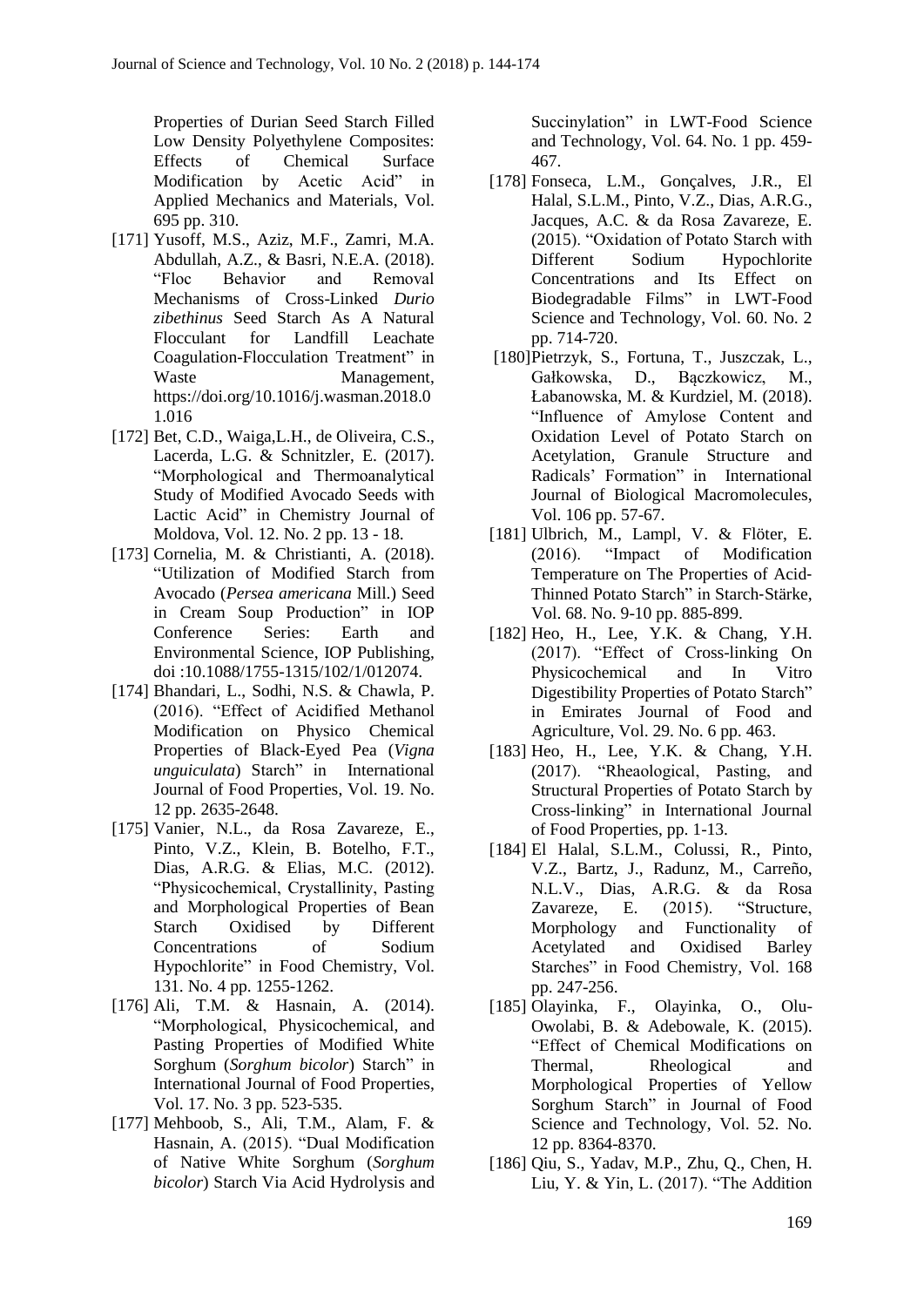of Corn Fiber Gum Improves The Long-Term Stability and Retrogradation Properties of Corn Starch" in Journal of Cereal Science, Vol. 76 pp. 92-98.

- [187] Marrugo-Ligardo, Y., Blanco-Santander, C., Severiche-Sierra, C. & Jaimes-Morales, J. (2017). "Effect of Acetylation of Bean Starch Zaragoza (*Phaseolus lunatus*) Red Variety on its Functional Properties" in International Journal of ChemTech Research, Vol. 10 pp. 506-514.
- [188] Gonçalves, P.M., Noreña, C.P.Z., da Silveira, N.P. & Brandelli, A. (2014). "Characterization of Starch Nanoparticles Obtained from *Araucaria angustifolia* seeds by Acid Hydrolysis and Ultrasound" in LWT-Food Science and Technology, Vol. 58. No. 1 pp. 21- 27.
- [189] Biduski, B., da Silva, F.T., da Silva,W.M., El Halal, S.L.d.M., Pinto, V.Z., Dias, A.R.G. & da Rosa Zavareze, E. (2017). "Impact of Acid and Oxidative Modifications, Single Or Dual, of Sorghum Starch on Biodegradable Films" in Food Chemistry, Vol. 214 pp. 53-60.
- [190] Reddy, C., Haripriya, S. & Suriya, M. (2014). "Effect of Acetylation on Morphology, Pasting and Functional Properties of Starch from Banana (*Musa* AAB)" in Ind. J. Sci. Res. Technol, Vol. 2. No. 6 pp. 31-36.
- [191] Bae, I.Y. & Lee, H.G. (2018). "Effect of Dry Heat Treatment on Physical Property and In Vitro Starch Digestibility of High Amylose Rice Starch" in International Journal of Biological Macromolecules, Vol. 108 pp. 568-575.
- [192] Collar, C. & Armero, E. (2018). "Impact of Heat Moisture Treatment and Hydration Level on Physico-Chemical and Viscoelastic Properties of Doughs from Wheat-Barley Composite Flours" in European Food Research and Technology, Vol. 244. No. 2 pp. 355- 366.
- [193] Li, M., Li, J. & Zhu, C. (2018). "Effect of Ultrasound Pretreatment on Enzymolysis and Physicochemical Properties of Corn Starch" in International Journal of Biological

Macromolecules, Vol. 111 pp. 848 – 856.

- [194] Fan, P., Wang, L., Jia, S., Chen, F., Yang, J. & Zhong, M. (2017). "Encapsulated Graphenes Through Ultrasonically Initiated In Situ Polymerization: A Route to High Dielectric Permittivity, Low Loss Materials With Low Percolation Threshold" in Journal of Applied Polymer Science, Vol. 134. No. 12 pp. 1  $-10.$
- [195] Zhu, F. (2015). "Impact of Ultrasound on Structure, Physicochemical Properties, Modifications, and Applications of Starch" in Trends in Food Science and Technology, Vol. 43. No. 1 pp. 1-17.
- [196] Wiącek, A.E. (2015). "Effect of Surface Modification on Starch Biopolymer Wettability" in Food Hydrocolloids, Vol. 48 pp. 228-237.
- [197] Van Hung, P., Chau, H.T. & Phi, N.T.L. (2016). "In Vitro Digestibility and In Vivo Glucose Response of Native and Physically Modified Rice Starches Varying Amylose Contents" in Food Chemistry, Vol. 191 pp. 74-80.
- [198] Falade, K.O. & Ayetigbo, O.E. (2015). "Effects of Annealing, Acid Hydrolysis and Citric Acid Modifications on Physical and Functional Properties of Starches from Four Yam (*Dioscorea* spp.) Cultivars" in Food Hydrocolloids, Vol. 43 pp. 529-539.
- [199] Shariffa, Y., Uthumporn, U., Karim, A. & Zaibunnisa, A. (2017). "Hydrolysis of Native and Annealed Tapioca and Sweet Potato Starches at Sub-Gelatinization Temperature Using A Mixture of Amylolytic Enzymes" in International Food Research Journal, Vol. 24. 5 pp. 1925 – 1933.
- [200] Zhang, C., Han, J.-A. & Lim, S.-T. (2017). "Characteristics of Some Physically Modified Starches Using Mild Heating and Freeze-Thawing" in Food Hydrocolloids, http:// doi: 10.1016/ j.foodhyd.2017.11.035.
- [201] Verma, R., Jan, S., Rani, S., Jan, K., Swer, T.L., Prakash, K.S., Dar,M. & Bashir, K. (2018). "Physicochemical and Functional Properties of Gamma Irradiated Buckwheat and Potato Starch"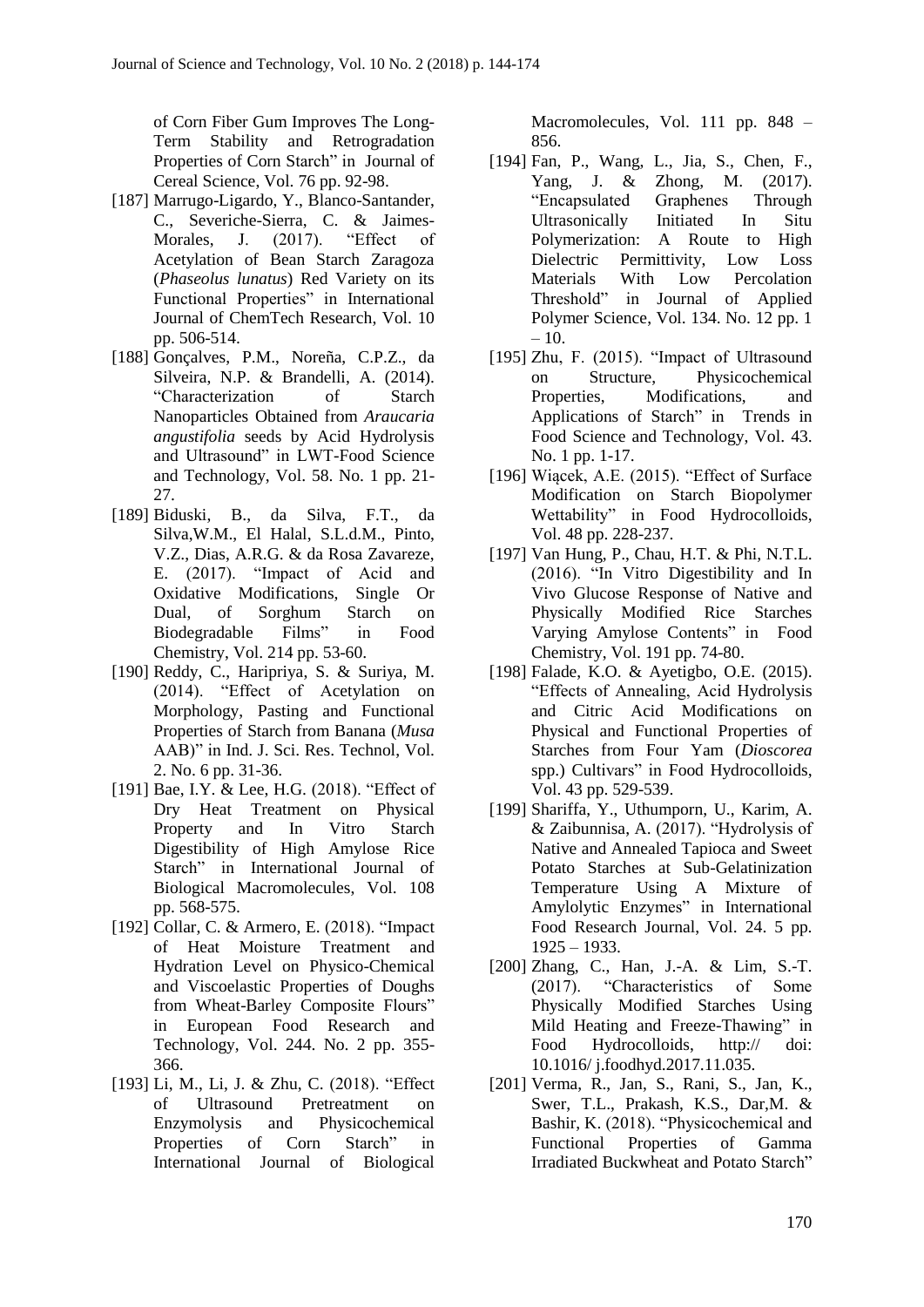in Radiation Physics and Chemistry, Vol. 144 pp. 37-42.

- [202] Malumba, P., Doran, L., Danthine, S., Blecker, C. & Bera, F. (2018). "The Effect of Heating Rates on Functional Properties of Wheat and Potato Starch-Water Systems" in LWT-Food Science and Technology, Vol. 88 pp. 196-202.
- [203] Loksuwan, J. (2007). "Characteristics of Microencapsulated β-Carotene Formed By Spray Drying with Modified Tapioca Starch, Native Tapioca Starch and Maltodextrin" in Food Hydrocolloids, Vol. 21. No. 5 – 6 pp. 928 - 935.
- [204] Pietrzyk, S., Fortuna, T., Juszczak, L., Gałkowska, D., Bączkowicz, M,. Łabanowska, M. & Kurdziel, M. (2018). "Influence of Amylose Content and Oxidation Level of Potato Starch on Acetylation, Granule Structure and Radicals Formation" in International Journal of Biological Macromolecules, Vol. 106 pp. 57-67.
- [205] Pinto, V.Z., Vanier, N.L., Deon, V.G., Moomand, K., El Halal, S.L., da Rosa Zavareze, M., Lim, E.L.T. & Dias, A.R.G. (2015). "Effects of Single and Dual Physical Modifications on Pinhão Starch" in Food Chemistry, Vol. 187 pp. 98-105.
- [206] Sukhija, S., Singh, S. & Riar, C.S. (2016). "Physicochemical, Crystalline, Morphological, Pasting and Thermal Properties of Modified Lotus Rhizome (*Nelumbo nucifera)* Starch" in Food Hydrocolloids, Vol. 60 pp. 50-58.
- [207] Zhao, J., Schols, H.A., Chen, Z., Jin, Z., Buwalda, P. & Gruppen, H. (2012). "Substituent Distribution Within Crosslinked and Hydroxypropylated Sweet Potato Starch and Potato Starch" in Food Chemistry, Vol. 133. No. 4 pp. 1333- 1340.
- [208] Camelo-Méndez, G.A., Agama-Acevedo, E. Sanchez-Rivera, M.M. & Bello-Pérez, L.A. (2016). "Effect on *invitro* Starch Digestibility of Mexican Blue Maize Anthocyanins" in Food Chemistry, Vol. 211 pp. 281 - 284.
- [209] Deeyai, P., Suphantharika, M., Wongsagonsup, R. & Dangtip, S. (2013). "Characterization of Modified Tapioca Starch in Atmospheric Argon Plasma Under Diverse Humidity by

FTIR Spectroscopy" in Chinese Physics Letters, Vol. 30 No. 1 pp.  $1 - 4$ .

- [210] Biduski, B., da Silva, F.T., da Silva,W.M., El Halal, S.L.d.M., Pinto, V.Z., Dias, A.R.G. & da Rosa Zavareze, E. (2017). "Impact of Acid and Oxidative Modifications, Single or Dual, of Sorghum Starch on Biodegradable Films" in Food Chemistry, Vol. 214 pp. 53-60.
- [211] Sujka, M. (2017). "Ultrasonic Modification of Starch–Impact on Granules Porosity" in Ultrasonics Sonochemistry, Vol. 37 pp. 424-429.
- [212] Li, M., Li, J. & Zhu, C. (2018). "Effect of Ultrasound Pretreatment on Enzymolysis and Physicochemical Properties of Corn Starch" in International Journal of Biological Macromolecules, Vol. 111 pp. 848 – 856.
- [213] Xing, J.-J., Liu, Y., Li, D., Wang, L.-J. & Adhikari, B. (2017). "Heat-Moisture Treatment and Acid Hydrolysis of Corn Starch in Different Sequences" *in* LWT-Food Science and Technology, Vol. 79 pp. 11-20.
- [214] Pinto, V.Z., Vanier, N.L., Deon, V.G., Moomand, K., El Halal, S.L., da Rosa Zavareze, M., Lim, E.L.T. & Dias, A.R.G. (2015). "Effects of Single and Dual Physical Modifications on Pinhão Starch" in Food Chemistry, Vol. 187 pp. 98-105.
- [215] Gonçalves, P.M., Noreña, C.P.Z., da Silveira, N.P. & Brandelli, A. (2014). "Characterization of Starch Nanoparticles Obtained from *Araucaria angustifolia* Seeds by Acid Hydrolysis and Ultrasound" in LWT-Food Science and Technolog*y*, Vol. 58. No. 1 pp. 21- 27.
- [216] Pinto, V.Z., Moomand, K., Vanier, N.L., Colussi, R., Villanova, F.A., Zavareze, E.R., Lim, L.T. & Dias, A.R. (2015). "Molecular Structure and Granule Morphology of Native and Heat-Moisture‐Treated Pinhão Starch. International Journal of Food Science and Technology, Vol. 50. 2 pp. 282-289.
- [217] Pinto, V.Z., Vanier, N.L., Deon, V.G., Moomand, K., El Halal, S.L.M., da Rosa Zavareze, Lim, E.L.T. & Dias, A.R.G. (2015). "Effects of Single and Dual Physical Modifications on Pinhão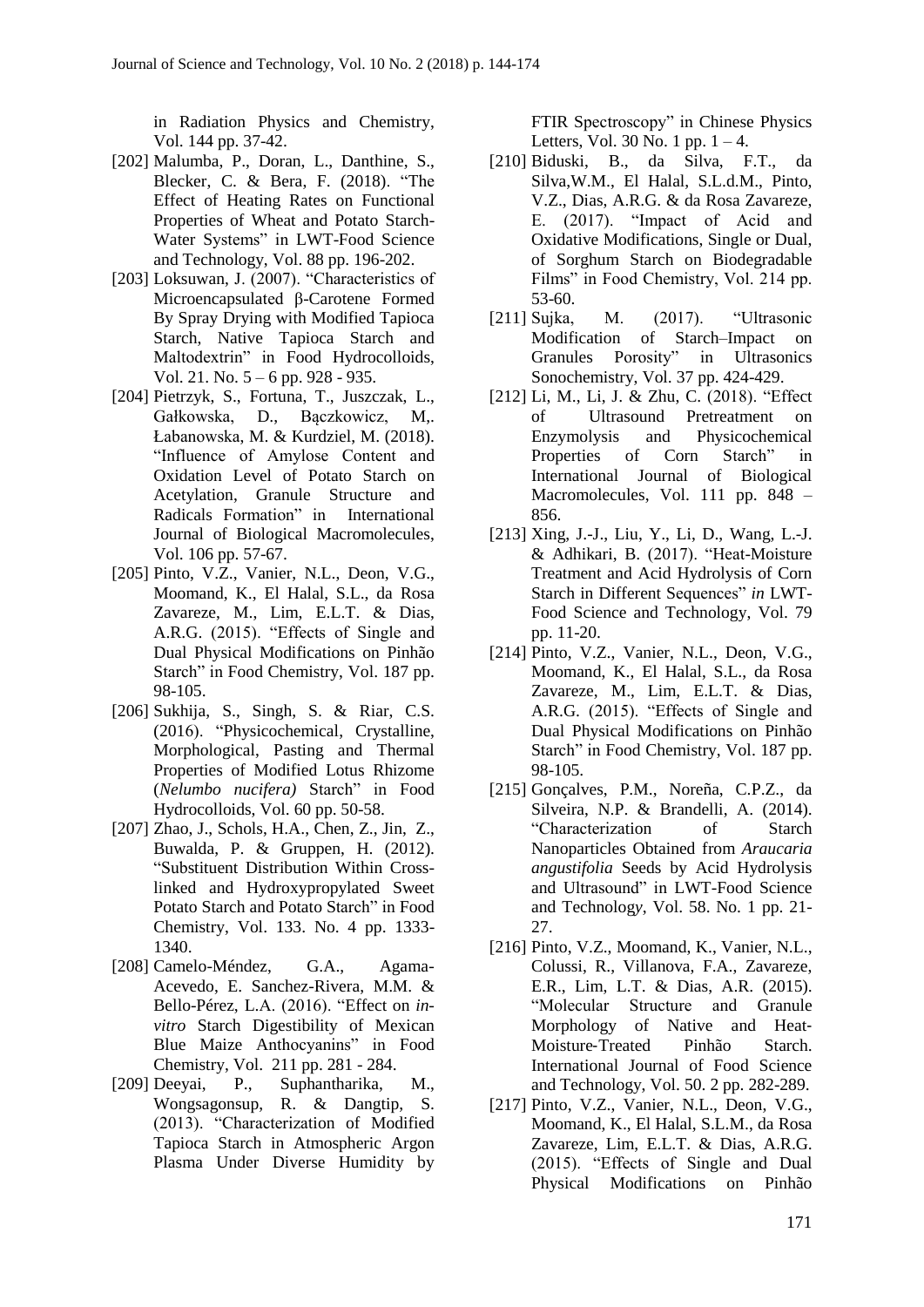Starch" in Food Chemistry, Vol. 187 pp. 98-105.

- [218] Wang, D., Ma, X., Yan, L., Chantapakul, T., Wang, W., Ding, T., Ye, X. & Liu, D. (2017). "Ultrasound Assisted Enzymatic Hydrolysis of Starch Catalyzed by Glucoamylase: Investigation on Starch Properties and Degradation Kinetics" in *Carbohydrate Polymers*, Vol. 175 pp. 47-54.
- [219] Bai, W., Hébraud, P., Ashokkumar, M., & Hemar, Y. (2017). "Investigation on The Pitting of Potato Starch Granules During High Frequency Ultrasound Treatment" in Ultrasonics Sonochemistry, Vol. 35 pp. 547-555.
- [220] Monroy, Y., Rivero, S. & García, M.A. (2017). "Microstructural and Techno-Functional Properties of Cassava Starch Modified by Ultrasound" in Ultrasonics Sonochemistry, Vol. 42 pp. 795 – 804.
- [221] Sujka, M. (2017). "Ultrasonic Modification of Starch–Impact on Granules Porosity" in Ultrasonics Sonochemistry, Vol. 37 pp. 424-429.
- [222] Van Hung, P., Chau, H.T. & Phi, N.T.L. (2016). "In Vitro Digestibility and In Vivo Glucose Response of Native and Physically Modified Rice Starches Varying Amylose Contents" in Food Chemistry, Vol. 191 pp. 74-80.
- [223] Ye, J., Hu, X., Zhang, F., Fang, C., Liu, C. & Luo, S. (2016). "Freeze-Thaw Stability of Rice Starch Modified by Improved Extrusion Cooking Technology" in Carbohydrate Polymers, Vol. 151 pp. 113-118
- [224] Sujka, M. (2017). "Ultrasonic Modification of Starch–Impact on Granules Porosity" in Ultrasonics Sonochemistry, Vol. 37 pp. 424-429.
- [225] Trung, P.T.B., Ngoc, L.B.B., Hoa, P.N., Tien, N.N.T. & Van Hung, P. (2017). "Impact of Heat-Moisture and Annealing Treatments on Physicochemical Properties and Digestibility of Starches From Different Colored Sweet Potato Varieties" in International Journal of Biological Macromolecules, [http://dx.doi.org/10.1016/j.ijbiomac.201](http://dx.doi.org/10.1016/j.ijbiomac.2017.07.131) [7.07.131.](http://dx.doi.org/10.1016/j.ijbiomac.2017.07.131)
- [226] Sittipod, S. & Shi, Y.C. (2016). "Changes in Physicochemical Properties of Rice Starch During Steeping in The

Parboiling Process" in Journal of Cereal Science, Vol. 69 pp. 398-405.

- [227] Li, G., Pang, L., Li, F., Zeng, J. & Sun, J. (2017). "Preparation of Resistant Sweet Potato Starch by Steam Explosion Technology Using Response Surface Methodology" in Tropical Journal of Pharmaceutical Research, Vol. 16. No. 5 pp. 1121-1127.
- [228] Sujka, M. (2017). "Ultrasonic Modification of Starch–Impact on Granules Porosity" in Ultrasonics Sonochemistry, Vol. 37 pp. 424-429.
- [229] Falade, K.O. & Ayetigbo, O.E. (2015). "Effects of Annealing, Acid Hydrolysis and Citric Acid Modifications on Physical and Functional Properties of Starches from Four Yam (*Dioscorea* spp.) Cultivars" in Food Hydrocolloids, Vol. 43 pp. 529-539.
- [230] Qin, X.-S., Sun, Q.-Q., Zhao, Y.-Y,. Zhong, X.-Y., Mu, D.-D., Jiang, S.-T., Luo, S.-Z. & Zheng, Z. (2017). "Transglutaminase-Set Colloidal Properties of Wheat Gluten With Ultrasound Pretreatments" in Ultrasonics Sonochemistry, Vol. 39 pp. 137-143.
- [231] Wang, S., Wang, J., Wang, S. & Wang, S. (2017). "Annealing Improves Paste Viscosity and Stability of Starch" in Food Hydrocolloids, Vol. 62 pp. 203- 211.
- [232] Falade, K.O. & Ayetigbo, O.E. (2015). "Effects of Annealing, Acid Hydrolysis and Citric Acid Modifications on Physical and Functional Properties of Starches from Four Yam (*Dioscorea* spp.) Cultivars" in Food Hydrocolloids, Vol. 43 pp. 529-539.
- [233] Tran, P.L., Nguyen, D.H.D., Do, V.H., Kim, Y.-L., Park, S., Yoo, S.-H., Lee, S. & Kim, Y.-R. (2015). "Physicochemical Properties of Native and Partially Gelatinized High-Amylose Jackfruit (*Artocarpus heterophyllus* Lam.) Seed Starch" in LWT-Food Science and Technology, Vol. 62. No. 2 pp. 1091- 1098.
- [234] Karadbhajne, S. & Yatin, S. (2014). "Comparison of Physico-Chemical Properties of Modified Jackfruit Starch with Maize Starch" in International Journal of ChemTech Research, Vol. 6. No. 1 pp. 487-494.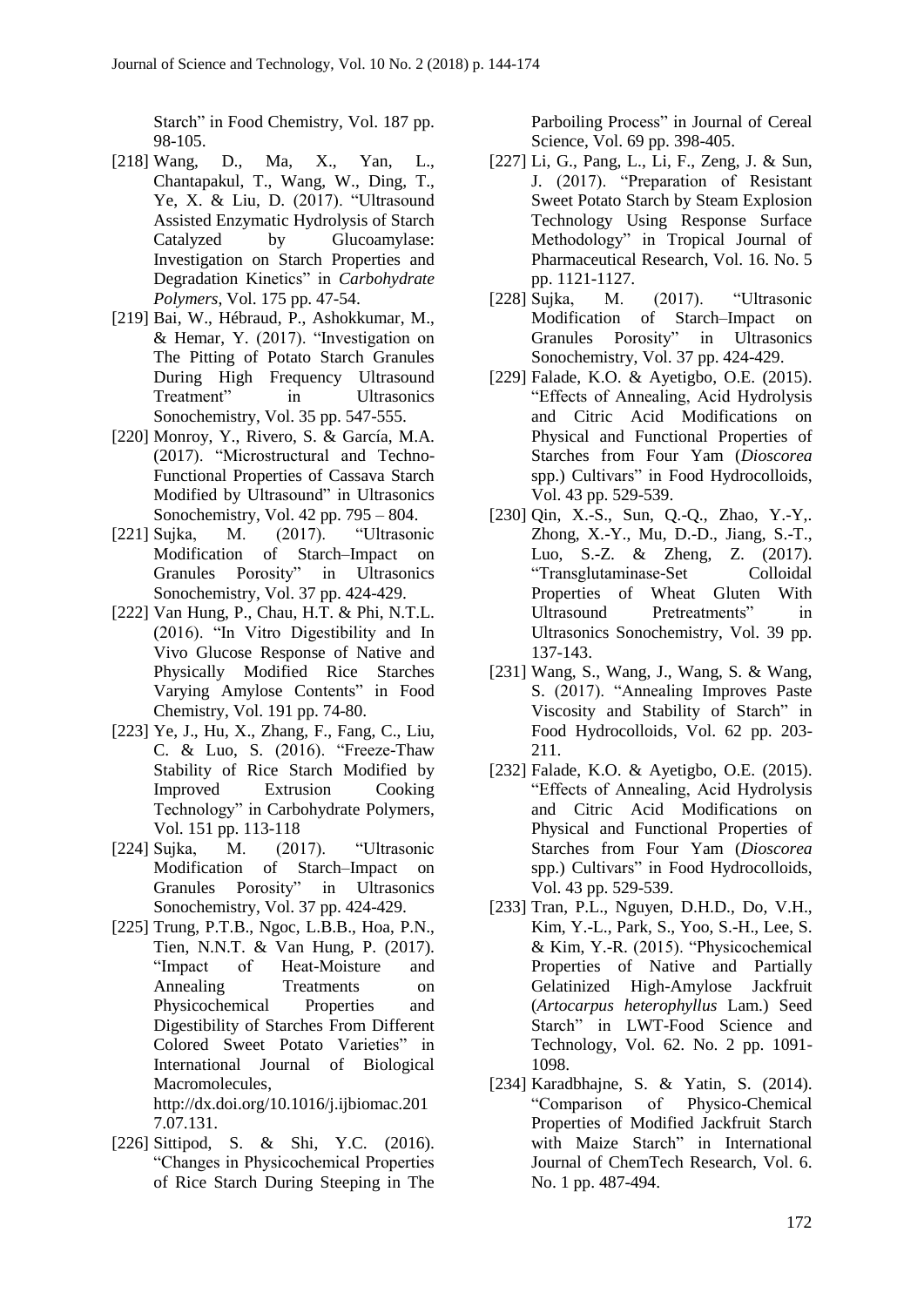- [235] Włodarczyk-Stasiak, M., Mazurek, A., Kowalski, R., Pankiewicz, U. & Jamroz, J. (2017). "Physicochemical Properties of Waxy Corn Starch After Three-Stage Modification" Food Hydrocolloids, Vol. 62 pp. 182-190.
- [236] Arns, B., Bartz, J., Radunz, M., do Evangelho, J.A., Pinto, V.Z., da Rosa Zavareze, E. & Dias, A.R.G. (2015). "Impact of Heat-Moisture Treatment on Rice Starch, Applied Directly in Grain Paddy Rice or in Isolated Starch" in LWT-Food Science and Technology, Vol. 60. No. 2 pp. 708-713.
- [237] Huang, T.-T., Zhou, D.-N., Jin, Z.-Y., Xu, X.-M. & Chen,H.-Q. (2016). "Effect of Repeated Heat-Moisture Treatments on Digestibility, Physicochemical and Structural Properties of Sweet Potato Starch" in Food Hydrocolloids, Vol. 54 pp. 202-210.
- [238] Chandla, N.K., Saxena, D. & Singh, S. (2017). "Processing and Evaluation of Heat Moisture Treated (HMT) Amaranth Starch Noodles; An Inclusive Comparison with Corn Starch Noodles" in Journal of Cereal Science, Vol. 75 pp. 306-313.
- [239] Huang, T.-T., Zhou, D.-N., Jin, Z.-Y., Xu, X.-M. & Chen,H.-Q. (2016). "Effect of Repeated Heat-Moisture Treatments on Digestibility, Physicochemical and Structural Properties of Sweet Potato Starch" in Food Hydrocolloids, Vol. 54 pp. 202-210.
- [240] Gong, B., Xu, M., Li, B., Wu, H., Liu, Y., Zhang, G., Ouyang, S. & Li, W. (2017). "Repeated Heat-Moisture Treatment Exhibits Superiorities in Modification of Structural, Physicochemical and Digestibility Properties of Red Adzuki Bean Starch Compared to Continuous Heat-Moisture Way" in Food Research International, Vol. 102 pp. 776-784.
- [241] Deka, D. & Sit, N. (2016). "Dual Modification of Taro Starch by Microwave and Other Heat Moisture Treatments" in International Journal of Biological Macromolecules, Vol. 92 pp. 416-422.
- [242] Zhu, B., Liu, J. & Gao, W. (2017). "Process Optimization of Ultrasound-Assisted Alcoholic-Alkaline Treatment for Granular Cold Water Swelling

Starches" in Ultrasonics Sonochemistry, Vol. 38 pp. 579-584.

- [243] Molavi, H.,S. Razavi, M.A. & Farhoosh, R. (2018). "Impact of Hydrothermal Modifications on The Physicochemical, Morphology, Crystallinity, Pasting and Thermal Properties of Acorn Starch" in Food Chemistry, Vol. 245 pp. 385-393.
- [244] Tokita, N., Miyata, S., Nakiri, S. & Tokita, T. (2015). "Morphological Development and Starch Accumulation of Konara Oak (*Quercus serrata*) Acorns as A Wildlife Food Source" in Asian Journal of Plant Science and Research, Vol. 5. No. 3 pp. 17-23.
- [245] Korus, J., Witczak, M., Ziobro, R. & Juszczak, L. (2015). "The Influence of Acorn Flour on Rheological Properties of Gluten-Free Dough and Physical Characteristics of The Bread" in European Food Research and Technology, Vol. 240. No. 6 pp. 1135- 1143.
- [246] Zhao, Y., Jiang Y., , Zheng, B., Zhuang, W., Zheng, Y. and Tian, Y. (2017). "Influence of Microwave Vacuum Drying on Glass Transition Temperature, Gelatinization Temperature, Physical and Chemical Qualities of *Lotus* Seeds" in Food Chemistry, Vol. 228 pp. 167-176.
- [247] Nawaz, H., Shad, M.A., Saleem, S., Khan, M.U.A., Nishan, U., Rasheed, T., Bilal, M. & Iqbal, H.M. (2018). "Characteristics of Starch Isolated from Microwave Heat Treated Lotus (*Nelumbo nucifera*) Seed Flour" in International Journal of Biological Macromolecules, http:// doi:10.1016/ j.ijbiomac.2018.02.125.[248] Zeng, S., Chen, B., Zeng, H., Guo, Z., Lu, X., Zhang, Y. & Zheng, B. (2016). "Effect of Microwave Irradiation on The Physicochemical and Digestive Properties of Lotus Seed Starch" in *Journal of Agricultural and Food Chemistry*, Vol. 64. No. 12 pp. 2442- 2449.
- [249] Prompiputtanapon, K. & Tongta, S. (2015). "Modification of Tapioca Starch Granule Surfaces on Soluble Fiber Formation" in *Journal of Food Science and Agricultural Technology (JFAT)*, Vol. 1 pp. 116-121.